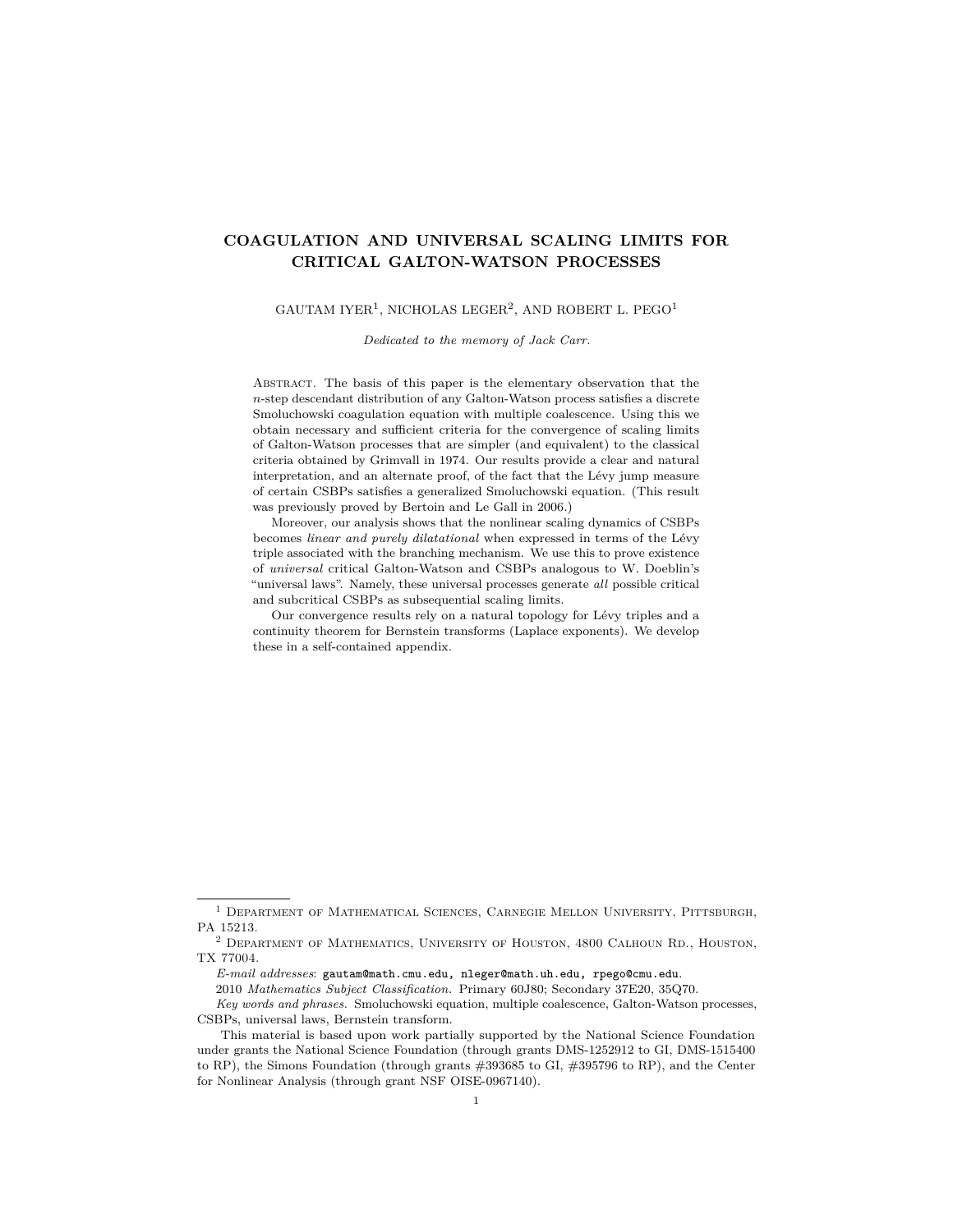2

| Summary of results.                                                                                                                                                                                                                                                                                                               | 4                                                   |
|-----------------------------------------------------------------------------------------------------------------------------------------------------------------------------------------------------------------------------------------------------------------------------------------------------------------------------------|-----------------------------------------------------|
| Part 1.<br>Time and size discrete coalescence and branching.                                                                                                                                                                                                                                                                      | 5                                                   |
| Coagulation equations and processes with multiple mergers.<br>2.                                                                                                                                                                                                                                                                  | $\overline{5}$                                      |
| A discrete-time process modeling coalescence.<br>2.1.                                                                                                                                                                                                                                                                             | 6                                                   |
| Evolution of the cluster-size distribution.<br>2.2.                                                                                                                                                                                                                                                                               | $\!\!7$                                             |
| 2.3.<br>The discrete Smoluchowski equation.                                                                                                                                                                                                                                                                                       | 8                                                   |
| Galton-Watson processes and coagulation dynamics.<br>3.                                                                                                                                                                                                                                                                           | $\boldsymbol{9}$                                    |
| A brief introduction to Galton-Watson processes<br>3.1.                                                                                                                                                                                                                                                                           | $\boldsymbol{9}$                                    |
| Discrete coagulation dynamics of the descendant distribution.<br>3.2.                                                                                                                                                                                                                                                             | 10                                                  |
| Bernstein transform of the discrete evolution equations<br>4.                                                                                                                                                                                                                                                                     | 11                                                  |
| Scaling limits of critical Galton-Watson processes.<br>6.<br>Rescaled time-discrete dynamics.<br>6.1.<br>6.2.<br>Convergence of critical branching mechanisms.<br>6.3.<br>Convergence of Bernstein transforms<br>Convergence of Galton-Watson processes.<br>6.4.<br>7. Grimvall's convergence criterion, simplified and compared. | 15<br>16<br>17<br><b>20</b><br>23<br>25<br>25<br>27 |
| A simplification of Grimvall's result<br>7.1.                                                                                                                                                                                                                                                                                     |                                                     |
| 7.2.<br>Equivalence in the critical case                                                                                                                                                                                                                                                                                          |                                                     |
|                                                                                                                                                                                                                                                                                                                                   | 30                                                  |
| 8. Universal Galton-Watson family size distributions                                                                                                                                                                                                                                                                              | 30                                                  |
| 9. Linearization and universality for critical CSBP                                                                                                                                                                                                                                                                               | $35\,$                                              |
| 9.1. Linearization of renormalized CSBP dynamics                                                                                                                                                                                                                                                                                  | 35                                                  |
| Existence of universal critical CSBPs<br>9.2.                                                                                                                                                                                                                                                                                     | 37                                                  |
| Part 3. Universality in Galton-Watson process and CSBPs.<br>Appendix A. Continuity theorems for Bernstein transforms of Lévy triples.                                                                                                                                                                                             | 38                                                  |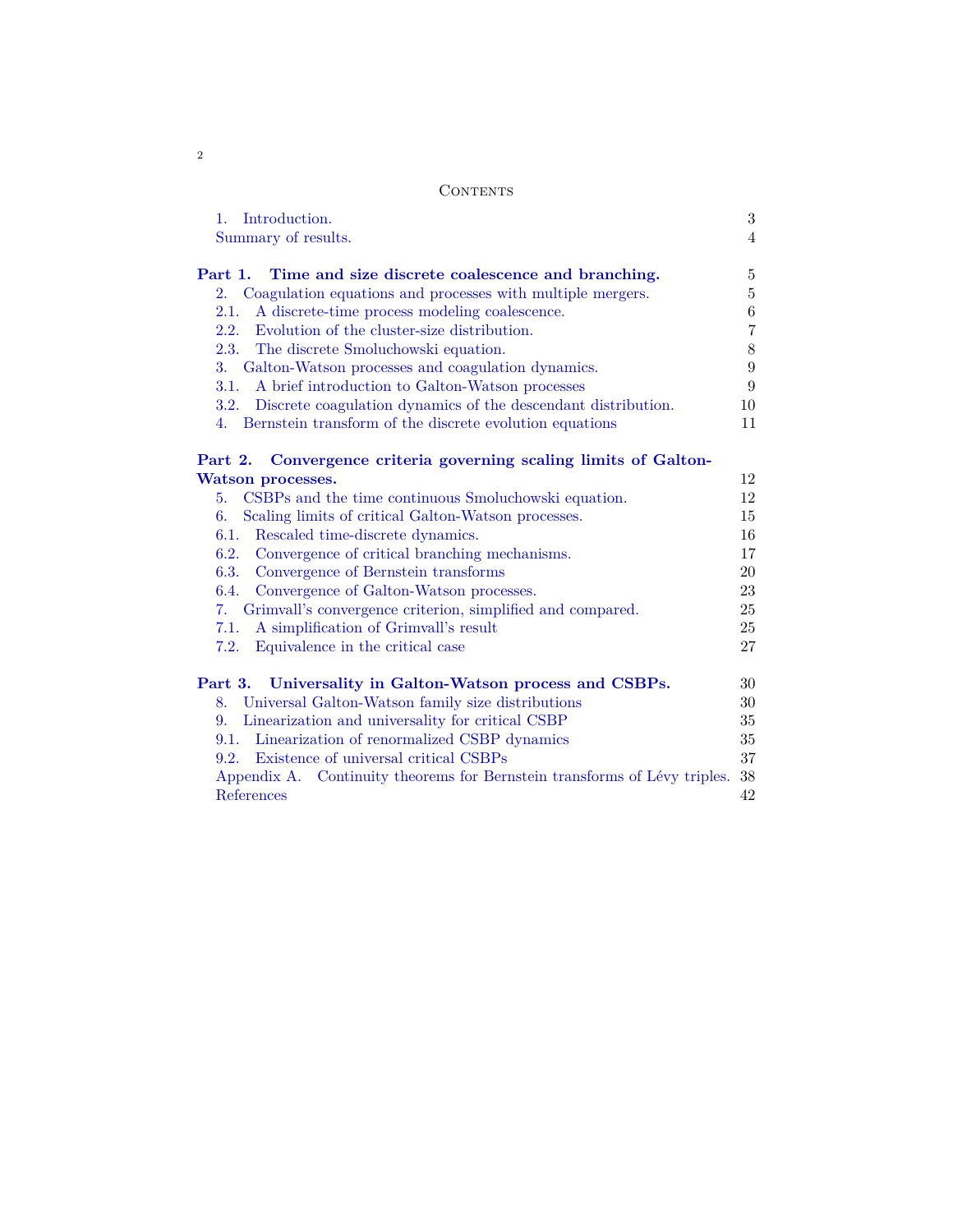#### 1. INTRODUCTION.

<span id="page-2-0"></span>In 1875, Galton and Watson [\[42\]](#page-42-0) took up an investigation into the phenomenon of "the decay of the families of men who occupied conspicuous positions in past times." The problem, posed by Galton, was summarized by the Rev. H. W. Watson as follows.

"Suppose that at any instant all the adult males of a large nation have different surnames, it is required to find how many of these surnames will have disappeared in a given number of generations upon any hypothesis, to be determined by statistical investigations, of the law of male population."

Their analysis led to the eventual creation of a class of time-discrete, size-discrete branching processes now called Galton-Watson processes or Bienaymé-Galton-Watson processes, since key aspects of the topic were discovered thirty years earlier by I. J. Bienaymé (see  $[3,19]$  $[3,19]$ ). The study of these and other branching processes has led to numerous interesting lines of research, and we refer the reader to [\[2\]](#page-41-2) where the basic theory and applications are beautifully laid out.

Branching and coalescence are intrinsically connected concepts, and are in some sense dual. Indeed, following a tree from root to leaf leads to branching, and following it from leaf to root leads to coalescence. Mathematically, a deep connection between branching and coalescence was exposed by Kingman [\[21,](#page-42-2)[22\]](#page-42-3) in his efforts to address questions of ancestry in population genetics. Loosely speaking, ancestral lineages branch as time proceeds forward, while the Kingman coalescent traces the sizes of groups or clusters of individuals with a common living ancestor as time evolves backwards. Kingman was particularly concerned with models that emerged from early work of Moran and Wright that hold total population fixed. His work was subsequently expanded to study a general class of exchangeable coalescent models, and a natural completion—the class of  $\Lambda$ -coalescents—was identified and studied by Pitman [\[34\]](#page-42-4) and Sagitov [\[35\]](#page-42-5). We refer to the book [\[8\]](#page-41-3) and the survey papers [\[6,](#page-41-4) [16\]](#page-42-6) for an overview of the now-extensive literature in this area. For aspects particularly related to CSBPs, we refer to  $[4, 5, 9, 13, 24, 37]$  $[4, 5, 9, 13, 24, 37]$  $[4, 5, 9, 13, 24, 37]$  $[4, 5, 9, 13, 24, 37]$  $[4, 5, 9, 13, 24, 37]$  $[4, 5, 9, 13, 24, 37]$  $[4, 5, 9, 13, 24, 37]$  $[4, 5, 9, 13, 24, 37]$  $[4, 5, 9, 13, 24, 37]$  $[4, 5, 9, 13, 24, 37]$  $[4, 5, 9, 13, 24, 37]$ .

The present work focuses on classic Galton-Watson processes and their continuum limits—continuous state branching processes (CSBPs)—which are models in which populations may fluctuate. Our work was originally motivated by observations of Bertoin and Le Gall contained in a series of papers that relate certain coalescence models to CSBPs [\[10–](#page-41-9)[12\]](#page-41-10). In [\[12\]](#page-41-10) the authors prove a striking result which shows that the Lévy jump measure associated to certain CSBPs satisfies a generalized Smoluchowski coagulation equation with multiple coalescence. One goal of our work is to provide a simple and natural explanation for this fact.

Our starting point for such an explanation is an elementary observation showing that the *n*-step descendant distribution of the Galton-Watson process satisfies a discrete Smoluchowski coagulation equation with multiple coalescence. We use this basic connection to study scaling limits of Galton-Watson process and the coagulation dynamics of the Lévy jump measure of certain CSBPs.

From our scaling and limit analysis of the coagulation dynamics associated with Galton-Watson processes follows another simple yet striking observation: The *nonlinear scaling dynamics of CSBPs becomes linear and purely dilational* when expressed in terms of the Lévy triple that represents the branching mechanism! This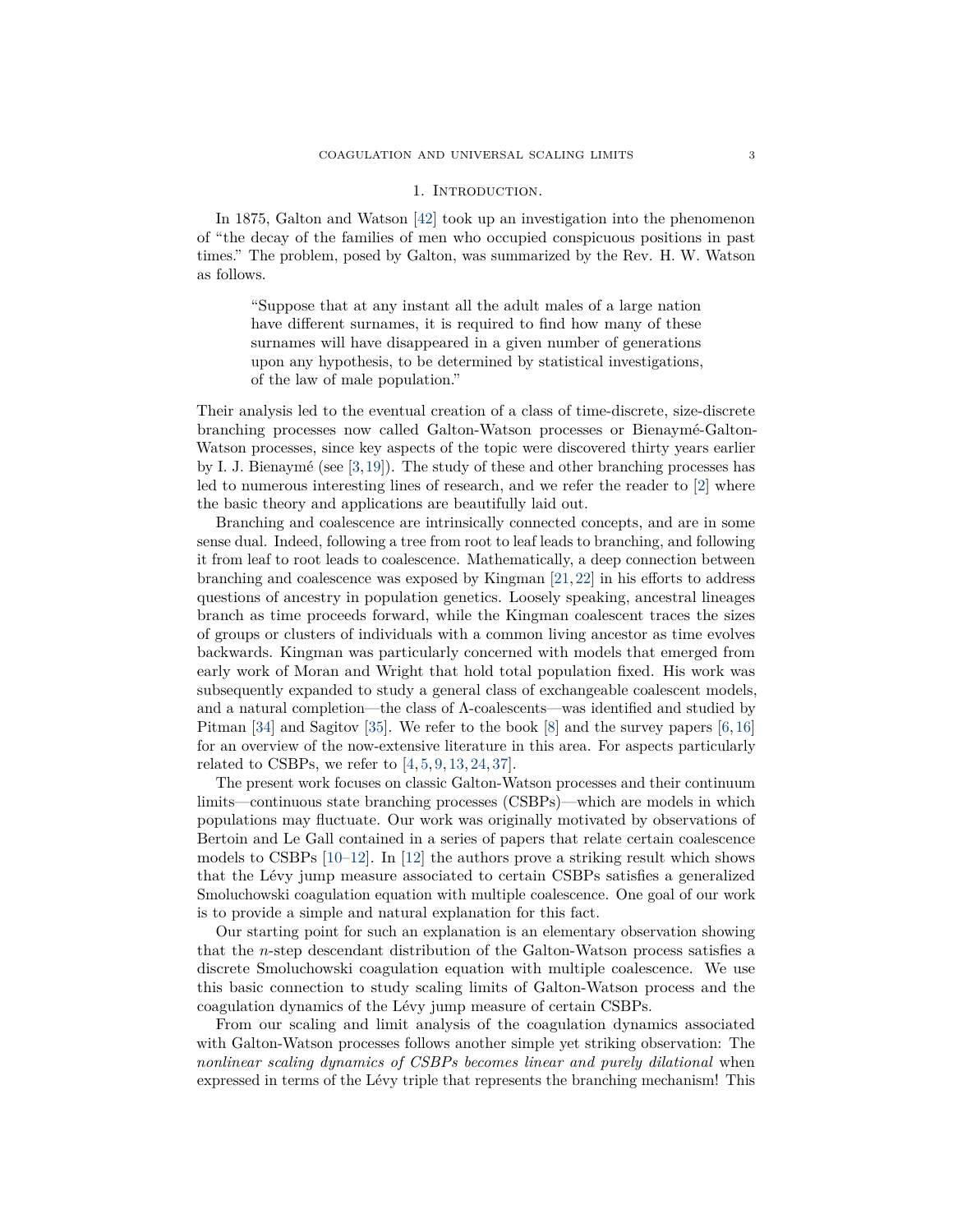observation is parallel to results of [\[31\]](#page-42-9) that concern the dynamic scaling analysis of solvable Smoluchowski equations, and extends an analogy between CSBPs and infinite divisibility which has been evident since the work of Grimvall [\[18\]](#page-42-10) classifying all continuum limits of Galton-Watson processes as CSBPs. Here we make use of the dilational representation to establish the existence of certain *universal* critical Galton-Watson and CSBPs which generate *all* critical and subcritical CSBPs as subsequential scaling limits. These universal processes are analogous to W. Doeblin's "universal laws" in classical probability theory [\[15,](#page-42-11) XVII.9], and add a precise explanation to a remark made by Grey [\[17\]](#page-42-12) to the effect that a large class of "critical and subcritical processes *. . .* do not seem to lend themselves to suitable scaling" which yields a well-defined limit.

<span id="page-3-0"></span>**Summary of results.** The two principal new results we prove in this paper are the existence of universal Galton-Watson processes, and the existence of universal CSBPs.

<span id="page-3-1"></span>**Theorem 1.1.** *There exists a critical Galton-Watson process*  $X_*$  *such that* any *(sub)critical CSBP that remains finite almost surely can be obtained as a subsequential scaling limit of*  $X_{\star}$ *.* 

<span id="page-3-2"></span>**Theorem 1.2.** *There exists a critical CSBP*  $Z_{\star}$  *such that* any *(sub)critical CSBP that remains finite almost surely can be obtained as a subsequential scaling limit of*  $Z_{\star}$ *.* 

These results follow naturally and directly from our analysis of discrete coalescence models in terms of the topology of Lévy triples that we introduce. Our paper also contains a variety of other results concerning these issues. We devote the rest of this section to summarizing the main results and organization of our paper.

*Time and size discrete coalescence and branching.* Part [1](#page-4-0) (Sections [2–](#page-4-1)[4\)](#page-10-0) is devoted to the study of discrete-time, discrete-size coalescence and branching. We begin by introducing (Section [2\)](#page-4-1) a time-discrete Markov process *C* modeling sizes of clusters undergoing coalescence. We show (Proposition [2.3\)](#page-7-1) that the backward equation of the process *C* is exactly a time-discrete analog of the well known Smoluchowski coagulation equation [\[40,](#page-42-13)[41\]](#page-42-14), a mean-field rate-equation model of clustering. Moreover we show (Proposition [3.1\)](#page-9-1) that the one dimensional distributions of coordinates of *C* have the same distribution as a Galton-Watson process. This provides a elementary and fundamental connection between branching and coalescence, and shows that the  $n<sup>th</sup>$  generation descendant distribution of a critical Galton-Watson process is itself a solution of the discrete Smoluchowski equation with multiple coalescence. This will be used extensively in the scaling analysis performed in Part [2,](#page-11-0) below.

Finally, we conclude our treatment of the discrete scenario by introducing the *branching mechanism* and the *Bernstein transform* for Galton-Watson processes. We show (Proposition [4.2\)](#page-10-1) that the discrete coagulation dynamics gives an elegant (discrete-time) evolution equation for the Bernstein transform in terms of the branching mechanism. This parallels the evolution of the Bernstein transform of the size distribution in the Smoluchowski dynamics (see  $[12, 20]$  $[12, 20]$  $[12, 20]$  or equation  $(5.5)$ , below), and is a direct analog of the backward equation for critical CSBPs that become extinct almost surely.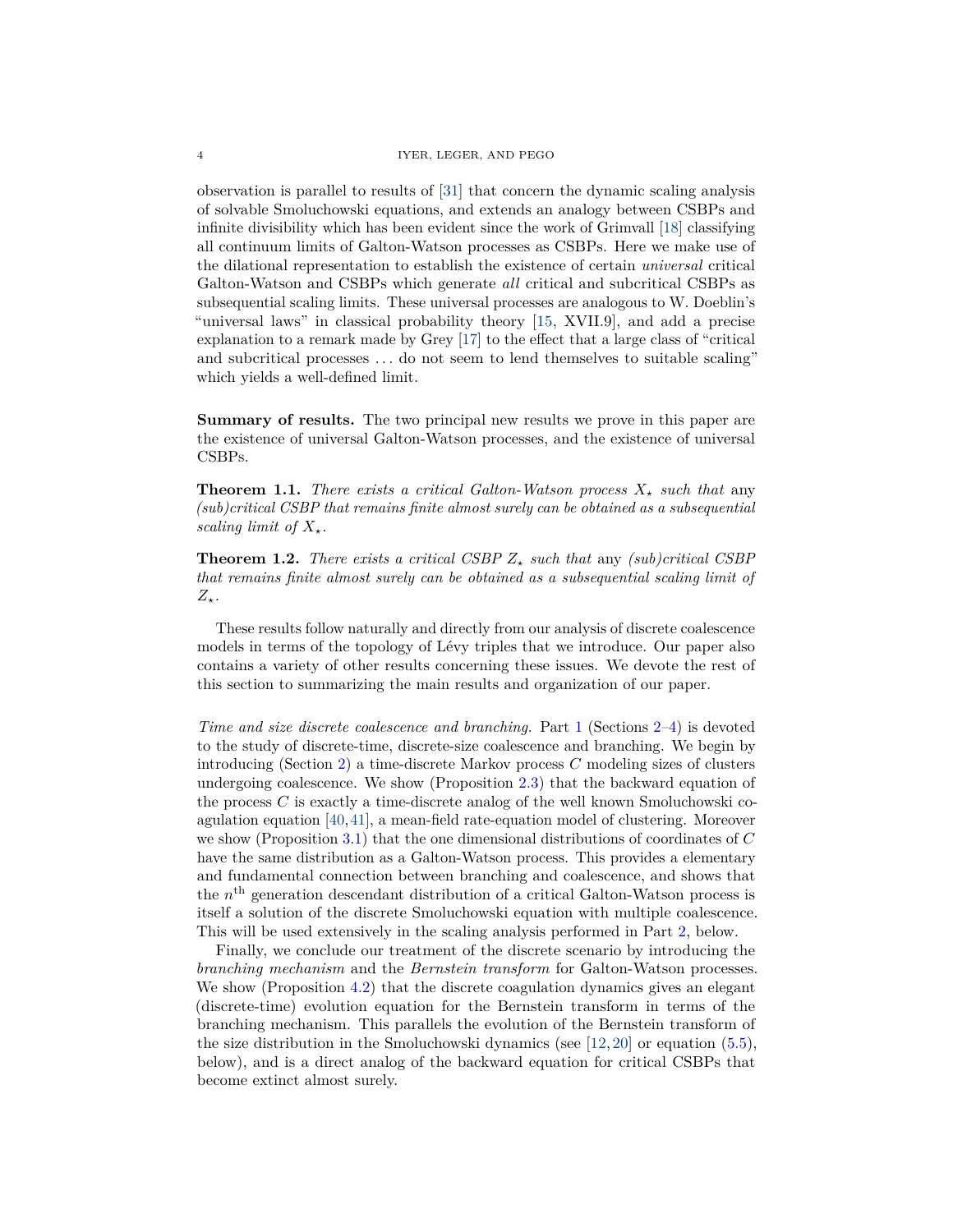*Convergence criteria governing scaling limits of Galton-Watson processes.* Part [2](#page-11-0) (Sections [5](#page-11-1)[–7\)](#page-24-0) is devoted to studying scaling limits of Galton-Watson processes. We begin with a brief introduction to CSBPs (Section [5\)](#page-11-1) and discuss Bertoin and Le Gall's striking result from [\[12\]](#page-41-10) showing that the Lévy jump measure of certain CSBPs satisfies a special form of the Smoluchowski equation with multiple coalescence. One of our goals is to explain how this naturally comes to be.

Using improvements in the theory of Bernstein functions [\[36\]](#page-42-16) (known in probability as Laplace exponents), we obtain simple and precise criteria for the existence of scaling limits of Galton-Watson processes expressed directly in terms of rescaled reproduction laws (Propositions [6.3,](#page-16-1) [6.4](#page-19-1) and [6.6\)](#page-22-1). These convergence results provide a clear description of how the Lévy jump measure of certain CSBPs arises as the rescaled limit of *n*-step descendant distributions of Galton-Watson processes, and explains how the generalized Smoluchowski equation arises naturally in [\[12\]](#page-41-10). The proofs make use of a continuity theorem for Bernstein transforms which appears to be little known; as we expect this to be of wider utility, we develop this theory separately<sup>[1](#page-4-2)</sup> in Appendix [A.](#page-37-0)

Finally, the convergence of scaling limits of Galton-Watson processes is a classical subject and has been studied by many authors. For completeness, we show (Proposition [7.4\)](#page-26-1) that the convergence criteria we develop in this paper are equivalent to the classical ones provided by [\[18\]](#page-42-10).

*Universality in Galton-Watson processes and CSBPs.* Part [3](#page-29-0) (Sections [8–](#page-29-1)[9\)](#page-34-0) is devoted to studying universality and proving Theorems [1.1](#page-3-1) and [1.2.](#page-3-2) For Galton-Watson processes, we use our simplified convergence results to show that there exists a Galton-Watson process with a "universal" family size distribution (Theorem [8.1\)](#page-29-2). Namely, we show that there exists a Galton-Watson process *X* such that *any* (sub)critical CSBP that remains finite almost surely can be obtained by appropriately rescaling *X* and taking a subsequential limit.

Moreover, our analysis of the coagulation dynamics associated with Galton-Watson processes yields a simple and striking observation regarding the scaling dynamics of CSBPs. Namely, the scaling dynamics of CSBPs becomes *linear and purely dilatational* when expressed in terms of the Lévy triple associated with the branching mechanism (Section [9\)](#page-34-0). We show that the map from Lévy triple to solution is bicontinuous in a particular sense (Proposition [9.1\)](#page-34-2), and infer the existence of universal CSBPs whose subsequential scaling limits yield all possible critical and subcritical CSBPs (Theorem [1.2](#page-3-2) above, restated precisely as Theorem [9.4\)](#page-37-1).

## <span id="page-4-1"></span><span id="page-4-0"></span>**Part** 1. **Time and size discrete coalescence and branching.**

2. Coagulation equations and processes with multiple mergers.

The Smoluchowski coagulation equation [\[40,](#page-42-13) [41\]](#page-42-14) is a mean-field rate-equation model of coalescence that may be used to describe a system of clusters that merge as time evolves to form larger clusters. The type of objects that comprise the clusters

<span id="page-4-2"></span><sup>&</sup>lt;sup>1</sup> The well known continuity theorems guarantee that weak- $\star$  convergence of probability measures is equivalent to pointwise convergence of their characteristic functions (or Laplace transforms). In our context, the continuity theorem shows that convergence of Lévy triples is equivalent to pointwise convergence of the Bernstein transforms. The proof is similar to that of the classical continuity theorems. However, since it is not readily available in the literature we prove it in Appendix [A](#page-37-0) (Theorem [A.6\)](#page-38-0).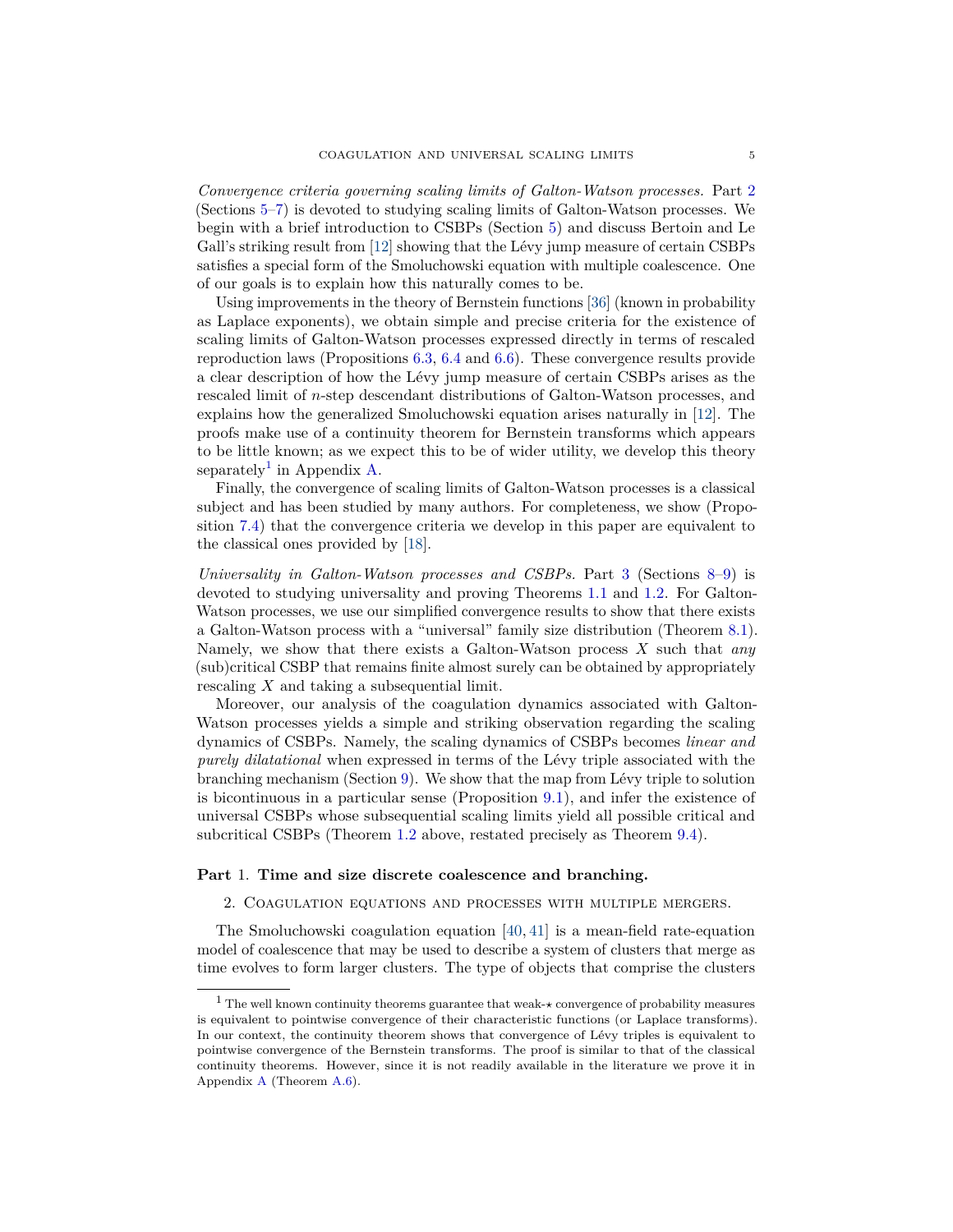varies widely in applications—examples include smog particles, animals, and dark matter. Smoluchowski's equation governs the time evolution of the *cluster-size distribution*, under certain assumptions which usually include the assumption that only binary mergers are taken into account. Our aim in this section is to describe a natural and elementary Markov process that directly relates to a time-discrete Smoluchowski equation generalized to account for simultaneous mergers of any number of clusters. The coalescence processes that we describe bear a close relation to Galton-Watson processes that will be delineated in the following section.

<span id="page-5-0"></span>2.1. **A discrete-time process modeling coalescence.** Let *π*ˆ be a probability measure on  $\mathbb{N}_0 \stackrel{\text{def}}{=} \mathbb{N} \cup \{0\}$ . We consider a countably infinite collection of clusters, each with nonnegative integer size, which undergo coalescence at discrete time steps according to the following rules.

- <span id="page-5-2"></span>(1) At each time step, the existing clusters are collected into disjoint groups (which may be empty), and the clusters in each group merge to form the new collection of clusters. Empty groups create clusters of zero size.
- (2) The probability that a merger involves exactly *k* clusters is  $\hat{\pi}(k)$ . We refer to *π*ˆ as the *merger distribution*.
- <span id="page-5-3"></span>(3) The sizes of each of the *k* clusters participating in a simultaneous *k*-merger are independent and identically distributed.

An essential feature of this process is that the distribution of cluster sizes after a simultaneous *k*-merger is the same as the distribution of the sum of *k* independent copies of the cluster sizes before the merger.

An elementary construction of a coagulation process  $C = (C_n)_{n \in \mathbb{N}_0}$  that has the above features proceeds as follows. For each time  $n \in \mathbb{N}_0$ ,  $C_n$  is to be a random function from N to  $\mathbb{N}_0$ , whose values  $C_n(j)$  represent the size of a cluster in the ensemble. At the initial time  $n = 0$ , the random variables  $C_0(j)$ ,  $j \in \mathbb{N}$ , may in general be taken as independent and identically distributed; however, for the sake of comparison with Galton-Watson processes, here we will always assume

$$
C_0(j) = 1 \qquad \text{for all } j \in \mathbb{N} \, .
$$

Given  $C_n$  we define  $C_{n+1}$  as follows. Choose a random sequence  $(M_{k,n})_{k \in \mathbb{N}_0}$ independent of  $C_m$  for  $0 \leq m \leq n$ , such that  $M_{0,n} = 0$  and the increments

<span id="page-5-1"></span>
$$
M_{k+1,n} - M_{k,n} \in \mathbb{N}_0
$$

are independent and identically distributed with law *π*ˆ. Define

(2.1) 
$$
C_{n+1}(j) = \sum_{i=1+M_{j-1,n}}^{M_{j,n}} C_n(i),
$$

with the convention that the sum is 0 if  $M_{j,n} = M_{j-1,n}$  (this corresponds to the creation of a new cluster of size zero). The quantity  $M_{j+1,n} - M_{j,n}$  represents the number of clusters that simultaneously merge and combine their sizes to form a new cluster.

Note that *C* is a Markov process. Moreover, for each  $n \geq 0$ , the random variables  $C_n(i)$ ,  $i \in \mathbb{N}$ , are independent and identically distributed. Thus [\(2.1\)](#page-5-1) guarantees that for any  $j \in \mathbb{N}$ , the random variable  $C_{n+1}(j)$  is the sum of *N* independent and identically distributed copies of  $C_n(j)$ , where *N* is itself a random variable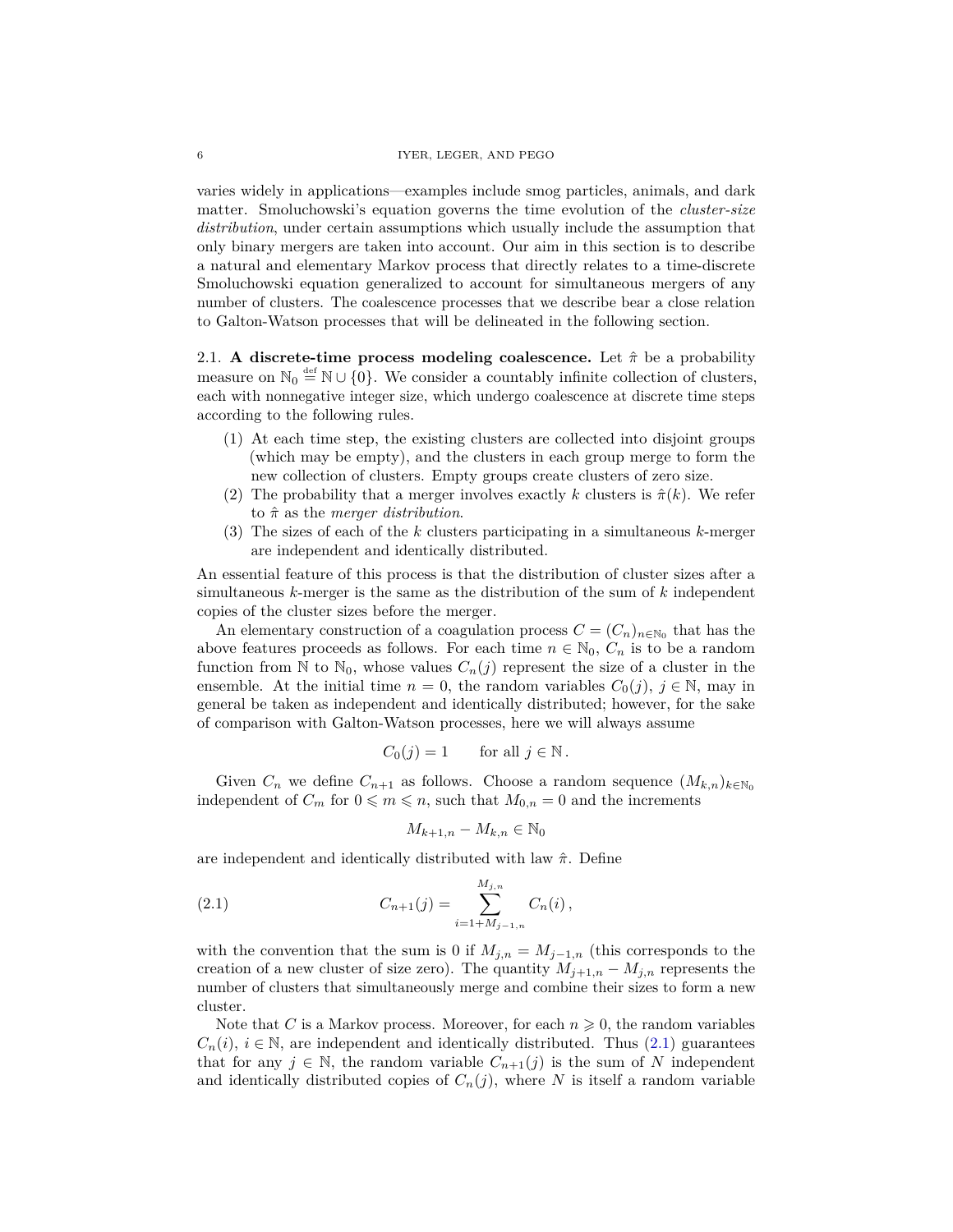with distribution  $\hat{\pi}$  and independent of  $C_n$ . This shows that the process C meets conditions  $(1)$ – $(3)$  above.

We remark, however, that while the sequence  $(C_n(1), C_n(2), \dots)$  represents the sizes of all clusters in the system, the individual coordinate functions  $n \mapsto C_n(j)$  do not track the time evolution of the size of a particular cluster and need not form a Markov process.

*Remark.* In case  $\hat{\pi}(0) = 0$ , the partial sums  $(\sum_{j=1}^{k} C_n(j))_{k \in \mathbb{N}}$  correspond to the marks of a *renewal process* with integer increments, for each  $n \geq 0$ . Our coagulation process corresponds to a discrete-time type of *thinning* of these processes—marks disappear according to the rules that govern the process *C*. It was pointed out by Aldous in [\[1\]](#page-41-11) that independent thinning of renewal processes yields a classical Smoluchowski coagulation equation in continuous time. We find the condition  $\hat{\pi}(0) > 0$  necessary, however, in order to produce the correspondence with critical Galton-Watson processes to appear in Section [3](#page-8-0) below.

<span id="page-6-0"></span>2.2. **Evolution of the cluster-size distribution.** We let  $\nu_n$  denote the distribution of cluster sizes at step *n* in the coagulation process above. That is,  $\nu_n(j)$ denotes the chance that any single cluster has size *j* after *n* time steps. Because the variables  ${C_n(i)}_{i \in \mathbb{N}}$  are all identically distributed, we have

<span id="page-6-4"></span>(2.2) 
$$
\nu_n(j) = \mathbf{P}\{C_n(i) = j\} \text{ for all } i \in \mathbb{N}.
$$

Our first observation is that the *n*-step size distribution  $\nu_n$  determines  $\nu_{n+1}$  in a manner that naturally captures  $(1)$ – $(3)$ .

<span id="page-6-1"></span>**Proposition 2.1.** *For any*  $n \geq 0$  *and*  $j \in \mathbb{N}$  *we have* 

(2.3) 
$$
\nu_{n+1}(j) = \sum_{k \geq 0} \hat{\pi}(k) \nu_n^{*k}(j).
$$

Here  $\nu_n^{*k}$  denotes the  $k^{\text{th}}$  convolution power of  $\nu_n$  and is given by

(2.4) 
$$
\nu_n^{*k}(j) = \sum_{i_1,\dots,i_k \geq 0} \delta^j(i_1 + \dots + i_k) \nu_n(i_1) \cdots \nu_n(i_k),
$$

where  $\delta^j$  denotes a Kronecker delta function:

<span id="page-6-2"></span>
$$
\delta^j(k) = \begin{cases} 1, & j = k \\ 0, & j \neq k \end{cases}.
$$

By convention, we define  $\nu_n^{*0}(j) = \delta^0(j)$ .

*Proof of Proposition [2.1.](#page-6-1)* The formula follows directly from [\(2.1\)](#page-5-1), independence of the  $C_n(i)$  ( $i \in \mathbb{N}$ ), and the fact that  $M_{k+1,n} - M_{k,n}$  has distribution  $\hat{\pi}$ .

*Remark.* In light of the assumption  $C_0 \equiv 1$ , the size distribution after one time step is exactly the merger distribution (i.e.  $\nu_1 = \hat{\pi}$ ). This follows immediately from [\(2.3\)](#page-6-2).

*Remark.* If the expected number of clusters in a simultaneous merger (given by  $\sum k\hat{\pi}(k)$  and the expected initial cluster size are both finite, then

<span id="page-6-3"></span>(2.5) 
$$
\nu_n(j) = \lim_{N \to \infty} \frac{|\{k \mid C_n(k) = j \& 1 \le k \le N\}|}{N}
$$
 almost surely.

Indeed, the above assumptions and induction immediately guarantee  $EC_n(i) < \infty$ for all  $i \in \mathbb{N}$ . Since the random variables  ${C_n(i)}_{i \in \mathbb{N}}$  are independent and identically distributed (and have finite first moment) the law of large numbers implies [\(2.5\)](#page-6-3).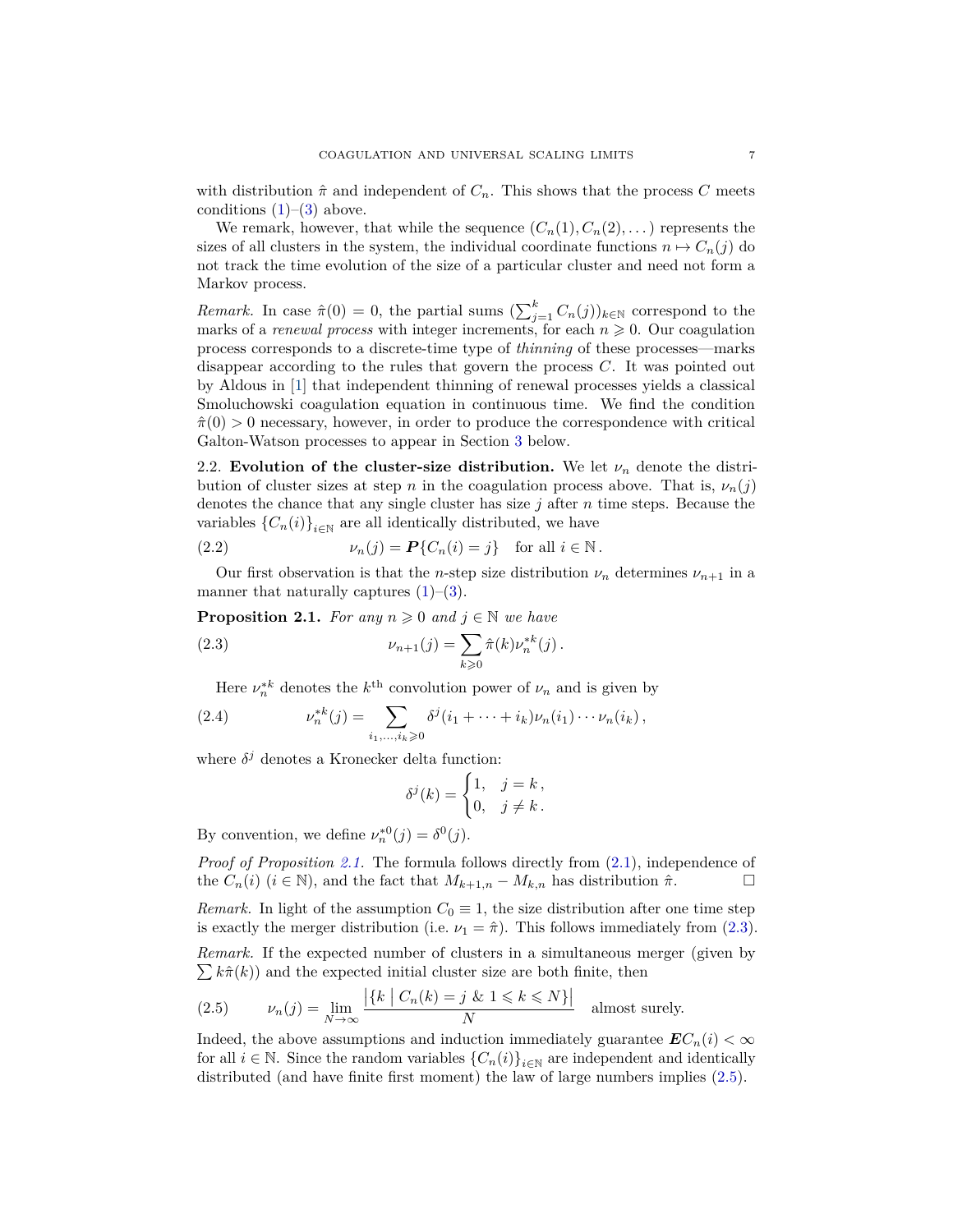<span id="page-7-0"></span>2.3. **The discrete Smoluchowski equation.** The size distribution of the process *C* naturally relates to a time-discrete Smoluchowski equation with multiple coalescence, as we now explain. The key idea is to express the dynamics in terms of clusters of non-zero size. For convenience, we will focus on case when the merger distribution is critical, according to the following terminology.

<span id="page-7-4"></span>**Definition 2.2.** We say the merger distribution  $\hat{\pi}$  is *critical* if

$$
\sum_{k\geqslant 0}k\hat{\pi}(k)=1.
$$

This means the expected number of clusters involved in a simultaneous merger is 1.

<span id="page-7-1"></span>**Proposition 2.3.** If the merger distribution  $\hat{\pi}$  is critical, then the size distribu*tion ν<sup>n</sup> satisfies*

<span id="page-7-2"></span>
$$
(2.7) \t\nu_{n+1}(j) - \nu_n(j) = \sum_{k \geq 2} \hat{R}_k(\rho_n) \hat{I}_k(\nu_n, j), \t j > 0,
$$

*where*

<span id="page-7-7"></span>(2.8) 
$$
\rho_n \stackrel{\text{def}}{=} \mathbf{P}\{C_n(1) > 0\} = \sum_{j > 0} \nu_n(j) \,,
$$

<span id="page-7-6"></span>(2.9) 
$$
\hat{R}_k(\rho_n) \stackrel{\text{def}}{=} \sum_{l \geqslant k} \hat{\pi}(l) {l \choose k} \rho_n^k (1 - \rho_n)^{l-k},
$$

<span id="page-7-3"></span>(2.10) 
$$
\hat{I}_k(\nu_n, j) \stackrel{\text{def}}{=} \sum_{i_1, ..., i_k > 0} \left[ \delta^j \left( \sum_{l=1}^k i_l \right) - \sum_{l=1}^k \delta^j(i_l) \right] \frac{\nu_n(i_1)}{\rho_n} \cdots \frac{\nu_n(i_k)}{\rho_n}.
$$

*Remark.* Equations [\(2.7\)](#page-7-2)–[\(2.10\)](#page-7-3) are a discrete version of the Smoluchowski equations (see Section [5,](#page-11-1) below) and can be interpreted as follows. Observe that at time *n*, the chance that any single cluster has positive size is exactly  $\rho_n$ . Consequently the chance that any simultaneous merger involves exactly *k* clusters of non-zero size is given by  $\hat{R}_k(\rho_n)$ . Now in the event of a simultaneous merger of *k* non-zero sized clusters, the chance that a cluster of size  $j$  is created is exactly the positive term in [\(2.10\)](#page-7-3). On the other hand, a cluster of size *j* can itself be involved in this simultaneous merger, leading to the creation of a larger cluster and the destruction of the cluster of size *j*. The chance that this happens is the negative term in [\(2.10\)](#page-7-3). Consequently,  $I_k(\nu_n, j)$  is the expected change in frequency of clusters of size *j*, given that a simultaneous merger of *k* non-zero sized clusters occurred. Assuming independence and summing yields [\(2.7\)](#page-7-2).

*Proof of Proposition [2.3.](#page-7-1)* Equation [\(2.7\)](#page-7-2) follows when we restrict the size dynamics to clusters of non-zero size. Indeed,  $\nu_n(j)/\rho_n$  is exactly the chance that a cluster has size *j*, conditioned on having non-zero size. Since  $\hat{R}_k$  is the chance that exactly *k* such clusters merge, we must have

<span id="page-7-5"></span>
$$
\nu_{n+1}(j) = \sum_{k \geq 1} \hat{R}_k(\rho_n) \left(\frac{\nu_n}{\rho_n}\right)^{*k}(j)
$$
  
(2.11) 
$$
= \sum_{k \geq 1} \hat{R}_k(\rho_n) \sum_{i_1, ..., i_k > 0} \delta^j(i_1 + \dots + i_k) \frac{\nu_n(i_1)}{\rho_n} \dots \frac{\nu_n(i_k)}{\rho_n}.
$$

Next we compute the expected number of clusters of size  $j > 0$  involved in a given merger. On one hand, this should be exactly the expected number of clusters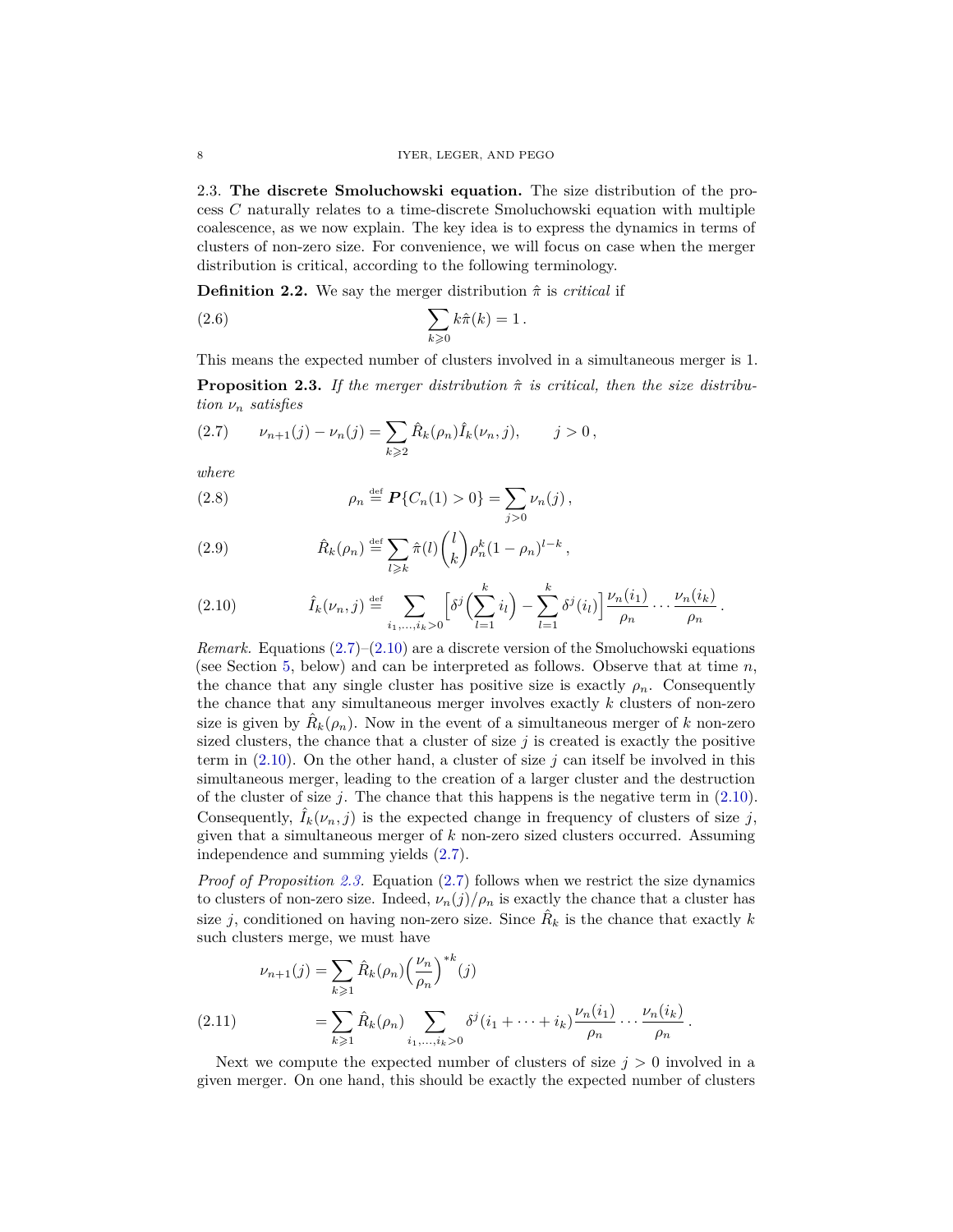involved in a merger, times  $\nu_n(j)$ . On the other, this can be computed by counting the number of clusters of size  $j$  in every cluster merger involving at least one cluster with non-zero size. This gives

<span id="page-8-2"></span>
$$
(2.12) \quad \left(\sum_{k\geqslant 0} k\hat{\pi}(k)\right)\nu_n(j)
$$
\n
$$
= \sum_{k\geqslant 1} \hat{R}_k(\rho_n) \sum_{i_1,\dots,i_k>0} \left(\delta^j(i_1) + \dots + \delta^j(i_k)\right) \frac{\nu_n(i_1)}{\rho_n} \dots \frac{\nu_n(i_k)}{\rho_n}.
$$

Using the criticality assumption  $(2.6)$ , subtracting  $(2.12)$  from  $(2.11)$  and observing that the  $k = 1$  term cancels, we obtain [\(2.7\)](#page-7-2).

*Remark.* Without the criticality assumption [\(2.6\)](#page-7-4), the above shows that [\(2.7\)](#page-7-2) should be replaced with

<span id="page-8-3"></span>
$$
(2.13) \t\nu_{n+1}(j) - \nu_n(j) = (\Xi - 1)\nu_n(j) + \sum_{k \geq 2} \hat{R}_k(\rho_n)\hat{I}_k(\nu_n, j), \t j > 0,
$$

if

(2.14) 
$$
\Xi \stackrel{\text{def}}{=} \sum_{k \geqslant 0} k \hat{\pi}(k),
$$

the expected number of clusters involved in a simultaneous merger, is finite.

#### 3. Galton-Watson processes and coagulation dynamics.

<span id="page-8-0"></span>The purpose of this section is to establish a direct and elementary connection between critical Galton-Watson processes and the coalescence processes introduced in Section [2.](#page-4-1)

<span id="page-8-1"></span>3.1. **A brief introduction to Galton-Watson processes.** The Galton-Watson process was introduced to model the gradual extinction of Victorian aristocratic family names, despite an increase in the general population. The original model supposes that family names are passed down only through male heirs, and that each heir reproduces independently and identically, and is replaced by his sons in the subsequent generation.

To fix notation, let  $\hat{\pi}$  denote the family-size distribution, meaning  $\hat{\pi}(j)$  is the chance that each heir has exactly  $j$  sons, and let  $X_n$  denote the number of male descendants of a single individual after *n* generations. Presuming the descendants reproduce independently, the process  $X = \{X_n\}$  is a time-homogeneous Markov process taking values in  $\mathbb{N}_0$ , with  $X_0 = 1$ . Further, the *n*-step transition probabilities

$$
P_n(i,j) \stackrel{\text{def}}{=} \mathbf{P}\{X_n = j \mid X_0 = i\}
$$

satisfy the convolution property

$$
P_n(i_1 + i_2, j) = \sum_{k=0}^{j} P_n(i_1, j - k) P_n(i_2, k).
$$

The standard construction of a Galton-Watson process is to choose an array {*ξi,j*} of independent, identically distributed random variables with distribution  $\hat{\pi}$ , and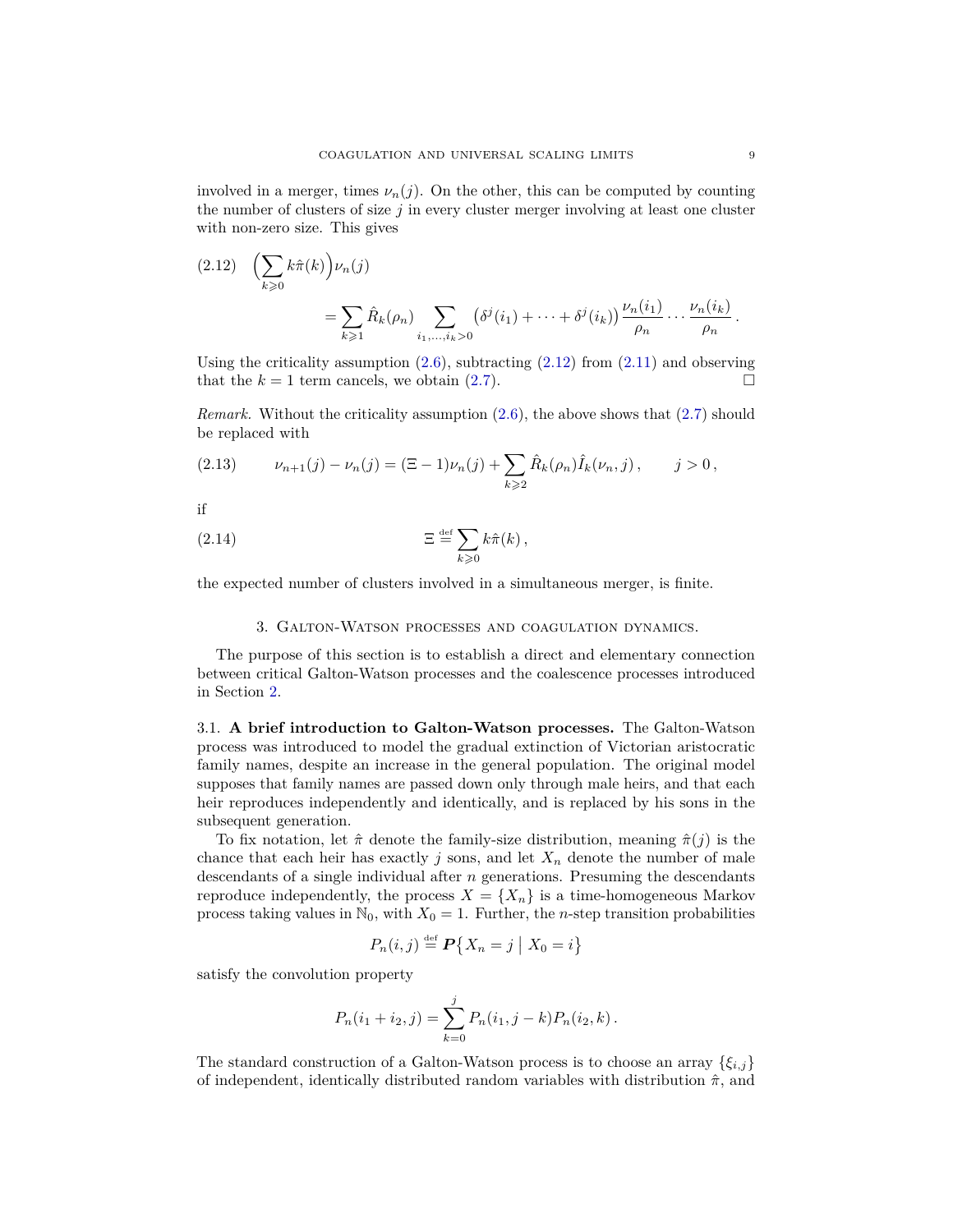define

<span id="page-9-2"></span>(3.1) 
$$
X_{n+1} = \sum_{k=1}^{X_n} \xi_{k,n+1}.
$$

We refer the reader to [\[2\]](#page-41-2) for a more complete introduction.

*Remark.* The formula [\(2.1\)](#page-5-1) appears dual to [\(3.1\)](#page-9-2) in a curious way: The number of terms in the sum in [\(2.1\)](#page-5-1) is distributed according to  $\hat{\pi}$ , while it is the individual terms in  $(3.1)$  that are so distributed. The individual terms in  $(2.1)$  are generated by the accumulation formula, while it is the number of terms in [\(3.1\)](#page-9-2) that is so generated.

<span id="page-9-0"></span>3.2. **Discrete coagulation dynamics of the descendant distribution.** Next we establish a direct, explicit and elementary connection between the Galton-Watson process *X* and the coagulation process *C*. Namely, we show that  $X_n$ , the number of descendants of a single individual after *n* generations, has the same distribution as the cluster sizes produced by the process *C* after *n* steps.

<span id="page-9-1"></span>**Proposition 3.1.** *Let X be a Galton-Watson process, and let*

(3.2) 
$$
\hat{\nu}_n(j) \stackrel{\text{def}}{=} \mathbf{P}\{X_n = j\} = P_n(1, j).
$$

*denote the distribution of*  $X_n$ *. Suppose C is a coagulation process as in Section* [2.1](#page-5-0) *having merger distribution π*ˆ *equal to the family-size distribution of X. Then for each*  $n \geq 0$ ,  $X_n$  *has the same distribution as*  $C_n(i)$ ,  $i \in \mathbb{N}$ . That is,

 $\hat{\nu}_n = \nu_n$ 

*for all*  $n \geq 0$ *, where*  $\nu_n$  *is defined in* [\(2.2\)](#page-6-4)*. Consequently, if X is critical, then*  $\hat{\nu}_n$ *satisfies the discrete Smoluchowski equations* [\(2.7\)](#page-7-2)*–*[\(2.10\)](#page-7-3)*.*

Recall a Galton-Watson process  $\{X_n\}$  is said to be *critical* if the expected number of descendants of a single individual is 1. Explicitly, this means that  $\hat{\pi}$  satisfies [\(2.6\)](#page-7-4), and it is well known that such processes become extinct almost surely.

*Proof of Proposition [3.1.](#page-9-1)* According to the branching formula [\(3.1\)](#page-9-2) and the fact that if  $X_n = i$  then the distribution of the sum is an *i*-fold convolution of  $\hat{\pi}$ , naturally we have

(3.3) 
$$
\hat{\nu}_{n+1}(j) = \sum_{i=0}^{\infty} \hat{\nu}_n(i) \hat{\pi}^{*i}(j) = \sum_{i=0}^{\infty} P_n(1,i) P_1(i,j).
$$

However, one also has another characterization, due to the Markov property. Namely,

(3.4) 
$$
\hat{\nu}_{n+1}(j) = \sum_{k \geq 0} P_1(1,k) P_n(k,j) = \sum_{k \geq 0} \hat{\pi}(k) \hat{\nu}_n^{*k}(j),
$$

This equation has exactly the same form as  $(2.3)$ . Because  $\hat{\nu}_0 = \nu_0$ , we conclude the proof using induction.

In light of Proposition [3.1,](#page-9-1) we identify  $\hat{\nu}_n$  with  $\nu_n$  for the remainder of this paper. While the proof of Proposition [3.1](#page-9-1) is a simple algebraic calculation, a natural interpretation can be obtained through the work of Kingman [\[21,](#page-42-2) [22\]](#page-42-3). To see this, fix *N* large,  $n \leq N$  and divide the population at generation *N* into clans that have a common living ancestor at generation  $N - n$ . The clans here play the same role as the coalescing clusters in Section [2.](#page-4-1) Indeed, as *n* increases we look further back in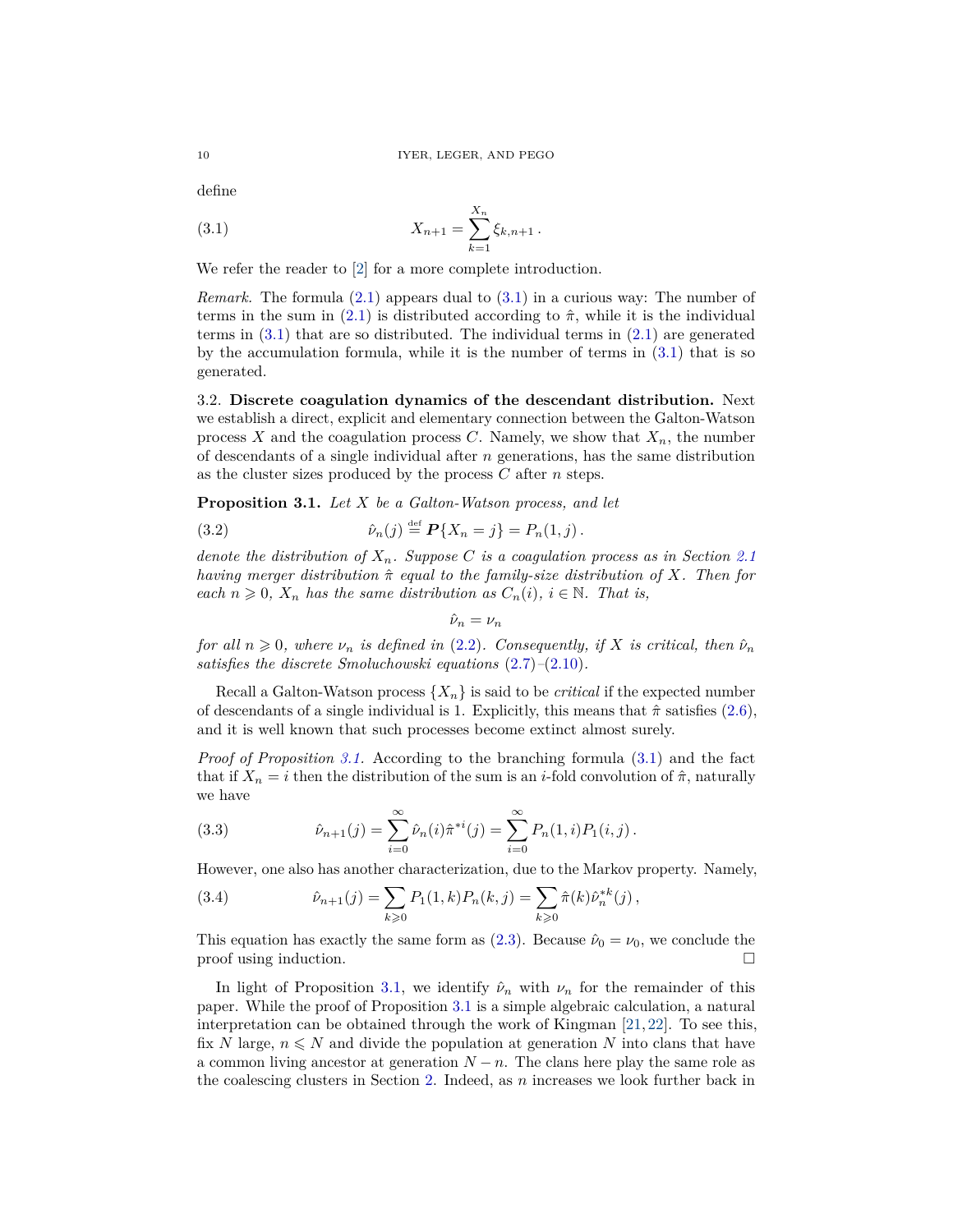the ancestry for a common living ancestor, leading to the merger of clans. Finally, one can directly check that for a given *n* the distribution of clan sizes is exactly  $\hat{\nu}_n$ , and hence  $(2.7)$ – $(2.10)$  is expected.

# 4. Bernstein transform of the discrete evolution equations

<span id="page-10-0"></span>The beautiful, classical theory of Galton-Watson processes is normally developed in terms of the generating function for the family-size distribution  $\hat{\pi}$ , given by

$$
G(z) = \sum_{j=0}^{\infty} \hat{\pi}(j) z^j.
$$

The generating function of the  $n<sup>th</sup>$ -generation descendant distribution  $(\nu_n)$  is then given by the *n* th functional iterate of *G*—As is well-known and is easy to derive from  $(2.3)$ , the function

(4.1) 
$$
G_n(z) = \sum_{j=0}^{\infty} \nu_n(j) z^j
$$

satisfies  $G_0(z) = z$  and

<span id="page-10-4"></span>(4.2) 
$$
G_{n+1}(z) = G(G_n(z)), \quad n \geq 0.
$$

In order to simplify the study of continuum limits and compare with CSBPs, however, we find it convenient to recast the formulas of the theory using a representation more closely related to Laplace exponents.

**Definition 4.1.** Given a Galton-Watson process *X*, we define its *Bernstein transform* by

(4.3) 
$$
\hat{\varphi}_n(q) = \mathbf{E}\left(1 - e^{-qX_n}\right) = \sum_{j \geq 1} \nu_n(j) (1 - e^{-qj}).
$$

Of course, this is closely related to the Laplace transform, and also may be expressed in terms of generating functions, as

<span id="page-10-3"></span>(4.4) 
$$
\hat{\varphi}_n(q) = 1 - G_n(e^{-q}).
$$

The function  $\hat{\varphi}_n$  is a *Bernstein function* [\[36\]](#page-42-16)—a nonnegative function whose derivative is a Laplace transform. The class of Bernstein functions has a number of convenient properties—e.g., it is closed under composition and taking pointwise limits—and such functions have proved valuable in previous work on coagulation dynamics (see for example [\[28,](#page-42-17)[30,](#page-42-18)[31\]](#page-42-9)). The first objective of this section is to obtain a convenient expression (equation [\(4.5\)](#page-10-2), below) for the evolution of the Bernstein transform of a Galton-Watson process.

<span id="page-10-1"></span>**Proposition 4.2.** *If*  $\hat{\varphi}$  *is the Bernstein transform of a Galton-Watson process X, then*

<span id="page-10-2"></span>(4.5) 
$$
\hat{\varphi}_{n+1}(q) - \hat{\varphi}_n(q) = -\hat{\Psi}(\hat{\varphi}_n(q)) \quad \text{for all } q \geq 0,
$$

*where*

<span id="page-10-5"></span>(4.6) 
$$
\hat{\Psi}(s) \stackrel{\text{def}}{=} \sum_{j=0}^{\infty} (1-s)^j \hat{\pi}(j) - 1 + s = G(1-s) - 1 + s,
$$

*in terms of the family-size distribution*  $\hat{\pi}$  *and its generating function G.*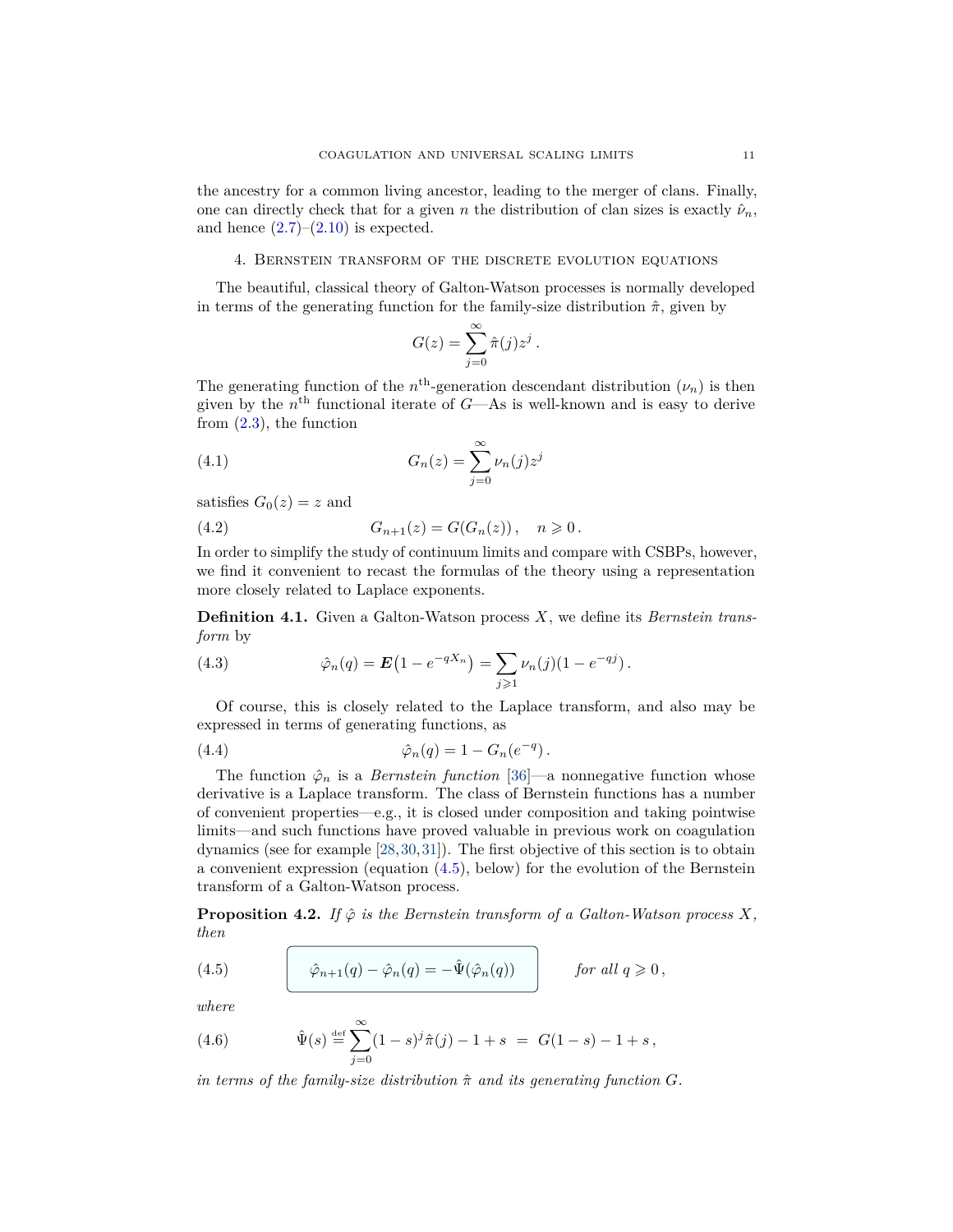*Proof.* By [\(4.4\)](#page-10-3) and [\(4.2\)](#page-10-4) we have

$$
(4.7) \qquad \hat{\varphi}_{n+1}(q) - \hat{\varphi}_n(q) = 1 - G(G_n(e^{-q})) - \hat{\varphi}_n(q) = -\hat{\Psi}(\hat{\varphi}_n(q)). \qquad \Box
$$

<span id="page-11-4"></span>**Definition 4.3.** We define the function  $\hat{\Psi}$  in equation [\(4.6\)](#page-10-5) to be the *branching mechanism* of the Galton-Watson process *X*.

While the generating function has proved extremely useful in many contexts, the notion of branching mechanism as defined above is better suited for our purposes. As will be seen, it is strongly analogous to the branching mechanism of a CSBP, it governs convergence of the process in the continuum limit (Proposition [6.3,](#page-16-1) below), and it also provides the discrete analog of the Poissonian structure of the rate constants arising in [\[12\]](#page-41-10) (see [\(4.9\)](#page-11-2) below, also revisited later in Section [5\)](#page-11-1).

We remark that the branching mechanism  $\hat{\Psi}$  is only guaranteed to be defined for  $s \in [0,2]$ . It is convex for  $s \in [0,1]$ . In terms of expected family size, it can also be written in the following form.

**Lemma 4.4.** *If the expected family size*  $\Xi = \sum_{k\geqslant 0} k\hat{\pi}(k)$  *is finite, then the branching mechanism of the Galton-Watson process X satisfies*

<span id="page-11-5"></span>(4.8) 
$$
\hat{\Psi}(s) = \sum_{j=2}^{\infty} ((1-s)^j - 1 + js)\hat{\pi}(j) + (1-\Xi)s.
$$

We now compute the rate constants  $\hat{R}_k$  (defined in  $(2.9)$ ) in terms of the branching mechanism.

<span id="page-11-6"></span>**Lemma 4.5.** *Let X be a Galton-Watson process with branching mechanism*  $\hat{\Psi}$ . *Then for all*  $k \geq 2$  *we have* 

<span id="page-11-2"></span>(4.9) 
$$
\hat{R}_k(\rho_n) = \frac{(-\rho_n)^k}{k!} \hat{\Psi}^{(k)}(\rho_n) ,
$$

*where*  $\rho_n$  *is defined by* [\(2.8\)](#page-7-7) *and*  $\hat{R}_k$  *is defined by* [\(2.9\)](#page-7-6)*.* 

*Proof.* Termwise differentiation of [\(4.6\)](#page-10-5) gives

<span id="page-11-3"></span>(4.10) 
$$
\frac{(-1)^k}{k!} \hat{\Psi}^{(k)}(s) = \sum_{j \geq k} \hat{\pi}(j) {j \choose k} (1-s)^{j-k}, \qquad k \geq 2,
$$

for  $s \in (0, 2)$ . Because  $\rho_n \in (0, 1)$  for all *n*, we may substitute  $s = \rho_n$  in [\(4.10\)](#page-11-3) and this gives [\(4.9\)](#page-11-2) for  $k \ge 2$ .

# <span id="page-11-0"></span>**Part** 2. **Convergence criteria governing scaling limits of Galton-Watson processes.**

# 5. CSBPs and the time continuous Smoluchowski equation.

<span id="page-11-1"></span>In subsequent sections we will consider scaling limits of Galton-Watson processes. The limiting processes obtained will be a class of CSBPs, and we use this section to summarize relevant properties of CSBPs. We also take this opportunity to indicate similarities between the CSBPs and the discrete notions introduced in Section [4](#page-10-0) that foreshadow results in Section [6.](#page-14-0) Finally, we describe Bertoin and Le Gall's result [\[12\]](#page-41-10) relating CSBPs to the time-continuous Smoluchowski equation and compare it to the discrete version introduced in Section [2.](#page-4-1)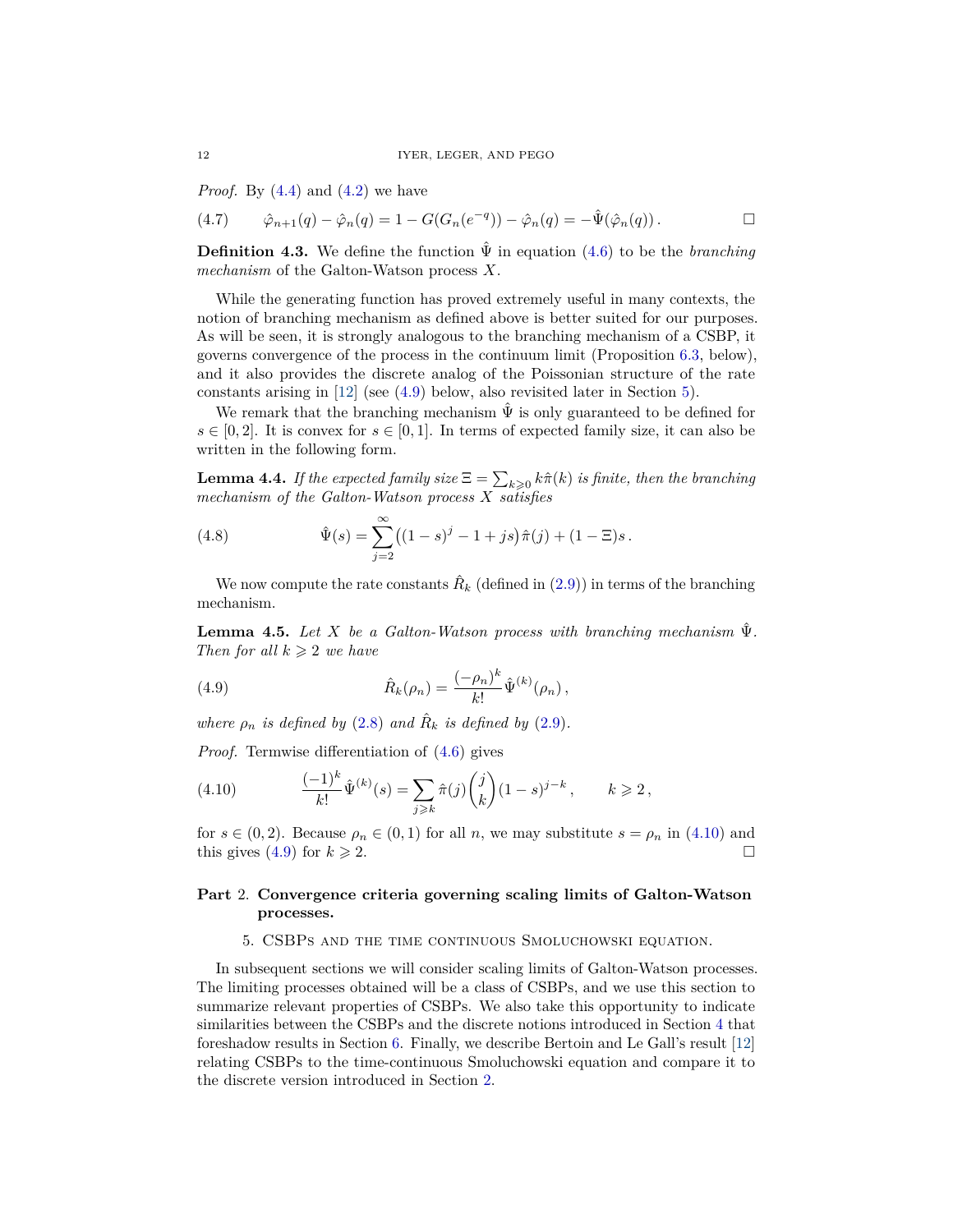A CSBP consists of a two-parameter random process  $(x, t) \mapsto Z_t(x) \in [0, \infty)$  for  $t \geq 0$  and  $x > 0$ . For fixed *x*, the process  $t \mapsto Z_t(x)$  is a Markov process with initial value  $Z_0(x) = x$ . For fixed *t*, the process  $x \mapsto Z_t(x)$  is an increasing process with independent and stationary increments. The right-continuous version of this is a Lévy process with increasing sample paths. In particular, the process enjoys the branching property that for all  $t \geq 0$ , the distribution of  $Z_t(x + y)$  is the same as the distribution of the sum of independent copies of  $Z_t(x)$  and  $Z_t(y)$ .

The structure of the process *Z* has a precise characterization via the Lamperti transform (see [\[14,](#page-41-12) [26\]](#page-42-19) or [\[23,](#page-42-20) Chap. 12]). That is,  $t \mapsto Z_t(x)$  can be expressed as a subordinated Markov process with parent process  $x + \bar{X}_t$  where  $\bar{X}_t$  is a Lévy process starting from 0 with no negative jumps (i.e.,  $\bar{X}_t$  is either spectrally positive or a subordinator). More specifically,  $Z_t(x) = x + \overline{X}_{\Theta(x,t)}$  where the process  $t \mapsto \Theta(x,t)$ has non-decreasing sample paths and formally solves  $\partial_t \Theta = x + \bar{X}_{\Theta}$  with  $\Theta(x, 0) = 0$ .<sup>[2](#page-12-0)</sup> In this context, the Laplace exponent of  $\overline{X}_t$ , denoted  $\Psi$ , is called the *branching mechanism* for  $Z_t(x)$  and has Lévy-Khintchine representation

(5.1) 
$$
\Psi(q) = \frac{1}{2}a_0q^2 - aq - b + \int_{(0,\infty)} \left( e^{-qx} - 1 + qx \, \mathbb{1}_{\{x < 1\}} \right) d\pi(x),
$$

where  $a_0, b \geq 0, a \in \mathbb{R}$  and  $\pi$  is a positive measure on  $(0, \infty)$  satisfying the finiteness condition

$$
\int_{(0,\infty)} (1 \wedge x^2) \pi(dx) < \infty.
$$

It is well known [\[17,](#page-42-12)[23\]](#page-42-20) that a CSBP remains finite almost surely (or is *conservative*) if and only if

$$
\int_{(0,1)} \frac{1}{|\Psi(q)|} dq = \infty.
$$

Clearly, the branching mechanism of a conservative CSBP must have  $b = 0$ .

A CSBP is subcritical, critical or supercritical if we have  $\Psi'(0^+) > 0$ ,  $\Psi'(0^+) = 0$ or  $\Psi'(0^+)$  < 0 respectively. Thus for a finite (sub)critical CSBP (by which we mean a critical or subcritical CSBP that remains finite almost surely) we must have  $b = 0$ and

(5.2) 
$$
0 \leqslant \Psi'(0^+) = -a - \int_{[1,\infty)} x \, d\pi(x) \, .
$$

Consequently, branching mechanism of a finite (sub)critical CSBP takes the form

<span id="page-12-2"></span>(5.3) 
$$
\Psi(q) = \frac{1}{2}a_0q^2 + a_\infty q + \int_{(0,\infty)} (e^{-qx} - 1 + qx) d\pi(x),
$$

for some  $a_{\infty} \geq 0$ , together with the finiteness condition

<span id="page-12-1"></span>
$$
\int_{(0,\infty)} (x \wedge 1)x \, d\pi(x) < \infty \, .
$$

Note  $a_{\infty} = \Psi'(0^+)$  and can be expressed in terms of *a* using [\(5.2\)](#page-12-1).

We remark that  $(5.3)$  closely parallels the form of the discrete branching mechanism  $\tilde{\Psi}$  in Definition [4.3.](#page-11-4) Indeed, for critical Galton-Watson processes  $\tilde{\Psi}$  takes the form [\(4.8\)](#page-11-5), which is obtained from [\(5.3\)](#page-12-2) by dropping the quadratic term  $\frac{1}{2}a_0q^2$ , setting  $a_{\infty} = 0$  by the criticality condition, and using the approximation  $e^{-s} \approx 1 - s$ .

<span id="page-12-0"></span><sup>2</sup>A derivation of an analog of this for Galton-Watson processes is in Remark [7.2,](#page-24-2) below.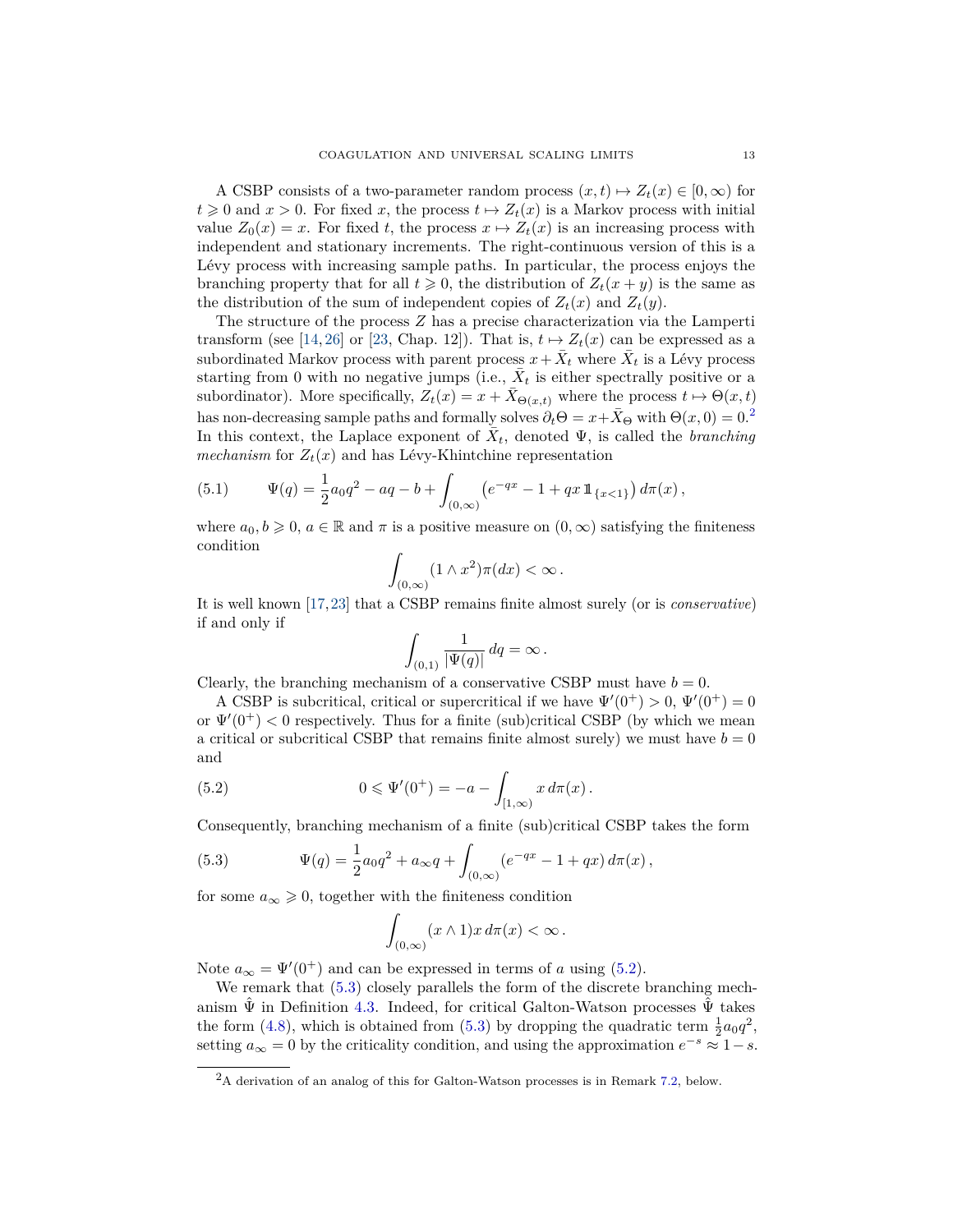We will see later (Proposition [6.3\)](#page-16-1) that the quadratic term (along with a linear term) reappears in the continuum limit.

Returning to the CSBP *Z*, the nature of the Lamperti transform forces the relation

$$
E(e^{-qZ_t(x)}) = e^{-x\varphi_t(q)},
$$

where the spatial Laplace exponent  $\varphi$  solves the backward equation

<span id="page-13-0"></span>(5.5) 
$$
\partial_t \varphi_t(q) = -\Psi(\varphi_t(q)), \qquad \text{with initial data} \quad \varphi_0(q) = q.
$$

This is exactly the continuum analog of the discrete equation [\(4.5\)](#page-10-2), and we will provide a natural and elementary proof of it in Proposition [6.4,](#page-19-1) below.

As the Laplace exponent of a subordinator,  $\varphi$  has the Lévy-Khintchine representation

(5.6) 
$$
\varphi_t(q) = b_t q + \int_{(0,\infty)} (1 - e^{-qx}) d\bar{\nu}_t(x), \quad q \geq 0,
$$

where  $b_t \geq 0$  and  $\bar{\nu}_t$  is a positive measure satisfying the finiteness condition

$$
\int_{(0,\infty)} (1 \wedge x) d\bar{\nu}_t(x) < \infty.
$$

The quantities  $b_t$  and  $\bar{\nu}_t$  are respectively the *drift coefficient* and the *Lévy jump measure* of the CSBP *Z*.

A striking result of Bertoin and Le Gall [\[12\]](#page-41-10) shows that the Lévy jump measure of a *critical* CSBP which becomes extinct almost surely satisfies a generalized type of *Smoluchowski coagulation equation*. Explicitly, Proposition 3 in [\[12\]](#page-41-10) shows that

<span id="page-13-1"></span>(5.7) 
$$
\partial_t \langle f, \bar{\nu}_t \rangle = \sum_{k \geqslant 2} R_k I_k(\bar{\nu}_t, f), \quad \text{for all } f \in C([0, \infty])
$$

where

<span id="page-13-3"></span>(5.8) 
$$
I_k(\bar{\nu}, f) \stackrel{\text{def}}{=} \int_{(0,\infty)^k} \left( f(x_1 + \ldots + x_k) - \sum_{i=1}^k f(x_i) \right) \prod_{i=1}^k \frac{d\bar{\nu}(x_i)}{\langle 1, \bar{\nu} \rangle},
$$

<span id="page-13-2"></span>(5.9) 
$$
R_k \stackrel{\text{def}}{=} \frac{(-\rho_t)^k \Psi^{(k)}(\rho_t)}{k!}, \qquad \rho_t \stackrel{\text{def}}{=} \langle 1, \bar{\nu}_t \rangle.
$$

Here

$$
\langle f, \bar{\nu}_t \rangle \stackrel{\text{def}}{=} \int_{(0,\infty)} f(x) d\bar{\nu}_t(x),
$$

is the duality pairing.

Equation [\(5.7\)](#page-13-1) has a natural interpretation as a coagulation model introduced by Smoluchowski [\[40,](#page-42-13)[41\]](#page-42-14) generalized to account for multiple coalescence. To understand this, we interpret  ${\bar{\nu}_t} | t \geq 0$  as a family of positive measures on  $\mathbb{R}^+ = (0, \infty)$ , representing the size distribution of clusters. Namely,  $\bar{\nu}_t(a, b)$  denotes the expected number of clusters at time *t* that have size in the interval (*a, b*).

Fix  $k \geq 2$  and consider the change in the cluster size distribution due to the simultaneous merger of *k* clusters. We assume that the merging clusters are i.i.d. with distribution proportional to  $\bar{\nu}_t$ . For  $y \in (0,\infty)$ , the merging of smaller clusters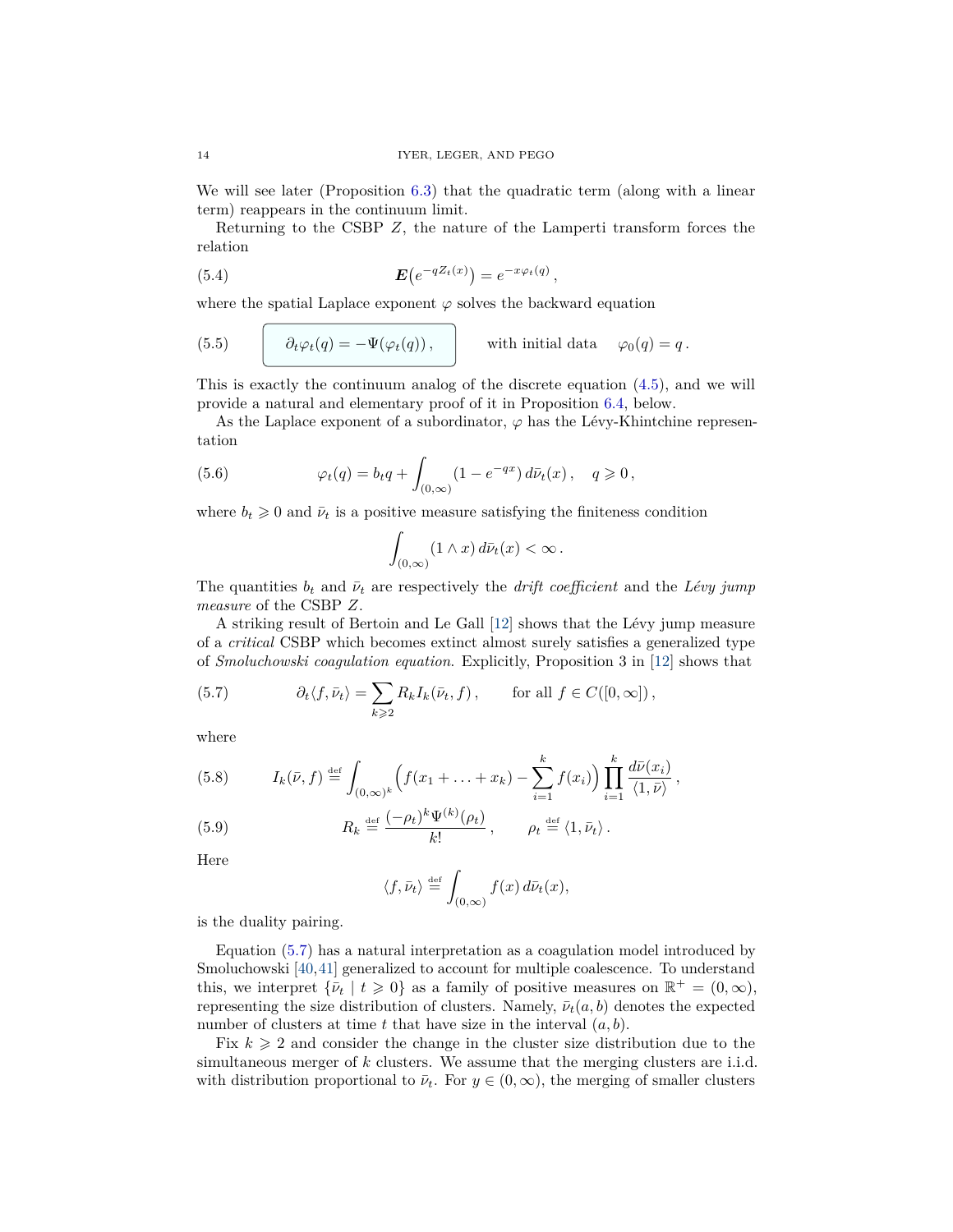into a cluster of size *y* will result in an increase in the density of clusters of size *y*. This will happen at a rate proportional to

$$
\int\limits_{(0,y)}\frac{d\bar{\nu}_t(x_1)}{\langle 1,\bar{\nu}_t\rangle}\int\limits_{(0,y-x_1)}\frac{d\bar{\nu}_t(x_2)}{\langle 1,\bar{\nu}_t\rangle}\cdots\int\limits_{(0,y-\sum_{i=1}^{k-2}x_i)}\frac{d\bar{\nu}_t(x_{k-1})}{\langle 1,\bar{\nu}_t\rangle}\cdot\frac{d\bar{\nu}_t(y-x_1-\cdots-x_{k-1})}{\langle 1,\bar{\nu}_t\rangle}.
$$

On the other hand, the clusters of size *y* also combine with larger clusters resulting in a decrease in the density of clusters of size *y*. This will happen at a rate proportional to

$$
k \frac{d\bar{\nu}_t(y)}{\langle 1, \bar{\nu}_t \rangle}
$$

*.*

Thus, for any test function  $f \in C([0,\infty])$ , the rate at which the simultaneous merger of *k* clusters affects the moment  $\langle f, \bar{\nu}_t \rangle$  is proportional to the difference of the above two terms integrated against *f*. Changing variables we see that this is exactly  $I_k(f, \bar{\nu}_t)$  and hence the rate at which the simultaneous merger of *k* clusters affects  $\langle f, \bar{\nu}_t \rangle$  is proportional to  $I_k(f, \bar{\nu}_t)$ . Summing over *k* and multiplying by proportionality constants explains how [\(5.7\)](#page-13-1) models coalescence.

In general the rate constants  $R_k$  appearing in  $(5.7)$  can be chosen arbitrarily. In the context of CSBPs, the *Rk*'s have a special Poissonian structure given by [\(5.9\)](#page-13-2). One of the main motivations of our exposition is to provide a clear account of the meaning of the measure  $\bar{\nu}_t$  in this context, the precise way it arises in the continuum limit, and how it comes to be governed by coagulation dynamics with the indicated rates.

Precisely, we will show that for a finite (sub)critical CSBP, the Lévy jump measures  $\bar{\nu}_t$  arise as the scaling limit of the  $n^{\text{th}}$  generation descendant distributions of rescaled critical Galton-Watson processes  $\nu_n$ . To briefly explain the main idea, recall Proposition [3.1](#page-9-1) shows that  $\nu_n$  satisfies [\(2.7\)](#page-7-2). This is of course simply a discrete version of [\(5.7\)](#page-13-1). Indeed, given a sequence  $\{f(j)\}_{j\in\mathbb{N}}$ , we multiply [\(2.7\)](#page-7-2) by  $f(j)$  and sum over *j* to obtain

<span id="page-14-1"></span>(5.10) 
$$
\sum_{j>0} f(j)(\nu_{n+1}(j) - \nu_n(j)) = \sum_{k\geqslant 2} \hat{R}_k \hat{I}_k(\nu_n, f),
$$

where

(5.11) 
$$
\hat{I}_k(\nu_n, f) \stackrel{\text{def}}{=} \sum_{i_1, ..., i_k > 0} \left[ f\left(\sum_{l=1}^k i_l\right) - \sum_{l=1}^k f(i_l) \right] \prod_{l=1}^k \frac{\nu_n(i_l)}{\rho_n}.
$$

Moreover, Lemma [4.5](#page-11-6) shows that the rate constants are obtained from the discrete branching mechanism  $\hat{\Psi}$  (Definition [4.3\)](#page-11-4) in exactly the same manner as [\(5.9\)](#page-13-2).

Thus, after rescaling the Galton-Watson processes correctly, it is only natural to expect convergence of the rescaled branching mechanisms of the Galton-Watson process to the branching mechanism of the CSBP, and convergence of the rescaled descendant distributions  $\nu_n$  to the Lévy jump measure  $\nu_t$ . Moreover, the Lévy jump measure  $\nu_t$  should satisfy [\(5.7\)](#page-13-1) if the limit is critical, and (5.7) with an additional damping term (analogous to [\(2.13\)](#page-8-3)) if the limit is subcritical. We prove this in Proposition [6.3](#page-16-1) and Corollaries [6.5](#page-20-0) and [6.8](#page-24-3) below.

#### 6. Scaling limits of critical Galton-Watson processes.

<span id="page-14-0"></span>In this section we study scaling limits of critical Galton-Watson processes using the discrete coagulation dynamics developed above.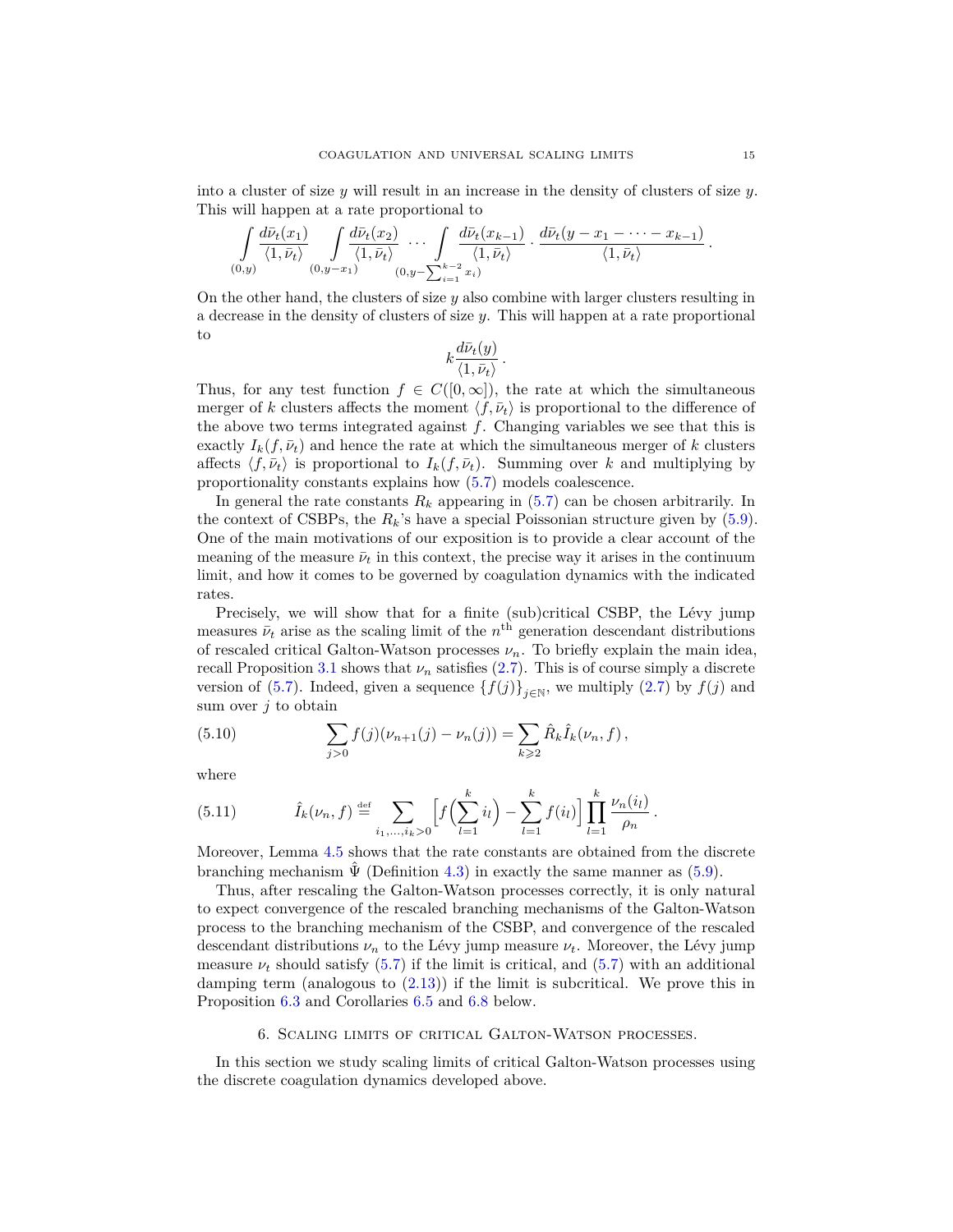We establish necessary and sufficient criteria for convergence of the discrete branching mechanisms (Proposition [6.3\)](#page-16-1), convergence of the Bernstein transforms (Proposition [6.4\)](#page-19-1) and of the rescaled Galton-Watson processes themselves (Proposition [6.6\)](#page-22-1), in terms of a type of weak convergence of the reproduction laws alone. Moreover, we show (Corollaries [6.5](#page-20-0) and [6.8\)](#page-24-3) that the Lévy jump measure of the limiting CSBP satisfies a generalized (damped) Smoluchowski equation. The precise notion of convergence is naturally associated with continuity theorems for Bernstein transforms, which we develop in Appendix [A](#page-37-0) due to their independent interest.

<span id="page-15-0"></span>6.1. **Rescaled time-discrete dynamics.** We begin by rescaling the coagulation model  $(2.8)$ – $(2.10)$  (where  $\hat{R}_k$  is defined by  $(2.9)$ ). Let  $h > 0$  be a grid size, and  $\tau > 0$  be a time step. We rescale the variables so that cluster sizes are integer multiples of *h*, and the merger of clusters happens on intervals of time  $\tau$ . Further, in order to facilitate passing to the limit as  $h, \tau \to 0$ , we associate measures supported on the grid  $h\mathbb{N}$  to the rescaled size distributions. Explicitly, we define

<span id="page-15-1"></span>(6.1) 
$$
\nu_n^h = \frac{1}{h} \sum_{j \geq 1} \nu_n(j) \delta_{jh} \, . \qquad \pi_{h,\tau} = \frac{1}{\tau h} \sum_{j \geq 1} \hat{\pi}(j) \delta_{jh} \, .
$$

Here  $\delta_x$  denotes the Dirac measure centered at *x*.

In the context of Galton-Watson processes, the above corresponds to scaling population by a factor of *h* and reproducing at times which are integer multiples of  $\tau$ . That is, the rescaled process Y is given by

$$
Y_{n\tau}(jh) = hX_n(j).
$$

We will, however, postpone the discussion of rescaled Galton-Watson processes to Section [6.4,](#page-22-0) and instead study the rescaled size distributions first.

Associated with [\(6.1\)](#page-15-1) we denote the Bernstein transform of  $\nu_n^h$  by

(6.2) 
$$
\varphi_n^h(q) = \int_{\mathbb{R}^+} (1 - e^{-qx}) \, d\nu_n^h(x) = \frac{1}{h} \hat{\varphi}_n(hq) \, .
$$

We assume  $\hat{\pi}$  is critical, and define a rescaled branching mechanism by

<span id="page-15-2"></span>(6.3) 
$$
\Psi_{h,\tau}(q) \stackrel{\text{def}}{=} \int_{\mathbb{R}^+} \left( (1-hq)^{x/h} - 1 + qx \right) d\pi_{h,\tau}(x) = \frac{\hat{\Psi}(hq)}{\tau h}.
$$

Note that  $\Psi_{h,\tau}$  is only guaranteed to be defined on the interval  $[0,2/h]$ . It is increasing and convex on  $[0, 1/h]$ , and for this reason we will subsequently ensure  $0 \leqslant q \leqslant 1/h$  whenever we use  $\Psi_{h,\tau}(q)$ .

The evolution equations and their Bernstein transforms now take the following form.

**Lemma 6.1.** *Using the rescaled variables in* [\(6.1\)](#page-15-1)*, equation* [\(5.10\)](#page-14-1) *becomes*

(6.4) 
$$
\frac{\langle f, \nu_{n+1}^h \rangle - \langle f, \nu_n^h \rangle}{\tau} = \sum_{k \geqslant 2} R_k^{h,\tau} (\rho_n^h) I_k(\nu_n^h, f)
$$

*for any bounded*  $f \in C(\mathbb{R}_+)$ *. Here*  $I_k$  *is defined by* [\(5.8\)](#page-13-3)*, and* 

(6.5) 
$$
R_k^{h,\tau}(\rho_n^h) \stackrel{\text{def}}{=} \frac{(-\rho_n^h)^k}{k!} \Psi_{h,\tau}^{(k)}(\rho_n^h) ,
$$

*where*  $\rho_n^h = \langle 1, v_n^h \rangle$  *represents the rescaled total number at time*  $n\tau$ *.*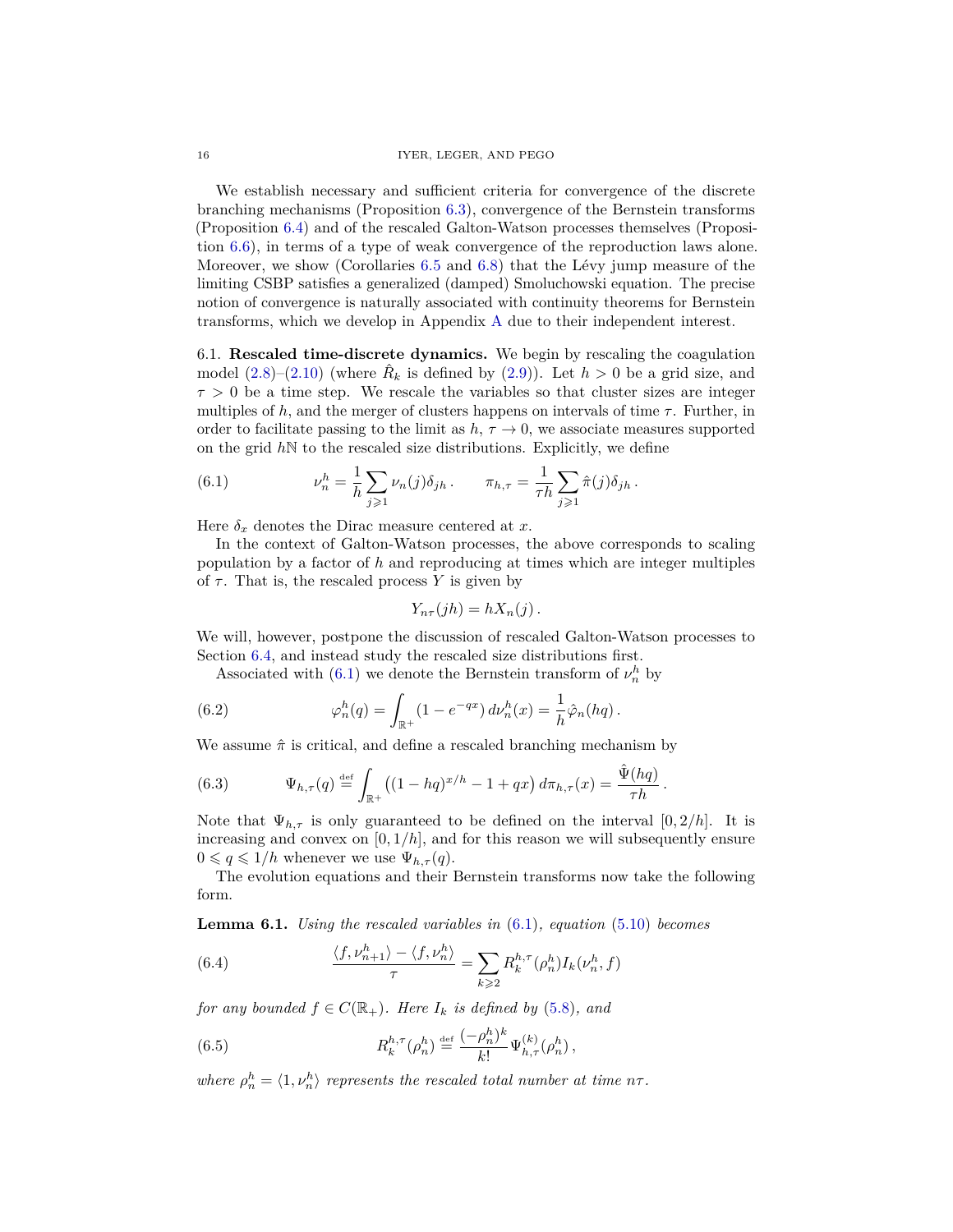<span id="page-16-5"></span>*Further, the Bernstein transform of*  $\nu_n^h$  *satsifies* 

(6.6) 
$$
\frac{\varphi_{n+1}^h(q) - \varphi_n^h(q)}{\tau} = -\Psi_{h,\tau}(\varphi_n^h(q)) \quad \text{for all } n \geqslant 0, q \geqslant 0.
$$

*Proof.* The proof is a direct computation using  $(5.10)$ , Lemma [4.5,](#page-11-6) and  $(4.5)$ .  $\Box$ 

<span id="page-16-0"></span>6.2. **Convergence of critical branching mechanisms.** The first step in studying continuum limits of  $\nu_n^h$  is to study convergence of the branching mechanisms. We obtain necessary and sufficient conditions for such convergence, in terms of a criterion that is closely tied to the continuity theorems relating Bernstein transforms and Lévy triples, which we develop in the Appendix.

For greater generality, we will study sequential limits where we also allow the measure  $\hat{\pi}$  to vary. Let  $(\hat{\pi}_k)$  be a sequence of probability measures on N<sub>0</sub> which satisfy the criticality condition [\(2.6\)](#page-7-4), and let  $(h_k)$ ,  $(\tau_k)$  be positive sequences converging to 0. We introduce (rescaled) discrete branching mechanisms as in [\(4.6\)](#page-10-5) and [\(6.3\)](#page-15-2) with  $\hat{\pi}_k$  replacing  $\hat{\pi}$ , by defining

$$
\hat{\Psi}_k(q) \stackrel{\text{def}}{=} \sum_{j=2}^{\infty} \left( (1-q)^j - 1 + jq \right) \hat{\pi}_k(j), \qquad \check{\Psi}_k(q) \stackrel{\text{def}}{=} \frac{\hat{\Psi}_k(h_k q)}{\tau_k h_k}
$$

We next associate to each family size distribution  $\hat{\pi}_k$  a (Lévy) measure  $\hat{\mu}_k$  on  $\mathbb{R}^+$ given by

(6.7) 
$$
d\hat{\mu}_k(x) \stackrel{\text{def}}{=} \sum_{j\geqslant 2} (j-1)\hat{\pi}_k(j) d\delta_j(x).
$$

This measure is rescaled according to the relation

<span id="page-16-7"></span>(6.8) 
$$
d\breve{\mu}_k(x) \stackrel{\text{def}}{=} \frac{1}{\tau_k} d\hat{\mu}_k\left(\frac{x}{h_k}\right) = \frac{1}{\tau_k} \sum_{j\geqslant 2} (j-1)\hat{\pi}_k(j) d\delta_{jh_k}(x).
$$

The next definition singles out a particular sense of convergence of these measures that will be important throughout the rest of this paper. This notion relates to convergence of Lévy triples and is revisited in Appendix [A](#page-37-0) (see Remark [A.5\)](#page-38-1).

<span id="page-16-6"></span>**Definition 6.2.** Given some finite measure  $\kappa$  on  $[0, \infty]$ , we say the sequence  $(\check{\mu}_k)$ *Lévy-converges* to *κ* provided

<span id="page-16-4"></span>(6.9) 
$$
(x \wedge 1) d\mu_k(x) \to d\kappa(x) \text{ weak-} \star \text{ on } [0, \infty].
$$

Recall a sequence of finite measures  $(\kappa_k)$  converges to  $\kappa$  weak- $\star$  on  $[0,\infty]$  if for every test function  $g \in C([0,\infty])$  we have  $\langle g, \kappa_k \rangle \to \langle g, \kappa \rangle$ . We require test functions to be continuous at  $\infty$  in order to capture any atom at  $\infty$ .

<span id="page-16-1"></span>**Proposition 6.3.** *Given a sequence*  $(\hat{\pi}_k)$  *satisfying the criticality condition* [\(2.6\)](#page-7-4)*, and positive sequences*  $(h_k)$ ,  $(\tau_k)$  *converging to zero, let*  $(\check{\mu}_k)$ ,  $(\check{\Psi}_k)$  *be as above.* 

*(i) Suppose that*  $(\mu_k)$  *Lévy-converges to some finite measure*  $\kappa$  *on*  $[0,\infty]$  *as*  $k \to \infty$ *. Then for each*  $q \in [0, \infty)$ *, as*  $k \to \infty$  *we have* 

<span id="page-16-2"></span>(6.10) 
$$
\Psi_k(q) \to \Psi(q) \stackrel{\text{def}}{=} \frac{1}{2} \alpha_0 q^2 + \alpha_\infty q + \int_0^\infty \frac{e^{-qx} - 1 + qx}{x} d\mu(x) ,
$$

*where*  $(\alpha_0, \alpha_\infty, \mu)$  *is the Lévy triple associated with*  $\kappa$  *by the relation* 

<span id="page-16-3"></span>(6.11) 
$$
d\kappa(x) = \alpha_0 d\delta_0 + \alpha_\infty d\delta_\infty + (x \wedge 1) d\mu(x).
$$

*.*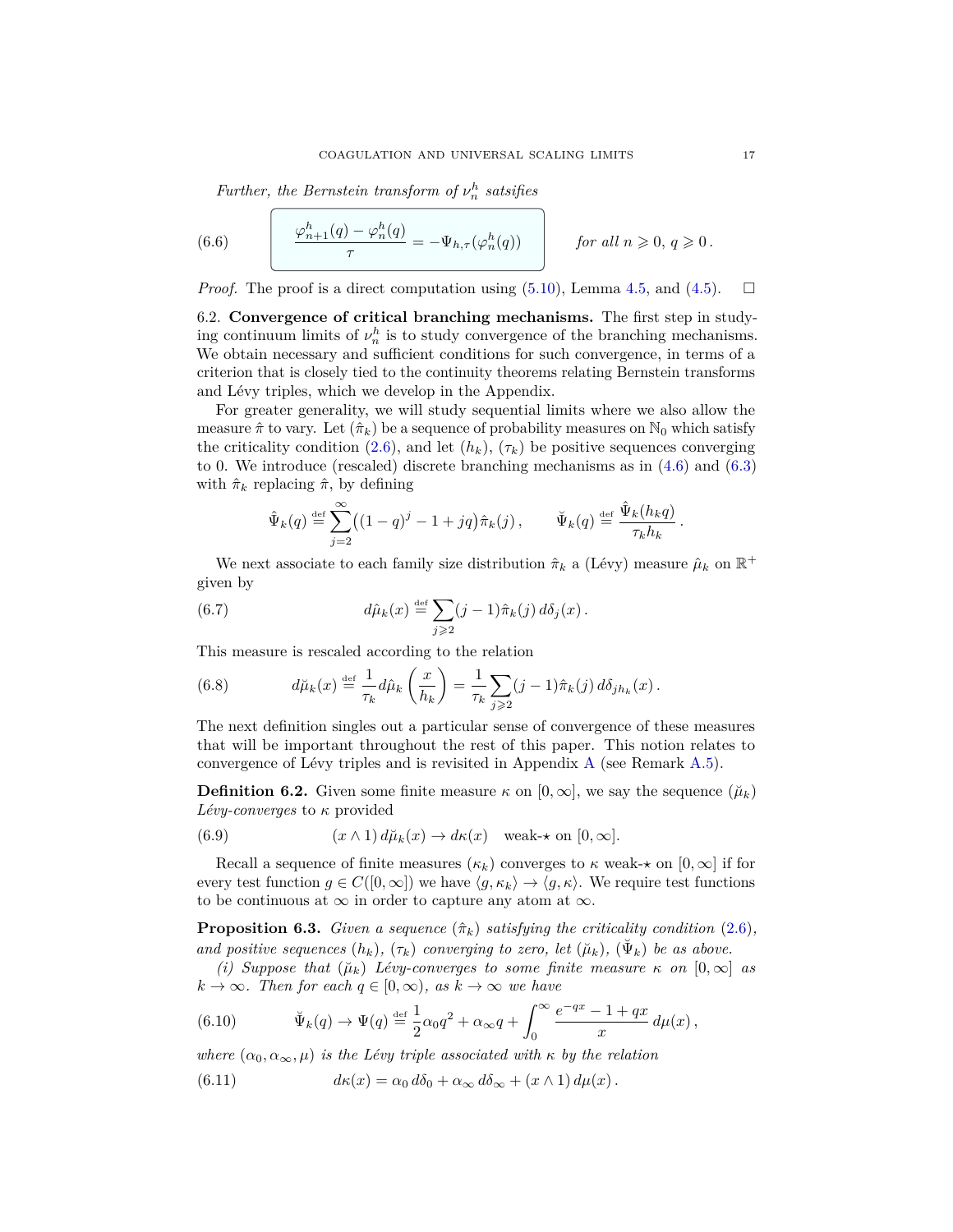*Moreover, each derivative*  $\breve{\Psi}_k^{(m)}$  $\mathcal{L}_{k}^{(m)}$  converges to  $\Psi^{(m)}$ , locally uniformly in  $(0,\infty)$  for *each*  $m \in \mathbb{N}$ *.* 

*(ii) Conversely, suppose*  $\Psi(q) = \lim_{k \to \infty} \Psi_k(q)$  *exists for each*  $q \in [0, \infty)$ *. Then*  $(\mu_k)$  *Lévy-converges to some finite measure*  $\kappa$  *on*  $[0, \infty]$ *, and*  $\Psi$  *is given by* [\(6.10\)](#page-16-2) [\(6.11\)](#page-16-3)*.*

*Remark.* The Lévy-convergence requirement [\(6.9\)](#page-16-4) corresponds exactly to convergence of Lévy triples in a natural topology associated to subordinators. Explicitly, criterion [\(6.9\)](#page-16-4) is equivalent to convergence of the Lévy triples  $(0, 0, \mu_k)$  to the Lévy triple  $(\alpha_0, \alpha_\infty, \mu)$ , as described in the Appendix.

*Remark.* Recall that the expression for  $\Psi$  in [\(6.10\)](#page-16-2) is the general form of a branching mechanism for a finite (sub)critical CSBP (see [\[23,](#page-42-20) Ch. 12] or Section [5\)](#page-11-1). We show in Section [8,](#page-29-1) below, that every such branching mechanism does arise as a sequential limit from discrete branching mechanisms of *critical* Galton-Watson processes. A heuristic explanation as to why critical branching mechanisms might yield a subcritical branching mechanism in the limit is discussed in Remark [6.7,](#page-23-0) below.

*Proof of Proposition [6.3.](#page-16-1)* We begin by proving (i).

<span id="page-17-5"></span>1. Define

(6.12) 
$$
d\kappa_k = (x \wedge 1) d\breve{\mu}_k.
$$

Then  $\kappa_k \to \kappa$  weak- $\star$  on [0,  $\infty$ ] by [\(6.9\)](#page-16-4). Next fix  $q \geq 0$ , and compute

<span id="page-17-4"></span>(6.13) 
$$
\Psi'(q) = \alpha_0 q + \alpha_\infty + \int_0^\infty (1 - e^{-qx}) d\mu(x) = \langle f_0, \kappa \rangle,
$$

<span id="page-17-0"></span>(6.14) 
$$
\check{\Psi}'_k(q) = \int_{(h,\infty)} \frac{1 - (1 - h_k q)^{(x - h_k)/h_k}}{x - h_k} x \, d\check{\mu}_k(x) = \langle f_{h_k}, \kappa_k \rangle,
$$

where

$$
f_0(x) = \frac{1 - e^{-qx}}{x} \left( \frac{x}{x \wedge 1} \right), \quad f_h(x) = \frac{1 - (1 - hq)^{(x-h)/h}}{x - h} \left( \frac{x}{x \wedge 1} \right).
$$

The second equality in [\(6.14\)](#page-17-0) follows because  $\kappa_k$  is supported on  $[2h_k, \infty)$ .

Note  $\Psi(0) = \Psi_{h_k}(0) = 0$ , and  $\Psi'$  and  $\Psi'_{h_k}$  are positive and increasing. Thus, the desired conclusion in  $(6.10)$  for fixed  $q$  will follow, provided we show

<span id="page-17-1"></span>(6.15) 
$$
\langle f_{h_k}, \kappa_k \rangle = \langle f_{h_k} - f_0, \kappa_k \rangle + \langle f_0, \kappa_k \rangle \to \langle f_0, \kappa \rangle.
$$

Clearly  $\langle f_0, \kappa_k \rangle \rightarrow \langle f_0, \kappa \rangle$  because  $f_0 \in C([0,\infty])$ . We claim

<span id="page-17-2"></span>(6.16) 
$$
\lim_{h \to 0} \sup_{x > h} |f_h(x) - f_0(x)| = 0.
$$

Because  $\langle 1, \kappa_k \rangle \rightarrow \langle 1, \kappa \rangle$ , this immediately implies [\(6.15\)](#page-17-1).

2. To finish the proof of  $(6.10)$ , it only remains to prove  $(6.16)$ . For this, we claim that, provided  $\max(h, qh) < \frac{1}{2}$ ,

(6.17) 
$$
|f_h(x) - f_0(x)| \leq \begin{cases} 5e^{-qx} + \frac{2h}{x} & \text{for } x > 2, \\ 2(1 \vee x)hq^2 & \text{for } x > h. \end{cases}
$$

Indeed, this estimate in the case *x >* 2 follows immediately from the bounds

<span id="page-17-3"></span>
$$
0 < \frac{x}{x-h} - 1 = \frac{h}{x-h} < \frac{2h}{x},
$$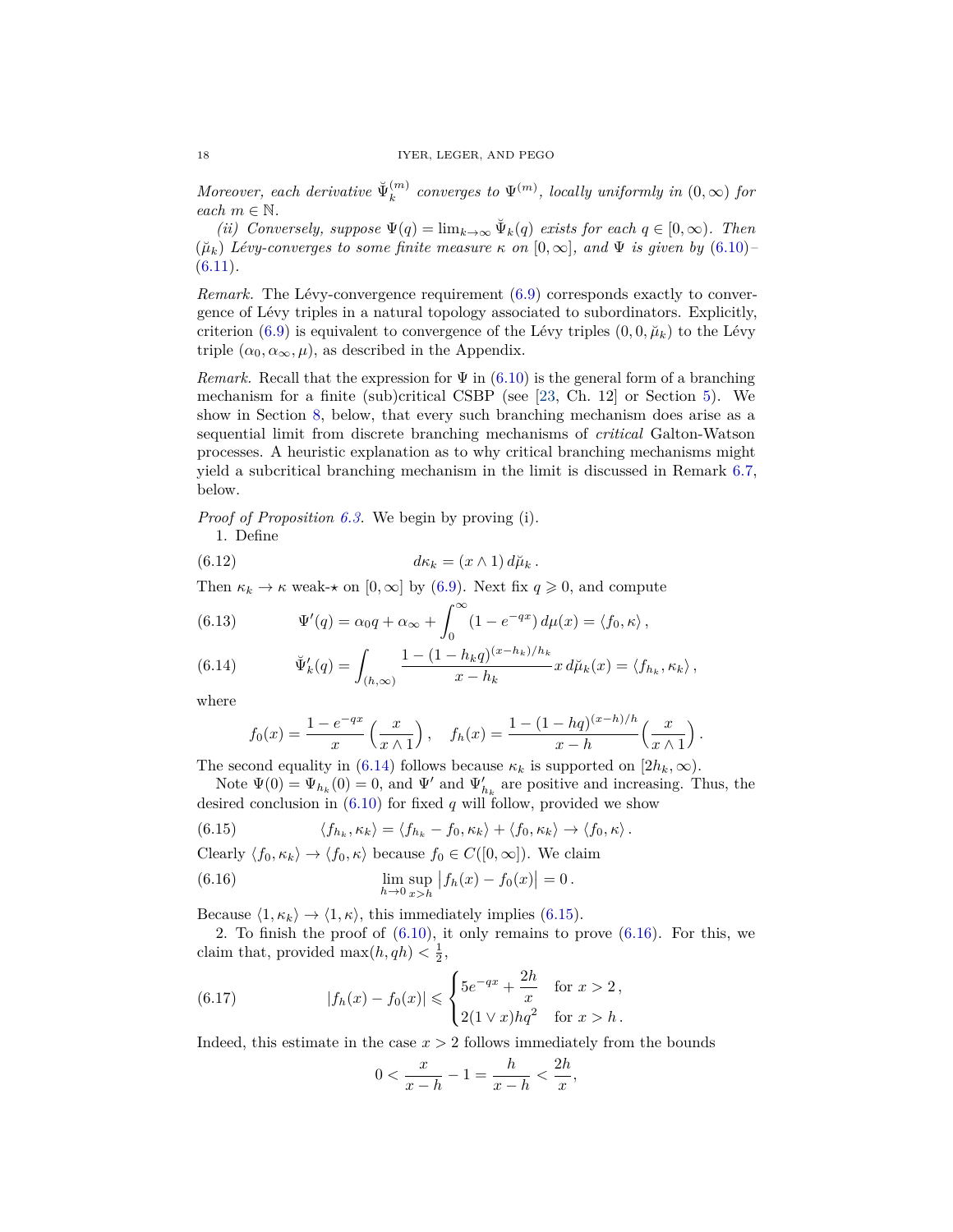$$
\frac{x}{x-h}(1-qh)^{(x-h)/h} \leq 2\frac{(e^{-qh})^{x/h}}{1-qh} \leq 4e^{-qx}.
$$

In the case  $x > h$ , observe that because  $z \mapsto e^z$  is contractive for  $z < 0$ , we have

$$
\frac{|(1-qh)^{(x-h)/h} - e^{-(x-h)q}|}{x-h} \leq \frac{1}{h} |\ln(1-qh) + qh| = \frac{1}{h} \int_0^{qh} \frac{z}{1-z} dz \leq hq^2,
$$

because  $qh < \frac{1}{2}$ . Moreover, because  $z \mapsto (1 - e^{-z})/z = \int_0^1 e^{-rz} dr$  is a decreasing contraction for  $z > 0$ ,

$$
0 < \frac{1 - e^{-(x - h)q}}{x - h} - \frac{1 - e^{-xq}}{x} \leq hq^2.
$$

By adding these last two bounds and using  $x/(x \wedge 1) = 1 \vee x$ , we infer [\(6.17\)](#page-17-3).

Using the first estimate in [\(6.17\)](#page-17-3) for  $x > h^{-1/2}$ , and the second estimate in (6.17) for  $x \leq h^{-1/2}$ , we obtain [\(6.16\)](#page-17-2). This finishes the proof of [\(6.10\)](#page-16-2).

3. To prove the statement regarding local uniform convergence, let  $\Omega$  be an open set with compact closure in the right half plane  ${q \in \mathbb{C} \mid \text{Re } q > 0}$ , and note that  $|1 - hq| < 1$  for all  $q \in \Omega$ , for sufficiently small  $h > 0$ . When  $x = mh$  for an integer  $m \geq 2$ , the function  $q \mapsto f_h(x)$  is analytic and is clearly bounded on  $\Omega$  uniformly for *h* small and for  $x \ge 1$ . A uniform bound holds for  $x \le 1$  as well due to the fact that in this case  $\partial_q f_h(x) = (1 - hq)^{m-2}$ , whence  $|\partial_q f_h(x)| \leq 1$ .

Now, because of [\(6.14\)](#page-17-0), the functions  $(\Psi'_k)_{k\geqslant N}$  are analytic and uniformly bounded on  $\Omega$ . By Montel's theorem, this sequence converges uniformly on  $\Omega$ , and by Cauchy's integral formula, all derivatives converge locally uniformly. This finishes the proof of part (i).

For part (ii), assume  $\Psi(q) = \lim_{k \to \infty} \Psi_k(q)$  exists for each  $q \in [0, \infty)$ . First, considering some *q* fixed, note that for every  $x > h$ ,

<span id="page-18-0"></span>
$$
f_h(x) \ge \frac{1 - e^{-q(x-h)}}{x-h}(1 \vee x) \ge \frac{1 - e^{-qx}}{x}(1 \vee x) = f_0(x).
$$

Therefore by  $(6.14)$  we have that whenever *k* is so large that  $2qh_k < 1$ ,

(6.18) 
$$
(\inf f_0)\langle 1, \kappa_k \rangle \leq \langle f_{h_k}, \kappa_k \rangle = \check{\Psi}'_k(q) \leq \frac{\check{\Psi}_k(2q)}{q}.
$$

The last inequality holds because  $\Psi_k$  is convex and positive on  $(q, 2q)$ . Because  $\inf f_0 > 0$  and  $(\Psi_k(2q))$  is bounded, it follows that  $\sup_k \langle 1, \kappa_k \rangle < \infty$ , and hence  $\{\kappa_k\}$  is weak- $\star$  pre-compact.

Thus, any subsequence of  $(\kappa_k)$  has a further subsequence that converges weak- $\star$ on  $[0, \infty]$ . Let  $\kappa$  denote any such limit. By the proof of part (i) above, we infer that for any  $q > 0$ , as  $k \to \infty$  along the appropriate subsequence,

$$
\breve{\Psi}'_k(q) = \langle f_{h_k}, \kappa_k \rangle \to \Phi(q) \stackrel{\text{def}}{=} \langle f_0, \kappa \rangle.
$$

By dominated convergence we deduce  $\Psi(q) = \lim_{n \to \infty} \int_0^q \Psi'_k(r) dr = \int_0^q \Phi(r) dr$ , whence we conclude  $\Psi$  is  $C^1$  and  $\Phi = \Psi'$ .

Let  $(\alpha_0, \alpha_\infty, \mu)$  be the Lévy triple associated with  $\kappa$  by [\(6.11\)](#page-16-3). Then we see that [\(6.13\)](#page-17-4) holds, and  $\Psi'$  is the Bernstein transform of this triple. Because the Bernstein transform is bijective (see Theorem [A.3](#page-38-2) of the Appendix), it follows that Ψ determines *κ* uniquely. By consequence, the whole sequence (*κk*) must converge, meaning that  $(6.9)$  holds. This finishes the proof.  $\square$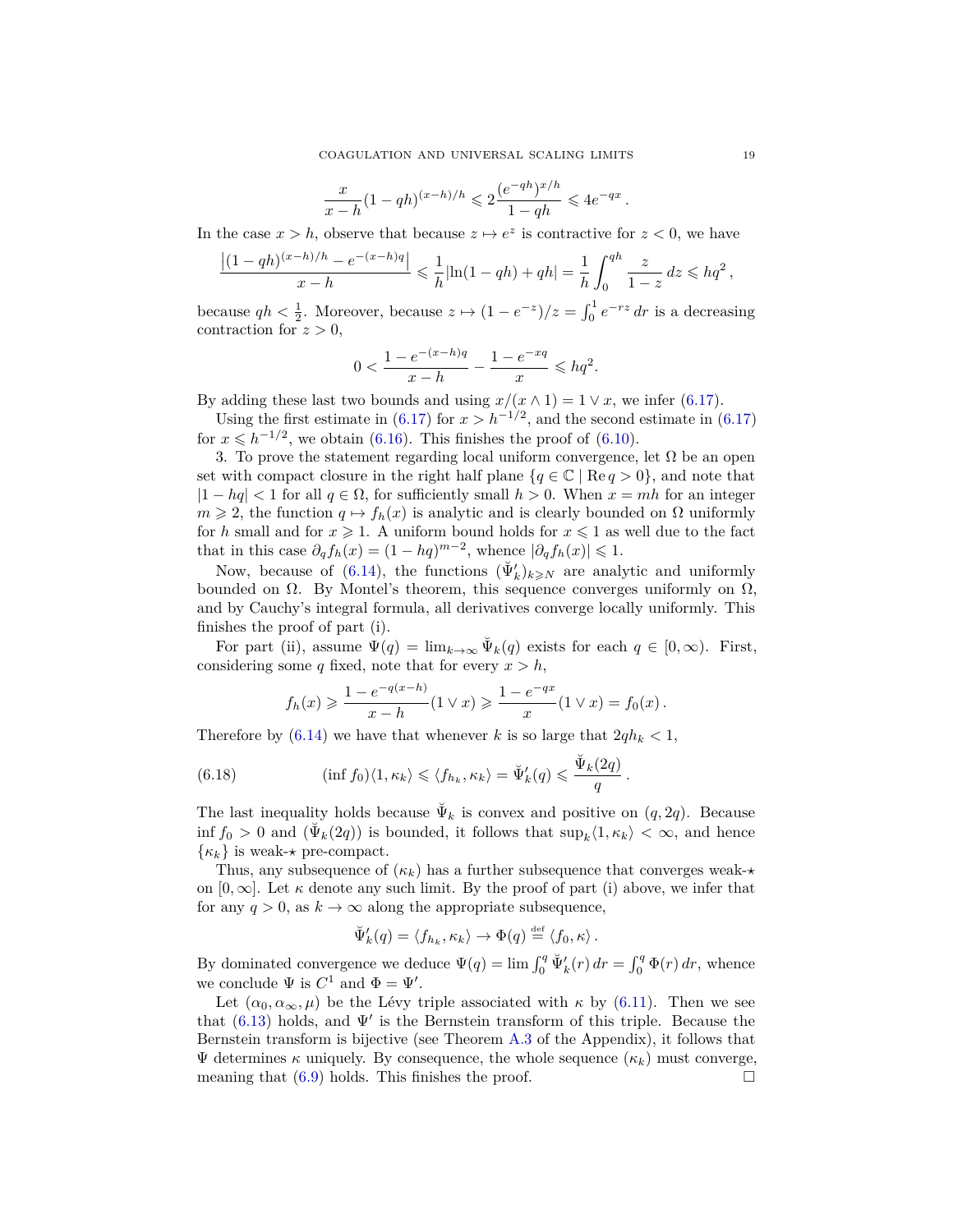<span id="page-19-0"></span>6.3. **Convergence of Bernstein transforms.** Next we study the convergence of the rescaled size distributions  $\nu_n^h$  for survivors, by the simple expedient of studying convergence of their Bernstein transforms  $\varphi_n^h$ , regarding [\(6.6\)](#page-16-5) as a forward Euler difference approximation to the ODE [\(5.5\)](#page-13-0).

# <span id="page-19-1"></span>**Proposition 6.4.** *Make the same assumptions as in Proposition [6.3.](#page-16-1)*

*(i) Suppose that the Lévy convergence in* [\(6.9\)](#page-16-4) *holds for some finite measure κ on*  $[0, \infty]$ *. Then, as*  $k \to \infty$  *and whenever*  $n\tau_k \to t$ *, we have* 

<span id="page-19-2"></span>(6.19) 
$$
\varphi_n^{h_k}(q) \to \varphi(q,t) \quad \text{for every } q, t \in [0,\infty),
$$

*where*  $\varphi$  *is the unique solution of* 

<span id="page-19-3"></span>(6.20) 
$$
\partial_t \varphi(q,t) = -\Psi(\varphi(q,t)), \qquad \varphi(q,0) = q,
$$

*with*  $\Psi$  *given by* [\(6.10\)](#page-16-2)*. Moreover,*  $\varphi(\cdot, t)$  *is Bernstein for each*  $t \geq 0$ *, and has the form*

<span id="page-19-4"></span>(6.21) 
$$
\varphi(q,t) = \beta_0(t)q + \beta_\infty + \int_{(0,\infty)} (1 - e^{-qx}) d\nu_t(x),
$$

*where*  $\beta_{\infty} = 0$ ,  $\beta_0(t) \geq 0$  *and*  $\int_{(0,\infty)} (x \wedge 1) d\nu_t(x) < \infty$ .

*(ii) Conversely, suppose* [\(6.19\)](#page-19-2) *holds, and*  $\varphi(q_0, t_0) > 0$  *for some*  $q_0, t_0 > 0$ *. Then*  $(6.9)$  *holds for some finite measure*  $\kappa$  *on*  $[0, \infty]$ *.* 

*Proof.* We prove (i) by providing a rather straightforward proof that the forward Euler difference scheme in [\(6.6\)](#page-16-5) converges if [\(6.10\)](#page-16-2) holds. Fix  $q \in \mathbb{R}^+$  and  $T > 0$ . From equation [\(6.20\)](#page-19-3) we see

$$
\varphi(q,t) = q - \int_0^t \Psi(\varphi(q,s)) ds.
$$

Because  $s \mapsto \Psi(\varphi(q, s))$  is positive decreasing,  $\varphi(q, s) \leq q$ , whenever  $n\tau_k \leq T$  we have

$$
\varphi(q, n\tau_k) = q - \tau_k \sum_{m=0}^{n-1} \Psi(\varphi(q, m\tau_k)) + R'_1,
$$

where

(6.22) 
$$
0 \leq R'_1 \leq \tau_k \sum_{m=0}^{n-1} \Big( \Psi(\varphi(q, m\tau_k)) - \Psi(\varphi(q, (m+1)\tau_k)) \Big) \leq \tau_k \Psi(q).
$$

Let  $\varphi_k(q, n\tau_k) \stackrel{\text{def}}{=} \varphi_n^{h_k}(q)$  and  $\Psi_k \stackrel{\text{def}}{=} \Psi_{h_k, \tau_k}$ . Summing [\(6.6\)](#page-16-5), and noting  $\nu_0^h = \delta_h/h$ , we have

<span id="page-19-5"></span>(6.23) 
$$
\varphi_k(q, n\tau_k) = \frac{1 - e^{-q h_k}}{h_k} - \tau_k \sum_{m=0}^{n-1} \Psi_k(\varphi_k(q, m\tau_k))
$$

$$
= q - \tau_k \sum_{m=0}^{n-1} \Psi(\varphi_k(q, m\tau_k)) + R'_2,
$$

where, because  $n\tau_k \leq T$ ,

(6.24) 
$$
|R_2'| \leq M_k \stackrel{\text{def}}{=} q^2 h_k + T \sup_{[0,q]} |\Psi_k - \Psi|.
$$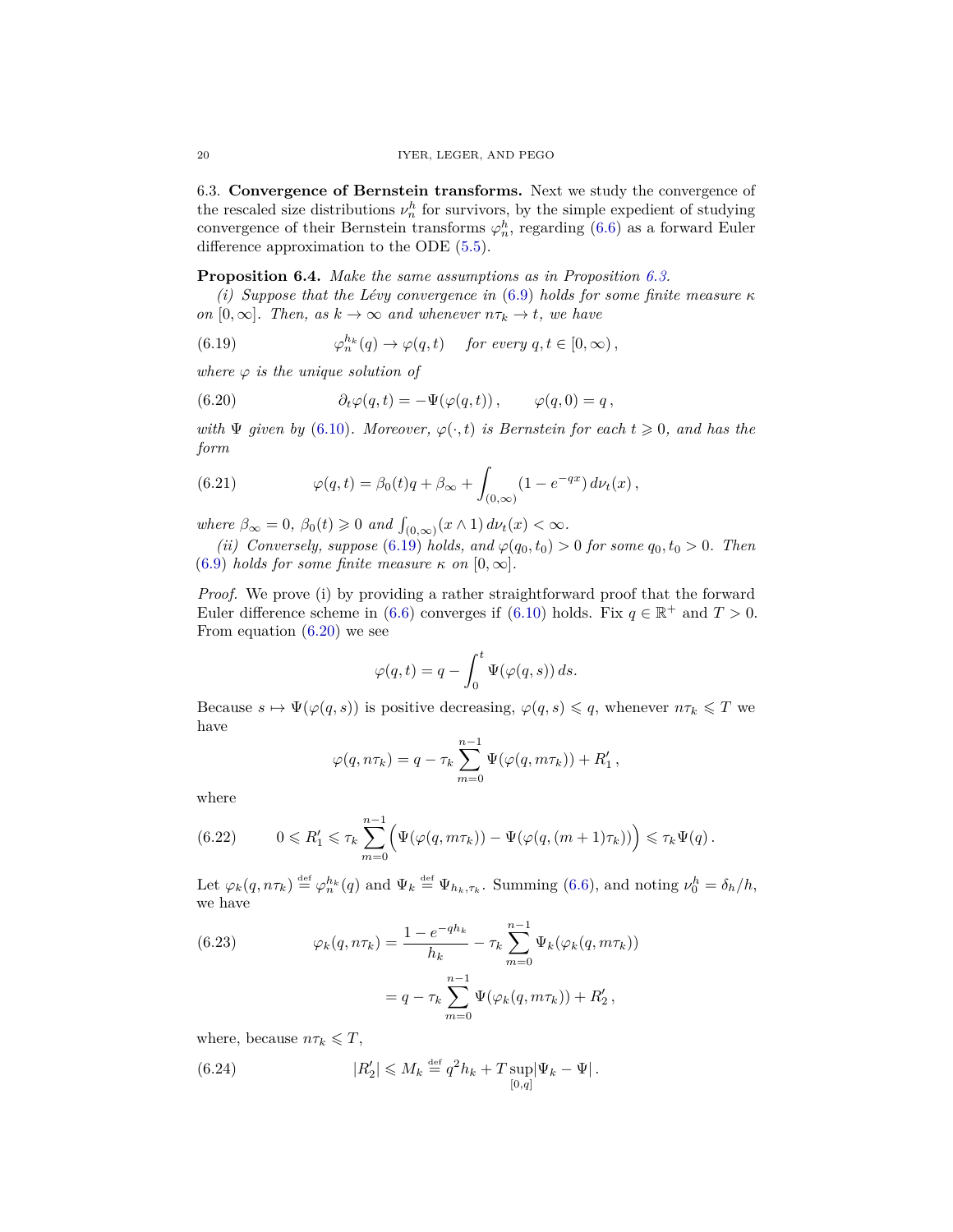Consequently, because  $\Psi'$  is positive and increasing on [0, q],

$$
\begin{aligned} \left| (\varphi - \varphi_k)(q, n\tau_k) \right| &\leq |R_1'| + |R_2'| + \tau_k \sum_{m=0}^{n-1} \left| \Psi(\varphi(q, m\tau_k)) - \Psi(\varphi_k(q, m\tau_k)) \right| \\ &\leq \tau_k \Psi(q) + M_k + \tau_k \Psi'(q) \sum_{m=0}^{n-1} \left| (\varphi - \varphi_k)(q, m\tau_k) \right|. \end{aligned}
$$

Hence, by the discrete Gronwall inequality,

$$
|(\varphi - \varphi_k)(q, n\tau_k)| \leq (\tau_k \Psi(q) + M_k) \left(1 + \tau_k \Psi'(q)\right)^n \leq (\tau_k \Psi(q) + M_k) e^{\Psi'(q)n\tau_k}.
$$

Proposition [6.3](#page-16-1) guarantees  $M_k \to 0$  as  $k \to \infty$ . Because  $\varphi(q, t)$  has bounded derivative  $|\partial_t \varphi| \leq \Psi(q)$ , we may infer that whenever  $n\tau_k \to t \in [0, T)$ ,

$$
|\varphi_k(q, n\tau_k) - \varphi(q, t)| \to 0 \text{ as } k \to \infty.
$$

This finishes the proof of convergence of  $(\varphi_k)$ . Because  $\varphi_k(\cdot, n\tau_k)$  is Bernstein, and any pointwise limit of Bernstein functions is Bernstein [\[36,](#page-42-16) Cor. 3.7], the limit  $\varphi(\cdot,t)$ is Bernstein and has the form in [\(6.21\)](#page-19-4) for some Lévy triple  $(\beta_0, \beta_\infty, \nu_t)$ . We must have  $\beta_{\infty} = 0$ , however, because  $\varphi(q, t) \leq q$  for all  $q, t \geq 0$ .

For the proof of (ii), choose  $q, t > 0$  such that  $\varphi(q, t) > 0$ . For *k* sufficiently large, with  $n = \lfloor t/\tau_k \rfloor$  we have  $n\tau_k > t/2$  and  $\varphi_k(q, n\tau_k) > \varphi(q, t)/2$ , and we find from [\(6.23\)](#page-19-5) that

$$
\frac{t}{2}\Psi_k\left(\frac{\varphi(q,t)}{2}\right) \leqslant \tau_k\sum_{m=0}^{n-1}\Psi_k(\varphi_k(q,m\tau_k)) \leqslant \frac{1-e^{-qh_k}}{h_k} \leqslant 2q\,.
$$

Hence  $\{\Psi_k(\varphi(q,t)/2)\}\$ is bounded. Following the proof of Proposition [6.3](#page-16-1) (specif-ically, using [\(6.18\)](#page-18-0)) we see that the set of measures  $\{\kappa_k\}$  is weak- $\star$  pre-compact. (Here  $\kappa_k$  is defined by  $(6.12)$ .)

Thus, any subsequence of  $(\kappa_k)$  has a further subsequence that converges weak- $\star$ on  $[0, \infty]$ . Let  $\kappa$  denote any such limit. Then, by part (i) above, we know [\(6.20\)](#page-19-3) holds with  $\Psi$  given by taking the limit in [\(6.10\)](#page-16-2) along the appropriate subsequence, as in the proof of part (ii) of Proposition [6.3.](#page-16-1) Then  $\varphi$  is  $C^1$ , and  $\Psi$  is determined by  $\varphi$  by evaluating [\(6.20\)](#page-19-3) at  $t = 0$ . As in the proof of Proposition [6.3,](#page-16-1) it follows *κ* is determined by  $\varphi$ , hence the whole sequence  $(\kappa_k)$  converges. This means [\(6.9\)](#page-16-4) holds, finishing the proof.

Because convergence of the Bernstein transforms is equivalent to convergence of corresponding Lévy triples and weak- $\star$  convergence of corresponding measures on  $[0, \infty]$  by the continuity theorem [A.6,](#page-38-0) we obtain the following corollary.

<span id="page-20-0"></span>**Corollary 6.5.** *Under the same assumptions as Proposition [6.4](#page-19-1) part (i), we have that for every*  $t \geq 0$ *, as*  $k \to \infty$  *and whenever*  $nh_k \to t$ *,* 

<span id="page-20-1"></span>(6.25) 
$$
(x \wedge 1) d\nu_n^{h_k}(x) \to \beta_0(t) d\delta_0(x) + (x \wedge 1) d\nu_t(x) \quad weak \star \text{ on } [0, \infty].
$$

*Conversely, if this convergence holds, then* [\(6.9\)](#page-16-4) *holds for some finite measure κ on*  $[0, \infty]$ .

*Further, we have*  $\beta_0(t) = 0$  *for all*  $t > 0$  *if and only if in* [\(6.10\)](#page-16-2) *we have*  $\Psi'(\infty) = \infty$ , or equivalently

<span id="page-20-2"></span>(6.26) 
$$
a_0 > 0
$$
 or  $\int_{(0,\infty)} d\mu(x) = \infty$ .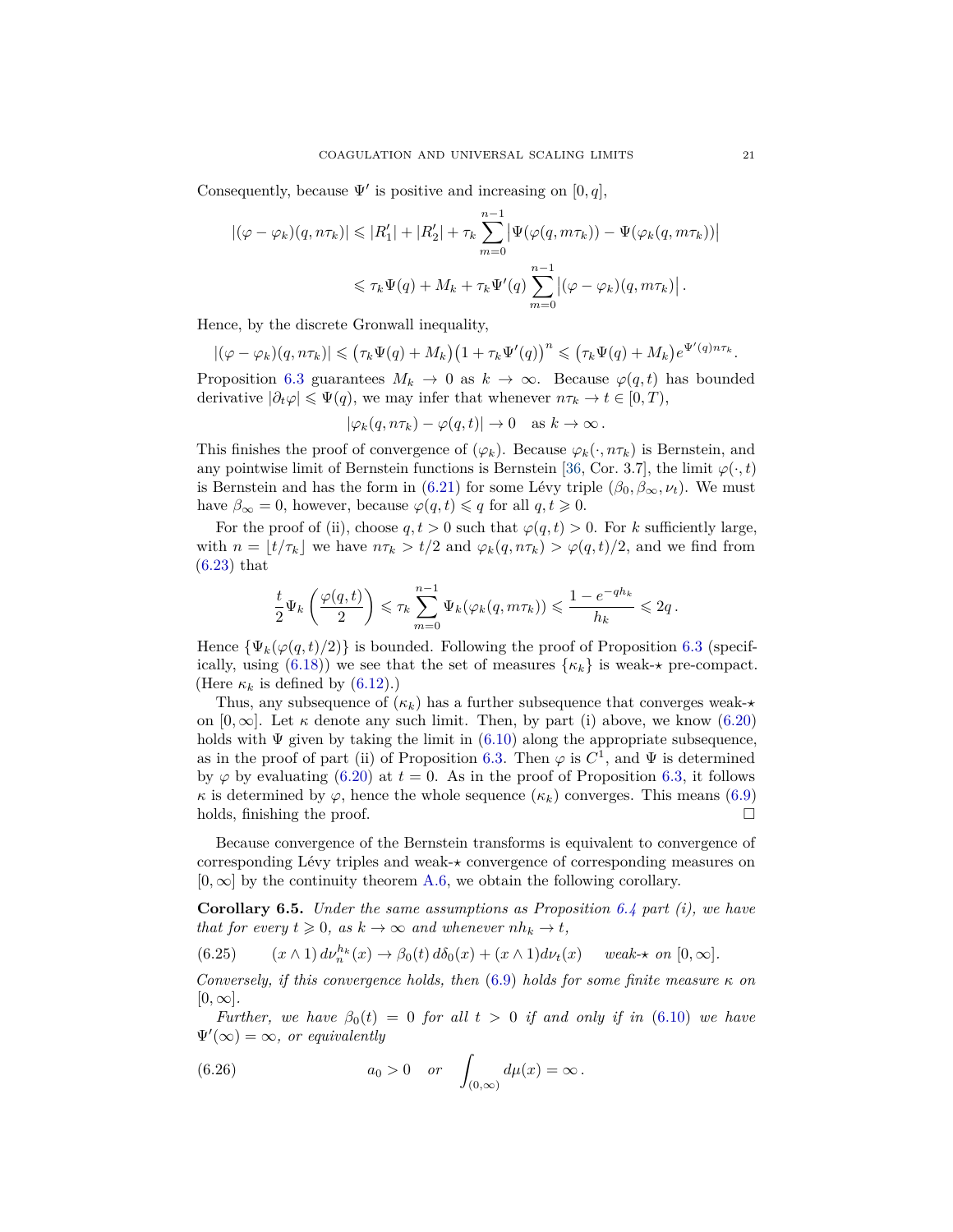*In case*  $\Psi'(\infty) < \infty$  *then*  $\beta_0(t) = \exp(-\Psi'(\infty)t)$ *.* 

<span id="page-21-1"></span>*Moreover, we have*  $\varphi(\infty, t) = \langle 1, v_t \rangle < \infty$  *if and only if Grey's condition holds:* 

(6.27) 
$$
\int_{[1,\infty)} \frac{du}{\Psi(u)} < \infty.
$$

*In this case, the limiting family of finite measures*  $(\nu_t)_{t\geq0}$  *is a weak solution of the generalized damped Smoluchowski equation*

<span id="page-21-0"></span>(6.28) 
$$
\partial_t \langle f, \bar{\nu}_t \rangle = -\Psi'(0^+) \langle f, \bar{\nu}_t \rangle + \sum_{k \geqslant 2} R_k I_k(\bar{\nu}_t, f) ,
$$

*for all test functions*  $f \in C([0,\infty])$ *. Here*  $R_k$  *and*  $I_k$  *are as in* [\(5.8\)](#page-13-3) *and* [\(5.9\)](#page-13-2) *respectively.*

*Remark.* In the critical case  $\Psi'(0^+) = 0$  and [\(6.28\)](#page-21-0) is precisely the generalized Smoluchowski equation [\(5.7\)](#page-13-1) encountered before.

*Remark.* The convergence property [\(6.25\)](#page-20-1) explains precisely how the Lévy jump measure of a (sub)critical CSBP  $X$  arises as a limit of scaled  $n$ -th generation descendant distributions. This was one of our main motivations for developing this treatment of continuum limits of Galton-Watson processes.

*Remark.* For the case when Grey's condition [\(6.27\)](#page-21-1) does not hold, Bertoin and Le Gall have proposed an interesting generalization of Smoluchowski's equation in terms of the sum of locations of atoms of Poisson random measures; see [\[12,](#page-41-10) Eq. (26)].

*Proof.* 1. The weak convergence in [\(6.25\)](#page-20-1) and the converse follow immediately from Proposition [6.3](#page-16-1) and the continuity theorem for Bernstein transforms (Theorem [A.6\)](#page-38-0). 2. Next, note that by [\(6.21\)](#page-19-4) and because  $(1-e^{-qx})/1 \leq x \wedge (1/q) \to 0$  as  $q \to \infty$ ,

*.*

(6.29) 
$$
\beta_0(t) = \lim_{q \to \infty} \frac{\varphi(q, t)}{q}
$$

We now claim  $\beta_0(t) = 0$  for all  $t > 0$  if and only if  $\lim_{q \to \infty} \Psi'(q) = \infty$ . Indeed, if  $\beta_0(t) \geq \varepsilon > 0$  for some  $t > 0$ , then because  $\varphi(q, t)$  is concave in *q* and decreasing in *t*, necessarily  $\varphi(q, t) \geq \varepsilon q$  and

<span id="page-21-2"></span>
$$
q \geqslant \int_0^t \Psi(\varphi(q,s)) \, ds \geqslant t \Psi(\varepsilon q)
$$

for all  $q > 0$ . Because  $\Psi$  is convex it follows  $\Psi'(q) \leq 1/(\varepsilon t)$  for all q. Conversely, if  $\Psi'(q) \leq M$  for all q then  $\Psi(q) \leq Mq$  and  $\varphi(q, t) \geqslant qe^{-Mt}$  by [\(6.20\)](#page-19-3).

Now, the condition  $\lim_{q\to\infty} \Psi'(q) = \infty$  is easily seen to be equivalent to [\(6.26\)](#page-20-2). This establishes both as necessary and sufficient to have  $\beta_0(t) \equiv 0$ . In the case  $\Psi'(\infty) < \infty$ , then due to [\(6.20\)](#page-19-3) and [\(6.29\)](#page-21-2) we find

$$
\beta_0(t) - \beta_0(s) = -\lim_{q \to \infty} \frac{1}{q} \int_s^t \Psi(\varphi(q, r)) dr = -\int_s^t \Psi'(\infty) \beta_0(r) dr,
$$

whence  $\beta(t) = \exp(-\Psi'(\infty)t)$  since  $\beta_0(0) = 1$ .

3. That Grey's condition is necessary and sufficient for  $\langle 1, \nu_t \rangle < \infty$  is well-known (see for example [\[23,](#page-42-20) proof of Theorem 12.5]) and is easily deduced by separating variables in [\(6.20\)](#page-19-3) and integrating.

4. Finally, we show that  $(\nu_t)$  satisfies [\(6.28\)](#page-21-0). In the case that  $\Psi$  is critical (i.e.  $\Psi'(0^+) = 0$  a proof can be found in [\[12,](#page-41-10) Proposition 3] or [\[20,](#page-42-15) Theorem 3.2]. In the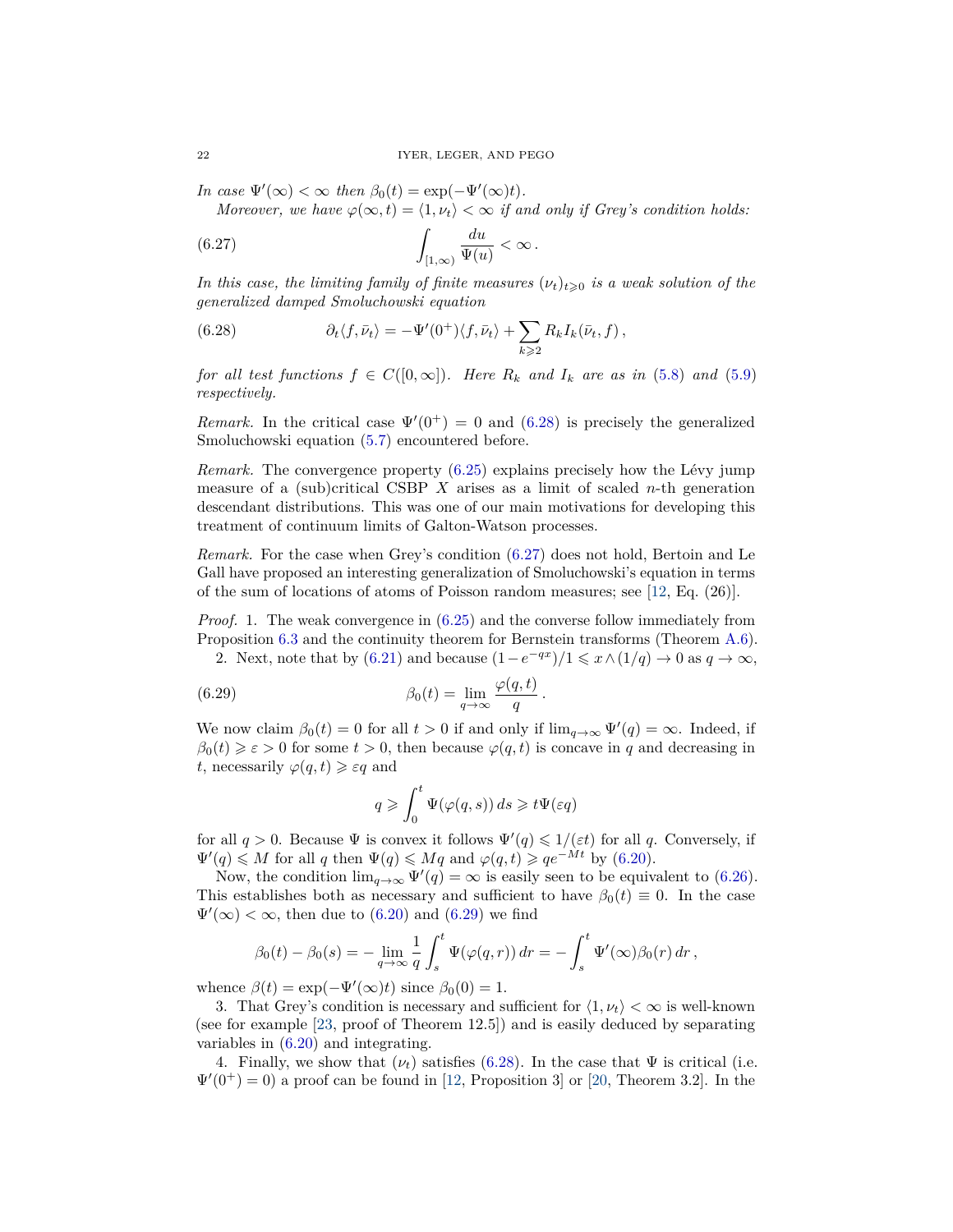general case the proof closely resembles [\[20,](#page-42-15) Theorem 3.2] and we sketch the details here.

The main idea is to establish [\(6.28\)](#page-21-0) for test functions of the form  $f_q(x) \stackrel{\text{def}}{=} 1 - e^{-qx}$ . Indeed, observe

$$
\rho_t^k I_k(\bar{\nu}, f_q) = \int_{(0,\infty)^k} \left[ f_q\left(\sum_{i=1}^k x_i\right) - \sum_{i=1}^k f_q(x_i) \right] d\bar{\nu}_t^k
$$
  
= 
$$
\int_{(0,\infty)^k} \left[ 1 - \prod_{i=1}^k e^{-qx_i} - \sum_{i=1}^k (1 - e^{-qx_i}) \right] d\bar{\nu}_t^k
$$
  
= 
$$
\rho_t^k - (\rho_t - \varphi(q,t))^k - k\rho_t^{k-1} \varphi(q,t).
$$

Consequently

$$
\sum_{k \geqslant 2} R_k I_k(\bar{\nu}, f_q) = \sum_{k \geqslant 2} \frac{(-1)^k \Psi^{(k)}(\rho_t)}{k!} \left[ \rho_t^k - (\rho_t - \varphi(q, t))^k - k \rho_t^{k-1} \varphi(q, t) \right]
$$
\n
$$
= \sum_{k \geqslant 0} \frac{(-1)^k \Psi^{(k)}(\rho_t)}{k!} \left[ \rho_t^k - (\rho_t - \varphi(q, t))^k - k \rho_t^{k-1} \varphi(q, t) \right]
$$
\n
$$
= \Psi(0) - \Psi(\varphi(q, t)) + \varphi(q, t) \Psi'(0) = \varphi(q, t) \Psi'(0) + \partial_t \langle \bar{\nu}, f_q \rangle,
$$

where second equality is true because the terms for  $k = 0, 1$  are 0, the third equality follows from the Taylor expansion of  $\Psi$  about  $\rho_t$ , and the last equality follows from [\(6.20\)](#page-19-3) and the fact that  $\Psi(0) = 0$ .

This proves  $(6.28)$  is satisfied for test functions of the form  $f_q$  above. The general case follows from an approximation argument the details of which are the same as in the proof of Theorem 3.2 in [\[20\]](#page-42-15).  $\Box$ 

<span id="page-22-0"></span>6.4. **Convergence of Galton-Watson processes.** Finally, we conclude this section with convergence results for the rescaled Galton-Watson processes. We rescale the population by a factor of  $h_k$  and the reproduction time by a factor of  $\tau_k$ . Explicitly, the rescaled Galton-Watson process  $Y^{(k)}$  is defined by

<span id="page-22-2"></span>(6.30) 
$$
Y_t^{(k)}(x) = h_k X_{\lfloor t/\tau_k \rfloor, k} \left( \left\lfloor \frac{x}{h_k} \right\rfloor \right).
$$

We recall that the argument of the processes refers to the initial population and is usually suppressed.

### <span id="page-22-1"></span>**Proposition 6.6.** *Make the same assumptions as in Proposition [6.3.](#page-16-1)*

*(i) Suppose there exists a finite measure*  $\kappa$  *on*  $[0, \infty]$  *such that*  $(\check{\mu}_k)$  *Lévy-converges (as in Definition [6.2\)](#page-16-6) to κ. Then the finite-dimensional distributions of the rescaled Galton-Watson processes*  $Y^{(k)}$  *converge to those of a finite (sub)critical CSBP Z. Further, the Bernstein transforms of*  $Y^{(k)}$ 's converge pointwise to the Laplace expo*nent of Z. That is, if*

$$
\varphi_k(q,t) \stackrel{\text{def}}{=} \frac{1}{h_k} \boldsymbol{E} \left[ 1 - \exp\left(-q Y_t^{(k)}(h_k)\right) \right],
$$
  
and 
$$
\varphi(q,t) \stackrel{\text{def}}{=} -\ln \boldsymbol{E} [\exp(-q Z_t(1))]
$$

*then*

$$
\lim_{k \to \infty} \varphi_k(q, t) = \varphi(q, t) \,,
$$

*for every*  $q \in \mathbb{R}^+$  *and*  $t \geq 0$ *.*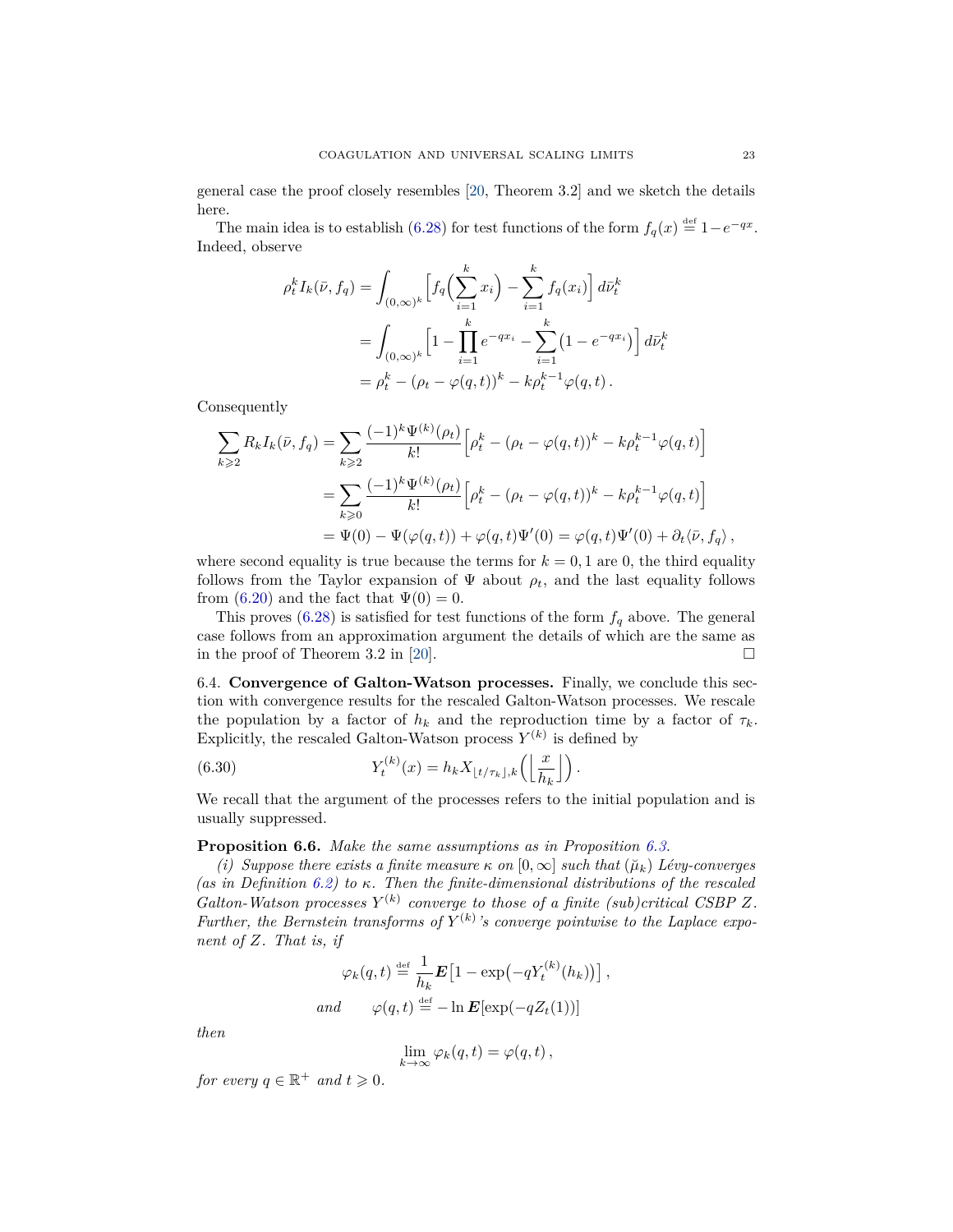#### 24 IYER, LEGER, AND PEGO

(*ii*) *Conversely, if the one-dimensional distributions of*  $Y^{(k)}$  *converge to those of a non-negative process Z such that*  $P\{Z_{t_0}(x_0) > 0\} > 0$  *for some*  $x_0, t_0 > 0$ *, then there exists a finite measure*  $\kappa$  *on*  $[0, \infty]$  *such that*  $(\check{\mu}_k)$  *Lévy-converges to*  $\kappa$ *. Consequently, Z may be chosen to be a finite (sub)critical CSBP.*

<span id="page-23-0"></span>*Remark* 6.7*.* Before presenting the proof, we momentarily pause to remark on criticality. Each process  $Y^{(k)}$  is a critical Galton-Watson process, however, the limit need not be critical. Indeed, the branching mechanism of the limit is given by [\(6.10\)](#page-16-2) with  $\alpha_{\infty} \geq 0$ . This means that the limiting process Z can either be *critical* or *subcritical*. The subcritical situation ( $\alpha_{\infty} > 0$ ) arises precisely when the rescaled measures  $\mu_k$  Lévy-converge to a measure that has an atom at  $\infty$ . Physically this corresponds to the situation when the rescaled descendant distributions  $\mu_k$  have a negligible fraction of large families that contain a non-negligible fraction of the population. In the continuum limit, this fraction of the population ends up in families of 'infinite' size, and the total population observed in families of finite size decays in time at exponential rate *a*∞.

*Proof.* First assume [\(6.9\)](#page-16-4) holds. By Proposition [6.4](#page-19-1) we know that  $\varphi_k$  converges to a function  $\varphi$  which satisfies [\(6.20\)](#page-19-3). We know from [\[20\]](#page-42-15) (see also [\[12\]](#page-41-10)) that the solution of [\(6.20\)](#page-19-3) is the Laplace exponent of a (sub)critical CSBP *Z*. To finish the proof we only need to show that the finite-dimensional distributions of  $Y^{(k)}$  converge to that of *Z*. Let  $x > 0$  be the initial population and fix  $t > 0$ . Define  $N_k = \lfloor x/h_k \rfloor$  and observe

$$
\mathbf{E}\Big(\exp\big(-qY_t^{(k)}(x)\big)\Big) = \mathbf{E}\Big(\exp\big(-qY_t^{(k)}(N_kh_k)\big)\Big)
$$
  
= 
$$
\Big[\mathbf{E}\Big(\exp\big(-qY_t^{(k)}(h_k)\big)\Big)\Big]^{N_k} = \Big[1 - h_k\varphi_k(q,t)\Big]^{N_k}
$$
  

$$
\xrightarrow{k \to \infty} e^{-\varphi(q,t)x} = \mathbf{E}\Big(\exp\big(-qZ_t(x)\big)\Big)
$$

This shows that the Laplace transforms of  $Y_t^{(k)}$  converge to the Laplace transform of *Z*, proving convergence of one-dimensional distributions. The convergence of higher dimensional distributions can now be obtained as in [\[27,](#page-42-21) page 280].

For the converse, assume that the one-dimensional distributions of  $Y^{(k)}$  converge to that of a process *Z* with  $P\{Z_{t_0} > 0\} > 0$ . Let  $x > 0$ , and  $N_k = \lfloor x/h_k \rfloor$ , and observe convergence of one-dimensional distributions implies

$$
\boldsymbol{E}\left(\exp\left(-qY_{t_0}^{(k)}(x)\right)\right) \xrightarrow{k \to \infty} e^{-\varphi(q,t_0)x} = \boldsymbol{E}\left(\exp\left(-qZ_{t_0}(x)\right)\right).
$$

Thus

$$
\lim_{k \to \infty} \left[ 1 - h_k \varphi_k(q, t_0) \right]^{N_k} \quad \text{exists and equals } e^{-\varphi(q, t_0)x},
$$

for some function  $\varphi$ . Clearly  $\varphi(q, t_0)x$  must be the Laplace exponent of  $Z_{t_0}(x)$ , and further

$$
\lim_{k \to \infty} \varphi_k(q, t_0) = \lim_{k \to \infty} \frac{1 - e^{-\varphi(q, t_0)x/N_k}}{h_k} = \varphi(q, t_0).
$$

By our assumption on *Z*, we know  $\varphi(q, t_0) > 0$  and we can apply Proposition [6.4.](#page-19-1) This will guarantee [\(6.9\)](#page-16-4) holds. By using part (i), we infer there is a finite (sub)critical CSBP with the same one-dimensional distributions as *Z*. This completes the  $\Box$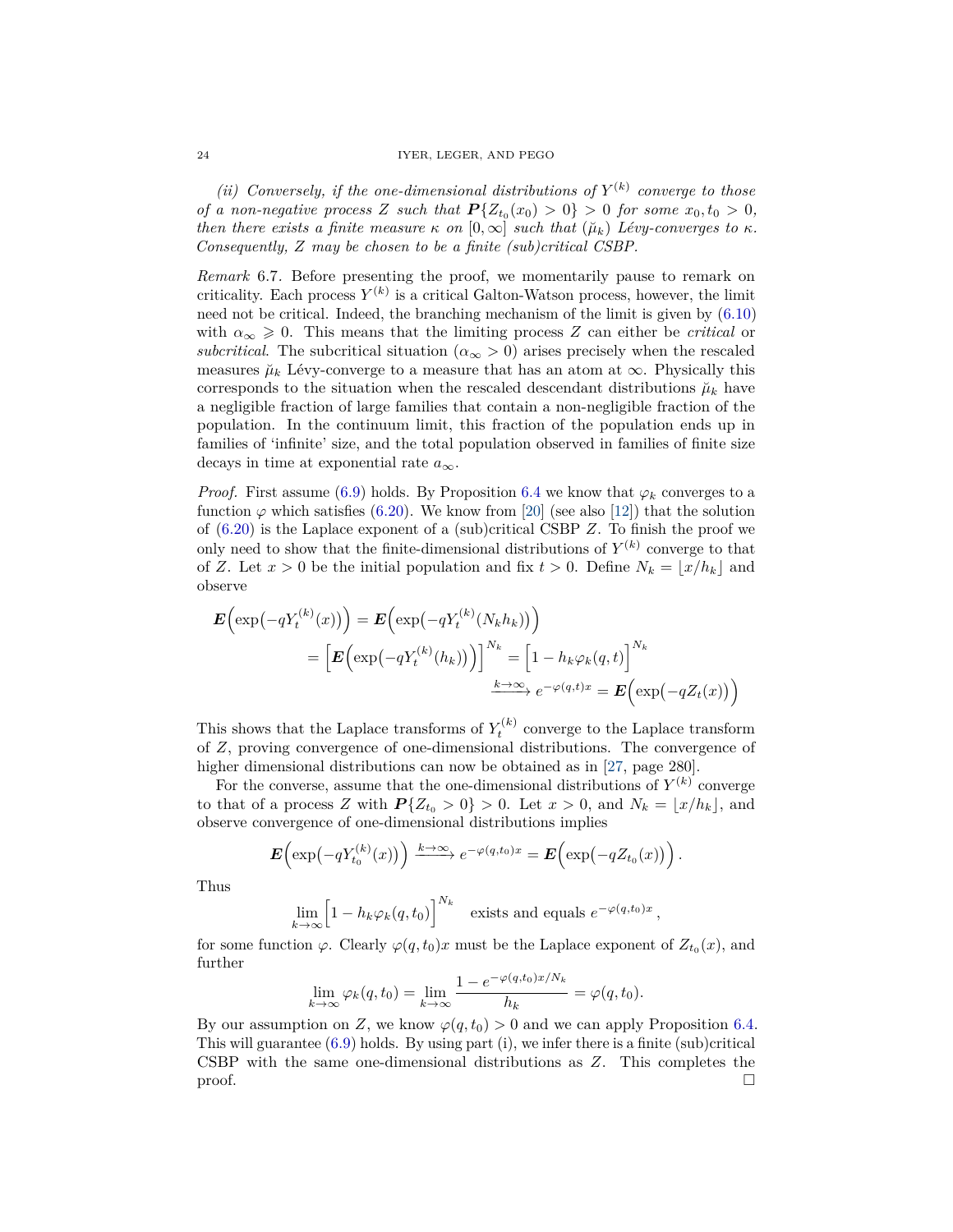As an immediate corollary, we prove a special case of a result in [\[12\]](#page-41-10) showing that the Lévy jump measure of certain CSBPs satisfy the Smoluchowski equation.

<span id="page-24-3"></span>**Corollary 6.8.** *Let Z be a finite (sub)critical CSBP whose branching mechanism satisfies Grey's condition* [\(6.27\)](#page-21-1)*, and ν<sup>t</sup> be the Lévy jump measure associated with*  $Z_t$ *. Then*  $\nu$  *is a weak solution of the damped Smoluchowski equations* [\(6.28\)](#page-21-0)*.* 

*Proof.* We note first that there exists a sequence of processes  $Y^{(k)}$  of the form [\(6.30\)](#page-22-2) such that the finite-dimensional distributions of  $Y^{(k)}$  converge to Z. While the existence of such a sequence is well known [\[18,](#page-42-10) [29\]](#page-42-22) we will prove a much stronger result in Theorem [8.1,](#page-29-2) below. By Proposition [6.6](#page-22-1) we know that the Bernstein transforms of  $Y^{(k)}$  converge pointwise to the Laplace exponent of  $Z$ . Consequently, by Corollary [6.5](#page-20-0) the convergence [\(6.25\)](#page-20-1) holds, where  $\nu_t$  is the Lévy jump measure of  $Z_t$ , and further  $\nu$  satisfies [\(6.28\)](#page-21-0) as desired.

<span id="page-24-0"></span>7. Grimvall's convergence criterion, simplified and compared.

Grimvall [\[18\]](#page-42-10) established a criterion that is necessary and sufficient for convergence of rescaled Galton-Watson processes in general, in terms of convolution powers of family-size distributions, shifted and scaled. Here, using the classical theory of infinite divisibility from [\[15\]](#page-42-11), we describe how Grimvall's criterion can be expressed more simply in terms of weak convergence of canonical measures. Then we show that for critical Galton-Watson processes, Grimvall's result is equivalent to Proposition [6.6.](#page-22-1)

<span id="page-24-1"></span>7.1. **A simplification of Grimvall's result.** We begin by stating Grimvall's result using notation consistent with ours.

<span id="page-24-4"></span>**Theorem 7.1** (Grimvall [\[18\]](#page-42-10), Theorems 3.1 and 3.3). Let  $(h_k)$ ,  $(\tau_k)$  be positive *sequences converging to 0, such that*  $1/(h_k \tau_k) \in \mathbb{N}$  *for all k. Let*  $(\eta_k)$  *be a sequence of probability measures of the form*

$$
\eta_k = \sum_{j \geqslant -1} \hat{\pi}_k(j+1) \delta_{jh_k} \, .
$$

- *(1) If*  $\eta_k^{*1/(h_k \tau_k)}$  converges weakly to a probability measure  $\eta$ , then the finitedimensional distributions of the scaled processes  $Y^{(k)}$  defined in [\(6.30\)](#page-22-2) con*verge to those of a (possibly infinite) CSBP with an absorbing state*  $+\infty$ *.*
- *(2) Conversely, if for every*  $t \in [0,1]$  *the random variables*  $Y_t^{(k)}$  *converge weakly to a random variable*  $Y_t$ *, with*  $P(Y_1 > 0) > 0$ *, then*  $\eta_k^{*1/(h_k \tau_k)}$  *converges weakly to a probability measure η.*

<span id="page-24-2"></span>*Remark* 7.2. The reason the shifted measures  $\eta_n$  are natural in this context is because they determine the law of the parent process of the Lamperti transform. At the discrete level before scaling, this can be described as follows. Let *ξ* be a random variable with distribution  $\hat{\pi}$ , representing the number of descendants of a single individual. Define the *parent process*,  $X$ , to be a random walk obtained by summing i.i.d. copies of  $\xi - 1$ , and a time change  $\Theta$  defined recursively by

$$
\Theta_0=0\,,\quad \Theta_{n+1}\stackrel{\text{\tiny def}}{=} \Theta_n+x+\bar X_{\Theta_n}\,.
$$

The Lamperti transformation defines a process *X* by

$$
X_n \stackrel{\text{def}}{=} x + \bar{X}_{\Theta_n} \, .
$$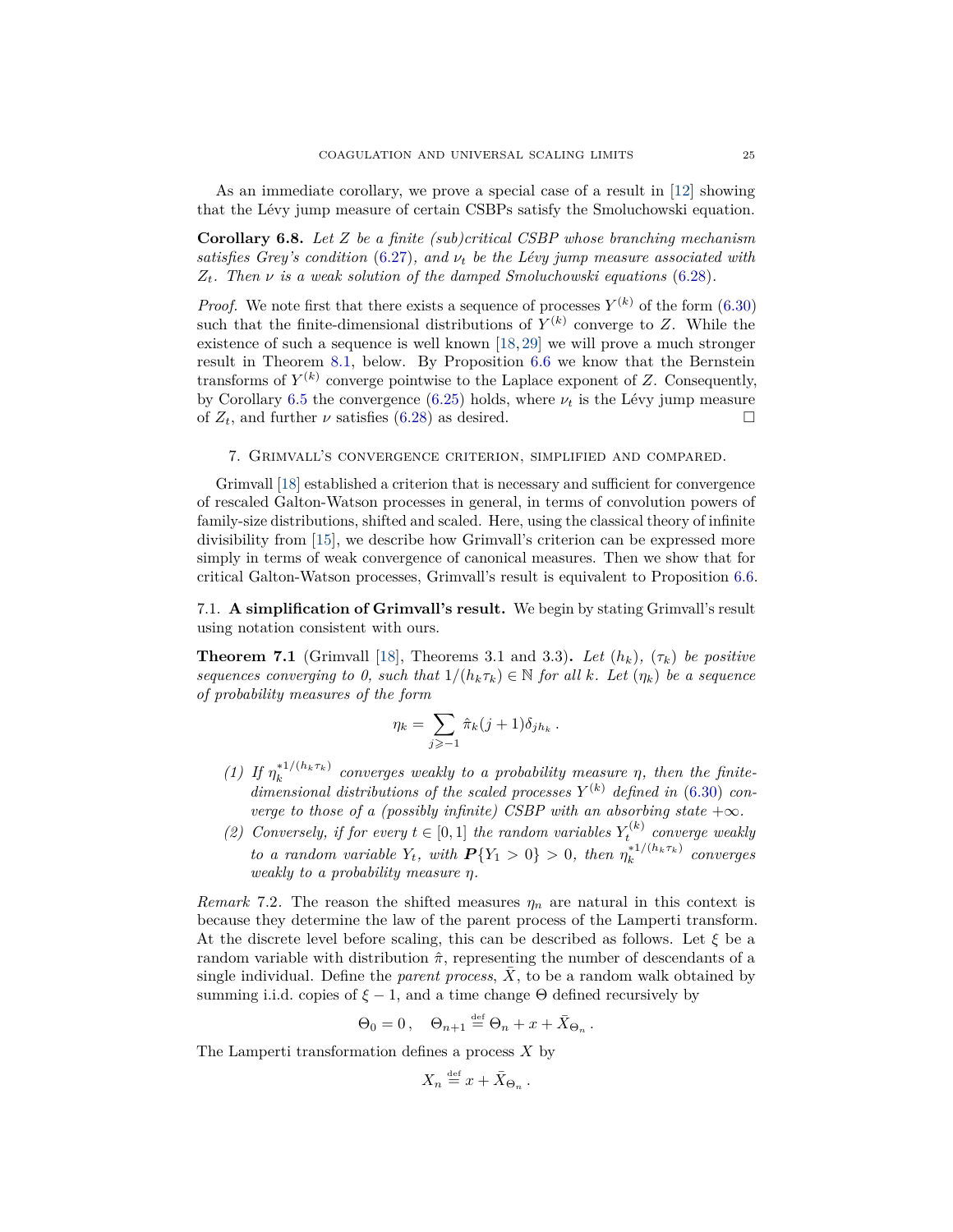Observe

$$
X_{n+1} - X_n = \overline{X}_{\Theta_{n+1}} - \overline{X}_{\Theta_n},
$$

and hence the increment  $X_{n+1} - X_n$  has the same distribution as the sum of  $X_n$ independent copies of  $\xi - 1$  that are each independent of  $X_n$ . Equivalently,  $X_{n+1}$ has the same law as the sum of  $X_n$  i.i.d. copies of  $\xi$ , that are each independent of  $X_n$ . This implies  $X_n$  is a Galton-Watson process with initial population x and descendant distribution  $\hat{\pi}$ . (This is the discrete analog of the Lamperti transform described in Section [5.](#page-11-1))

Grimvall's convergence criterion stated above implies that the sequence of the parent processes  $\bar{X}^{(k)}$  generated by  $\hat{\pi}_k$  converge weakly, after scaling, to a Lévy process. The limiting parent process will be the parent process of the CSBP as given by the Lamperti transform.

Our aim in this subsection is to show that Grimvall's criterion can be expressed in terms of simple weak convergence criteria on  $[0, \infty)$  that do not involve convolution powers of  $\eta_k$ . Toward this end, we introduce the (overloaded) notation

(7.1) 
$$
d\hat{\pi}_k(x) = \sum_{j\geqslant 0} \hat{\pi}_k(j) d\delta_j(x)
$$

to denote the probability measures on  $\mathbb R$  determined by the distributions  $\hat{\pi}_k$  on  $\mathbb{N}_0$ . Then  $d\eta_k(x) = d\hat{\pi}_k((x+h_k)/h_k)$ . We recall that a sequence of finite measures  $(\lambda_k)$  on an interval  $I \subset \mathbb{R}$  converges *narrowly* to  $\lambda$  on *I* if  $\langle f, \lambda_k \rangle \rightarrow \langle f, \lambda \rangle$  for every  $f \in C_b(I)$ , the space of bounded continuous functions on *I*.

<span id="page-25-0"></span>**Proposition 7.3.** *The sequence*  $(\eta_k^{*1/(h_k \tau_k)})$  *converges weakly to a probability measure n on*  $\mathbb R$  *if and only if, as*  $k \to \infty$ *,* 

<span id="page-25-1"></span>(7.2) 
$$
b_k \stackrel{\text{def}}{=} \int_{[0,\infty)} \sin(x - h_k) \frac{d\hat{\pi}_k(x/h_k)}{\tau_k h_k} \to b,
$$

*and*

<span id="page-25-2"></span>(7.3) 
$$
((x-h_k)^2 \wedge 1) \frac{d\hat{\pi}_k (x/h_k)}{\tau_k h_k} \to K
$$

*narrowly on*  $[0, \infty)$ *, where*  $b \in \mathbb{R}$  *and K is a finite measure supported on*  $[0, \infty)$ *, such that*

(7.4) 
$$
\int_{\mathbb{R}} e^{izx} d\eta(x) = \exp\left(ibz + \int_{\mathbb{R}} \frac{e^{izx} - 1 - iz\sin x}{x^2 \wedge 1} dK(x)\right)
$$

*is the Lévy-Khintchine representation of the infinitely divisible distribution η.*

*Remark.* We emphasize that neither Theorem [7.1](#page-24-4) nor Proposition [7.3](#page-25-0) require the criticality assumption [\(2.6\)](#page-7-4). While [\(2.6\)](#page-7-4) is implicitly assumed throughout the rest of this paper, it is not required in the following proof.

*Proof.* We know [\[15,](#page-42-11) §XVII.1, Thm 1] that  $(\eta_k^{*1/(h_k \tau_k)})$  converges weakly to a probability measure *η* if and only if

$$
\lim_{k \to \infty} \frac{1}{h_k \tau_k} \int_{\mathbb{R}} (e^{ix\xi} - 1) \, d\eta_k(x)
$$

exists for all  $\xi \in \mathbb{R}$  and is continuous in  $\xi$ . This is equivalent (see [\[15,](#page-42-11) §XVII.2, Lemma 1 and Thm. 2]) to the existence of  $b \in \mathbb{R}$  and a canonical measure M such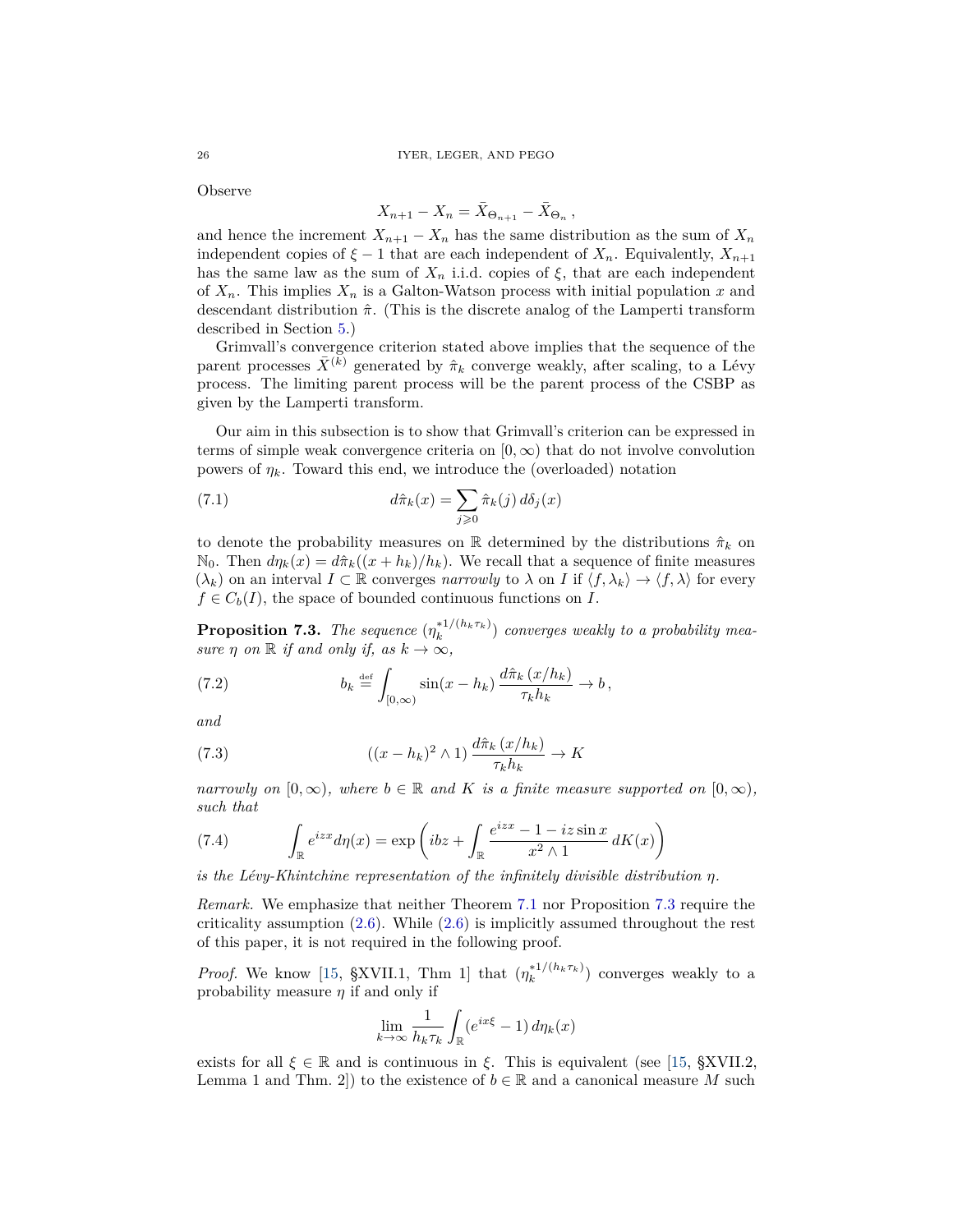that, as  $k \to \infty$ ,

<span id="page-26-2"></span>(7.5) 
$$
\int_{\mathbb{R}} \sin x \, \frac{d\eta_k(x)}{h_k \tau_k} \to b,
$$

<span id="page-26-3"></span>(7.6) 
$$
(x^2 \wedge 1) \frac{d\eta_k(x)}{h_k \tau_k} \to \left(1 \wedge \frac{1}{x^2}\right) dM(x) ,
$$

narrowly on R. We recall that a canonical measure *M* is a positive measure on R for which the measure *K* defined by  $dK(x) = (1 \wedge x^{-2}) dM(x)$  is finite, and note that Feller's definition of convergence of canonical measures  $M_n \to M$  is equivalent to the convergence  $(1 \wedge x^{-2})M_n(dx) \to K$  narrowly on R.

Now, clearly

$$
\int_{\mathbb{R}} \sin x \, \frac{d\eta_k(x)}{h_k \tau_k} = \int_{[0,\infty)} \sin(x - h_k) \, \frac{d\hat{\pi}_k(x/h_k)}{\tau_k h_k} = b_k,
$$

so [\(7.5\)](#page-26-2) is equivalent to [\(7.2\)](#page-25-1). Next, suppose (7.5) and [\(7.6\)](#page-26-3) hold. Let  $f \in C_b(\mathbb{R})$ be a bounded continuous test function and observe

<span id="page-26-4"></span>
$$
(7.7) \qquad \int_{\mathbb{R}} f(x)(x^2 \wedge 1) \, \frac{d\eta_k(x)}{h_k \tau_k} = \int_{[0,\infty)} f(x-h_k)((x-h_k)^2 \wedge 1) \, \frac{d\hat{\pi}_k(x/h_k)}{\tau_k h_k} \, .
$$

We need to show that translating  $f$  by  $h_k$  does not affect the limit of the right hand side. Choose  $\varepsilon > 0$  arbitrary and find  $R > 2$  so that  $K(R, \infty) < \varepsilon$ . Without loss of generality we may assume *R* is a point of continuity for the measure *K*. Since f is uniformly continuous on  $[0, R]$ , for k large enough we can arrange  $|f(x) - f(x - h_k)| < \varepsilon$  for all  $x \in [0, R]$ .

Writing

$$
d\lambda_k(x) = ((x-h_k)^2 \wedge 1) d\hat{\pi}_k(x/h_k) / (\tau_k h_k),
$$

we have

$$
\int_{[0,\infty)} |f(x) - f(x - h_k)| d\lambda_k(x) \leq \int_{[0,R]} \varepsilon d\lambda_k(x) + 2||f||_{L^{\infty}} \int_{(R,\infty)} d\lambda_k(x)
$$

$$
\xrightarrow{k \to \infty} \varepsilon K[0,R] + 2||f||_{L^{\infty}} K(R,\infty) < C\varepsilon.
$$

Thus, on the right hand side of  $(7.7)$ , the test function  $f$  can be translated by  $h_k$ , which immediately implies  $(7.3)$ .

The converse follows using a similar argument.

*Remark.* In our proof we showed that test functions can be translated by  $h_k$  when tested against the measure  $d\lambda_k(x)$ . The weight  $(x - h_k)^2 \wedge 1$  however can not be translated similarly!

<span id="page-26-0"></span>7.2. **Equivalence in the critical case.** The main result of this section shows that under the criticality assumption  $(2.6)$ , the conditions  $(7.2)$  and  $(7.3)$  are equivalent to the Lévy-convergence (Definition [6.2\)](#page-16-6) of the rescaled Lévy measures  $\mu_k$  determined from family size distributions  $\hat{\pi}_k$  as in [\(6.8\)](#page-16-7). What makes this a curious point is that Lévy-convergence occurs only on the compactified positive half-line  $[0, \infty]$ , but the convolution powers of the measures  $\eta_k$  in Theorem [7.1](#page-24-4) have support on the negative half-line also. This complicated Grimvall's analysis of their convergence.

<span id="page-26-1"></span>**Proposition 7.4.** Let  $(\hat{\pi}_k)$ , be a sequence of measures satisfying the criticality *assumption* [\(2.6\)](#page-7-4)*,* ( $h_k$ *),* ( $\tau_k$ *) be two positive sequences that converge to 0<i>, and let*  $\mu_k$ *be defined by* [\(6.8\)](#page-16-7)*. Then* [\(7.2\)](#page-25-1) *and* [\(7.3\)](#page-25-2) *are equivalent to the existence of a finite measure*  $\kappa$  *on*  $[0, \infty]$  *such that*  $(\check{\mu}_k)$  *Lévy-converges to*  $\kappa$ *.*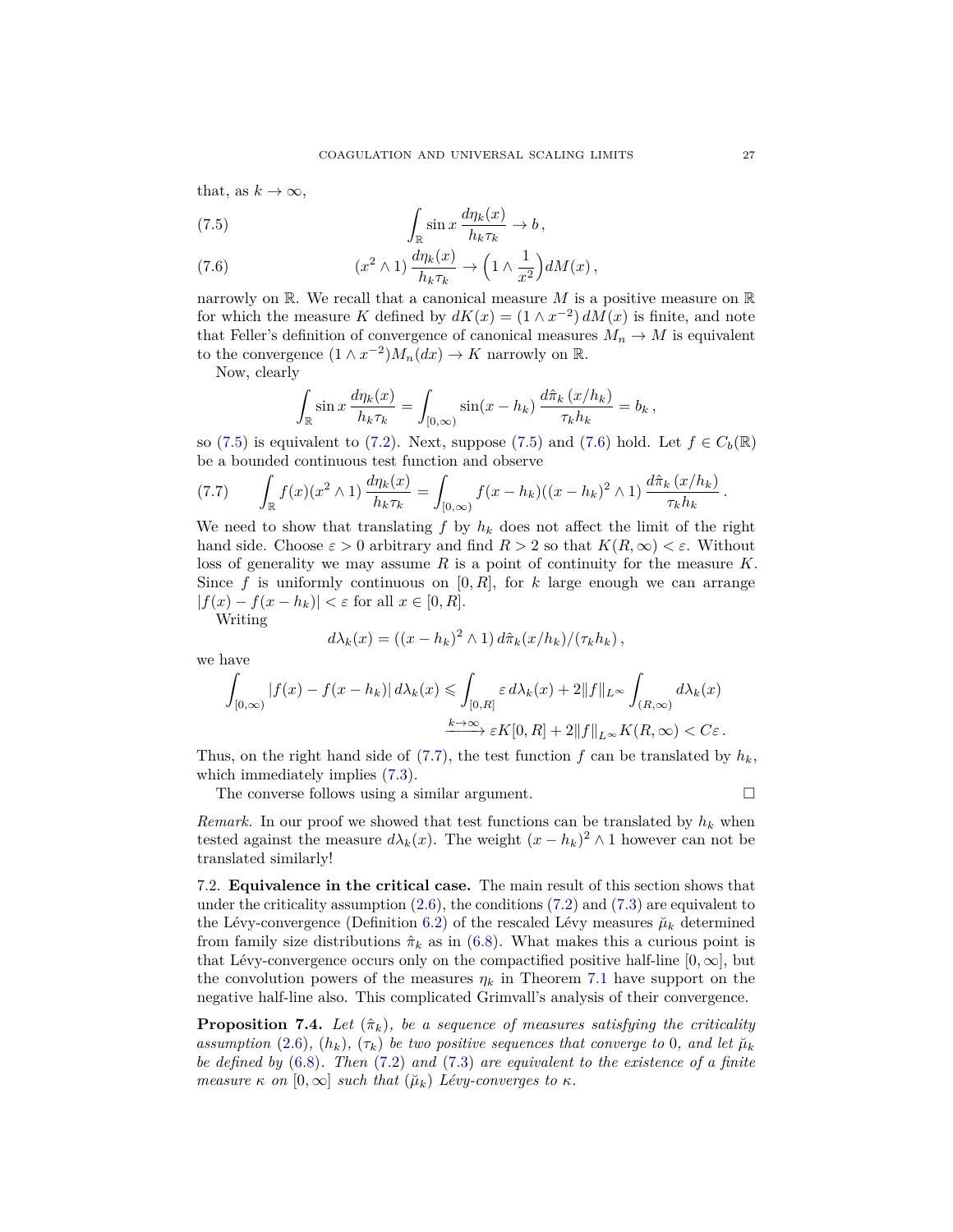*Proof.* 1. Suppose first [\(7.2\)](#page-25-1) and [\(7.3\)](#page-25-2) hold, and define  $\mu_k$  so that

<span id="page-27-5"></span>(7.8) 
$$
d\breve{\mu}_k(x) = \frac{1}{\tau_k h_k} \sum_{j \geq 2} (jh_k - h_k) \hat{\pi}_k(j) d\delta_{jh_k} = (x - h_k) d\breve{\pi}_k + \frac{\hat{\pi}_k(0)}{\tau_k} d\delta_0,
$$

where for brevity we define

(7.9) 
$$
d\tilde{\pi}_k \stackrel{\text{def}}{=} \frac{d\hat{\pi}_k (x/h_k)}{\tau_k h_k}
$$

Our first step is to show that the measures  $(x \wedge 1) d\mu_k$  are uniformly bounded. We start by proving the tail bound

*.*

(7.10) 
$$
\sup_{k} \int_{(1,\infty)} d\breve{\mu}_k(x) < \infty.
$$

To see this we use criticality [\(2.6\)](#page-7-4) to infer  $\int_{[0,\infty)} (x - h_k) d\tilde{\pi}_k = 0$  and hence

<span id="page-27-0"></span>
$$
\int_{(1,\infty)} d\breve{\mu}_k(x) = \int_{(1,\infty)} (x - h_k) d\breve{\pi}_k(x) = - \int_{[0,1]} (x - h_k) d\breve{\pi}_k(x).
$$

Because  $|x - \sin x| \leq x^2$  for  $|x| \leq 1$  and  $|\sin x| \leq 1$ , we then have

$$
\left|\int_{(1,\infty)} d\breve{\mu}_k(x) - b_k\right| \leqslant \int_{[0,\infty)} ((x-h)^2 \wedge 1) d\breve{\pi}_k(x),
$$

whence [\(7.10\)](#page-27-0) holds, by [\(7.2\)](#page-25-1) and [\(7.3\)](#page-25-2).

<span id="page-27-1"></span>Next we claim

(7.11) 
$$
\sup_{k} \int_{[0,1]} x \, d\mu_k(x) = \sup_{k} \int_{[0,1]} x(x - h_k) \, d\pi_k(x) < \infty.
$$

Indeed, choosing the test function  $f(x) = 1$ , equation [\(7.3\)](#page-25-2) and criticality give

$$
K[0, \infty) = \lim_{k \to \infty} \int_{[0, \infty)} ((x - h_k)^2 \wedge 1 + h_k(x - h_k)) d\tilde{\pi}_k(x)
$$
  
= 
$$
\lim_{k \to \infty} \left( \int_{[0, 1 + h_k]} x d\tilde{\mu}_k(x) + \int_{(1 + h_k, \infty)} (1 + h_k(x - h_k)) d\tilde{\pi}_k(x) \right).
$$

Combined with [\(7.10\)](#page-27-0) this gives [\(7.11\)](#page-27-1) as claimed.

2. The bounds [\(7.10\)](#page-27-0) and [\(7.11\)](#page-27-1) show that  $\{(x \wedge 1) d\mu_k\}$  is weak- $\star$  precompact in the set of finite measures on  $[0, \infty]$ . Now choose any subsequence (which we again index by *k* for convenience) along which

$$
(x \wedge 1) d\tilde{\mu}_k(x) \rightarrow \kappa = a_0 d\delta_0 + a_\infty d\delta_\infty + (x \wedge 1) d\mu(x)
$$

weak- $\star$  on [0,  $\infty$ ]. We claim  $a_0$ ,  $a_\infty$  and  $\mu$  can directly be determined from *K* and *b* via the identities

<span id="page-27-2"></span>(7.12) 
$$
(x \wedge 1) d\mu(x) = (1 \vee x) dK(x) \text{ on } \mathbb{R}^+,
$$

<span id="page-27-4"></span>
$$
(7.13) \t\t\t a_0 = K\{0\},\
$$

<span id="page-27-3"></span>(7.14) 
$$
a_{\infty} + \int_{(0,\infty)} \left(1 - \frac{\sin x}{x}\right) d\mu(x) = -b.
$$

This will show that subsequential limits are unique, proving [\(6.9\)](#page-16-4). Thus, to complete the proof, it remains to establish  $(7.12)$ – $(7.14)$ .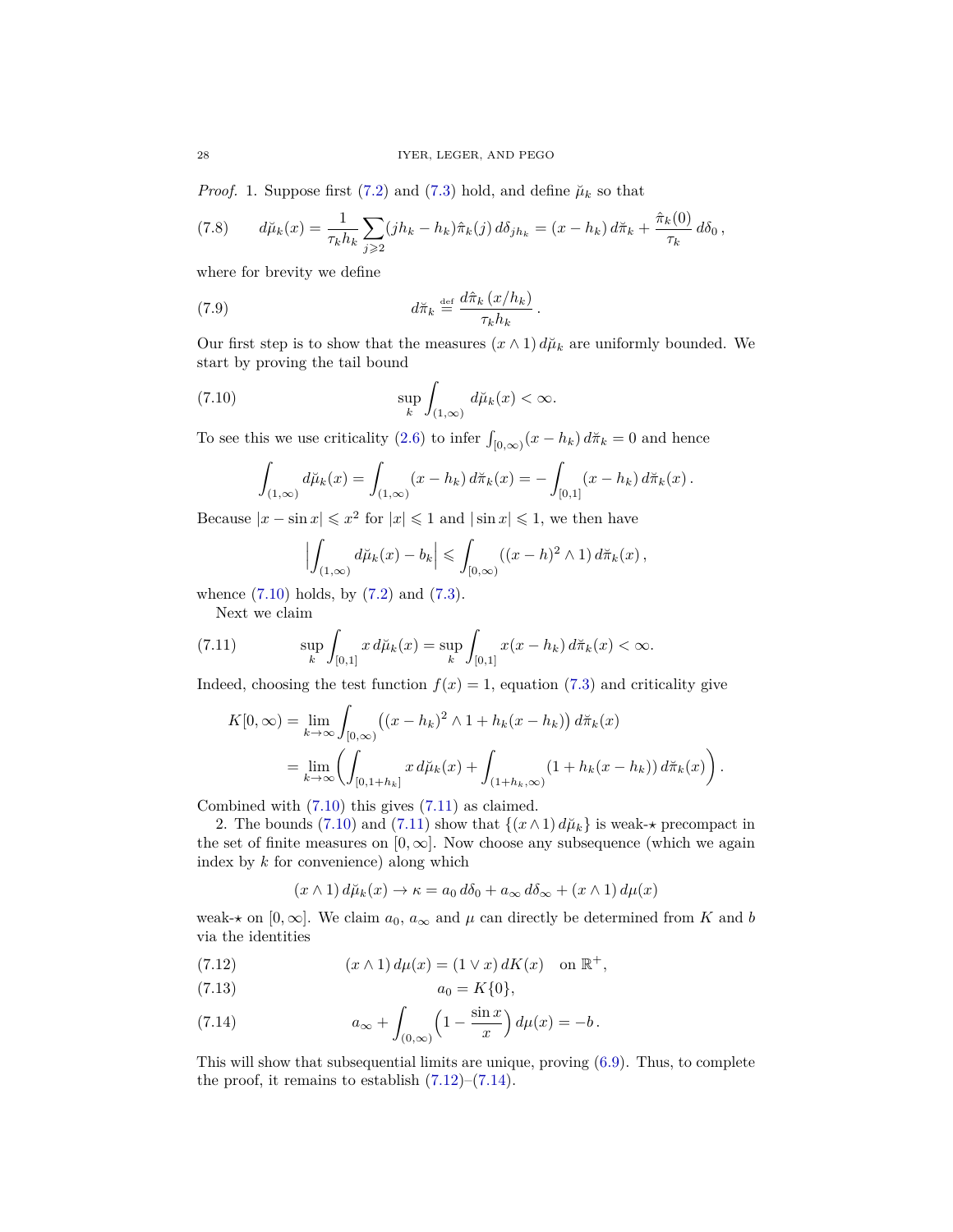i. To prove [\(7.12\)](#page-27-2), let  $\varepsilon > 0$  and let *f* be a continuous function supported in [ $\varepsilon$ , 1/ $\varepsilon$ ]. Observe that due to [\(7.3\)](#page-25-2) and the uniform continuity of  $x/(x^2 \wedge 1)$  on  $[\varepsilon/2, 2/\varepsilon],$ 

$$
\int_{(0,\infty)} f(x) d\kappa(x) = \lim_{k \to \infty} \int_{\mathbb{R}^+} f(x)(x \wedge 1) d\breve{\mu}_k(x)
$$
  
\n
$$
= \lim_{k \to \infty} \int_{\mathbb{R}^+} f(x)(x \wedge 1) \frac{(x - h_k)}{(x - h_k)^2 \wedge 1} ((x - h_k)^2 \wedge 1) d\breve{\pi}_k(x)
$$
  
\n
$$
= \lim_{k \to \infty} \int_{\mathbb{R}^+} f(x)(x \wedge 1) \frac{x}{x^2 \wedge 1} ((x - h_k)^2 \wedge 1) d\breve{\pi}_k(x)
$$
  
\n
$$
= \int_{\mathbb{R}^+} f(x)(1 \vee x) dK(x).
$$

This proves [\(7.12\)](#page-27-2). Moreover, incidentally it follows  $\int_{(1,\infty)} x \, dK(x) < \infty$ .

ii. To prove [\(7.13\)](#page-27-4), choose  $f(x) = (1 \vee x)^{-1} = 1 \wedge (1/x)$  and observe that, because [\(7.10\)](#page-27-0) ensures

$$
\lim_{k \to \infty} h_k \int_{(1,\infty)} (x - h_k) d\pi_k(x) = 0 = \lim_{k \to \infty} h_k \int_{(1,\infty)} x^{-1} d\pi_k(x),
$$

and furthermore  $|1 - (x - h)^2| \le 2h$  for  $x \in [1, 1 + h]$ , we have

$$
a_0 + K(\mathbb{R}^+) = \langle f, \kappa \rangle = \lim_{k \to \infty} \int_{\mathbb{R}^+} f(x)(x \wedge 1) (x - h_k) d\breve{\pi}_k(x)
$$
  
= 
$$
\lim_{k \to \infty} \left( \int_{(0,1]} x(x - h_k) d\breve{\pi}_k(x) + \int_{(1,\infty)} \left( \frac{x - h_k}{x} \right) d\breve{\pi}_k(x) \right)
$$
  
= 
$$
\lim_{k \to \infty} \int_{\mathbb{R}^+} \left( (x - h_k)^2 \wedge 1 \right) d\breve{\pi}_k(x) = K[0, \infty).
$$

iii. Finally, to prove [\(7.14\)](#page-27-3) define

$$
f(x) = \frac{1}{x \wedge 1} \left( 1 - \frac{\sin x}{x} \right), \quad f(0) = 0, \quad f(\infty) = 1,
$$

and observe

$$
a_{\infty} + \int_{\mathbb{R}^+} \left(1 - \frac{\sin x}{x}\right) d\mu(x) = \lim_{k \to \infty} \int_{\mathbb{R}^+} f(x)(x \wedge 1) d\mu(x)
$$

$$
= \lim_{k \to \infty} \int_{[0,\infty)} \left(1 - \frac{\sin x}{x}\right) (x - h_k) d\pi_k(x)
$$

$$
(7.15) \qquad = -b + \lim_{k \to \infty} \int_{[0,\infty)} \left(\frac{\sin(x - h_k)}{x - h_k} - \frac{\sin x}{x}\right) (x - h_k) d\pi_k(x),
$$

<span id="page-28-0"></span>where we use criticality and  $(7.2)$  for the last equality. Due to  $(7.10)$ , we have

$$
\lim_{k \to \infty} \int_{(1,\infty)} \left( \frac{\sin(x-h_k)}{x-h_k} - \frac{\sin x}{x} \right) (x-h_k) d\pi_k(x) = 0.
$$

Now, because  $|(d/dx)(\sin x/x)| \leq |x|$ , whenever  $h_k \leq |x - h_k| \leq 1$  we have  $|x| \leq$  $2|x-h_k|$  and

$$
\left|\frac{\sin(x-h_k)}{x-h_k} - \frac{\sin x}{x}\right| \leq 2h_k|x-h_k|.
$$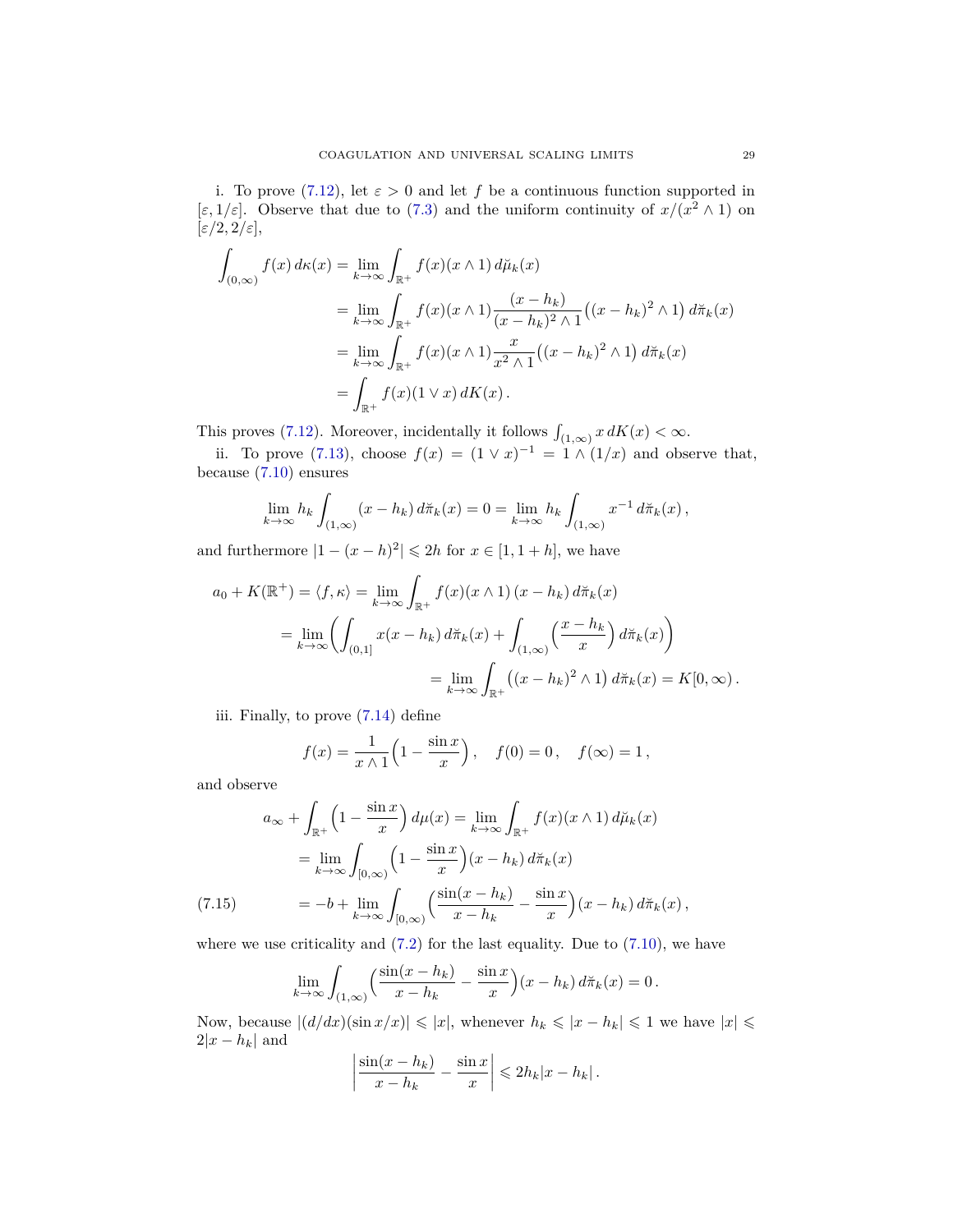Because indeed  $h_k \leqslant |x - h_k|$  on the support of  $(x - h_k) d\pi_k$ , then, due to [\(7.3\)](#page-25-2) the second term on the right of [\(7.15\)](#page-28-0) converges to 0. This proves [\(7.14\)](#page-27-3), and completes the proof of the forward implication.

3. Conversely, assume [\(6.9\)](#page-16-4). Using criticality and the fact that  $h_k \leq x - h_k$ on the support of  $\mu_k$ , we immediately see by integrating [\(7.8\)](#page-27-5) that  $h_k^2 \hat{\pi}_k(0) / (\tau_k h_k)$ is bounded, and we deduce that  $((x - h_k)^2 \wedge 1) d\tilde{\pi}_k$  and  $b_k$ , the left hand sides of [\(7.2\)](#page-25-1) and [\(7.3\)](#page-25-2), are bounded, as in step 1 above. Now an argument similar to the above shows that for any subsequential limits  $K$  and  $b$ , the identities  $(7.12)$ – $(7.14)$ hold. This shows uniqueness of subsequential limits and implies  $(7.2)$  and  $(7.3)$ , concluding the proof.

## <span id="page-29-1"></span><span id="page-29-0"></span>**Part** 3. **Universality in Galton-Watson process and CSBPs.**

#### 8. Universal Galton-Watson family size distributions

The following result is motivated by the existence of universal eternal solutions of Smoluchowski's coagulation equations [\[31\]](#page-42-9), which in turn was inspired by Feller's account of *Doeblin's universal laws* in classical probability theory [\[15,](#page-42-11) Section XVII.9].

<span id="page-29-2"></span>**Theorem 8.1.** *There exists a Galton-Watson process X with family-size distribution*  $\hat{\pi}: \mathbb{N} \to [0, \infty)$  and sequences  $(h_n)$ ,  $(\tau_n) \to 0$ , with the following property: For any *(sub)critical branching mechanism* Ψ *taking the form in* [\(6.10\)](#page-16-2)*, there is a subsequence along which the rescaled process*  $Y^{(k)}$  (defined by rescaling X in equation [\(6.30\)](#page-22-2)) *converge to a CSBP with branching mechanism* Ψ*.*

*Moreover, the set of such family-size distributions π*ˆ *is dense in the set of all probability measures on*  $\mathbb{N}_0$  *with the weak-\* topology.* 

Much of the technical basis that we need to prove this result can be inferred directly from Section 7 in [\[31\]](#page-42-9). The terminology used in [\[31\]](#page-42-9), however, is substantially different from our terminology which is based on [\[36\]](#page-42-16) and Appendix [A,](#page-37-0) below.<sup>[3](#page-29-3)</sup> Thus for the readers convenience we provide a self-contained treatment here.

We begin by constructing a "universal" Lévy triple, in the sense that any other Lévy triple can be obtained as a suitable scaling limit. In order to make this precise, we need to define the right notions of convergence and scaling of Lévy triples.

The right notion of convergence of Lévy triples is a generalization of Lévyconvergence as introduced earlier in Definition [6.2.](#page-16-6) Namely, to each Lévy triple  $\lambda \stackrel{\text{def}}{=} (\alpha_0, \alpha_\infty, \mu)$  we associate  $\kappa$ , a finite measure on  $[0, \infty]$ , by

<span id="page-29-4"></span>(8.1) 
$$
d\kappa(x) = a_0 d\delta_0(x) + a_\infty d\delta_\infty(x) + (x \wedge 1) d\mu(x).
$$

Now convergence of Lévy triples is defined using weak- $\star$  convergence of the associated *κ*-measures.

<span id="page-29-5"></span>**Definition 8.2.** Let  $(\lambda_k)$  be a sequence of Lévy triples, and  $\kappa_k$  the associated measures defined as in [\(8.1\)](#page-29-4) above. We say  $(\lambda_k)$  converges if the sequence  $(\kappa_k)$ converges weak- $\star$  in the spaces of finite measures on  $[0, \infty]$ .

A more detailed account of this appears in Appendix [A](#page-37-0) below. This appendix also contains variants of certain classical continuity theorems for Laplace transforms that are used throughout this section but are not widely known.

<span id="page-29-3"></span> ${}^{3}$ The correspondence in terminology is described in Remark [A.8,](#page-41-13) below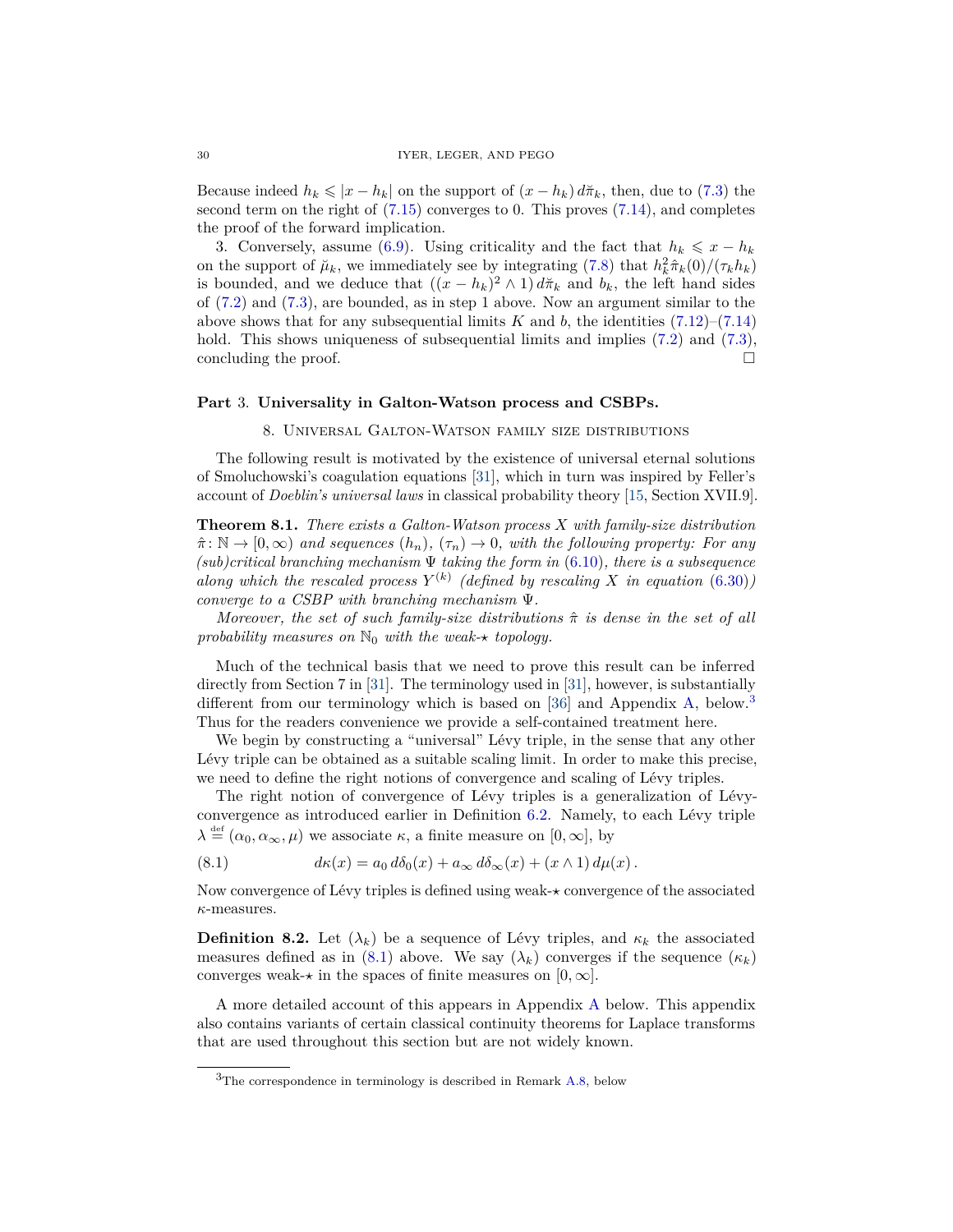Next we define the scaling of Lévy triples, as follows. Given a Lévy triple  $\lambda = (\alpha_0, \alpha_\infty, \mu)$  and  $b, c > 0$ , define the rescaled Lévy triple  $\lambda^{b,c}$  by

$$
\lambda^{b,c} \stackrel{\text{def}}{=} (\alpha_0^{b,c}, \alpha_\infty^{b,c}, \mu^{b,c}),
$$

where

<span id="page-30-2"></span>(8.2) 
$$
\alpha_0^{b,c} = cb^{-1} \alpha_0, \quad \alpha_\infty^{b,c} = c \alpha_\infty, \quad \text{and} \quad d\mu^{b,c}(x) = c d\mu(bx).
$$

We will see in Section [9,](#page-34-0) below, that this naturally corresponds to a dilational scaling of CSBPs. With this, we can define the aforementioned notion of universality.

**Definition 8.3.** Let  $\lambda_{\star}$  be a Lévy triple and  $(b_k)$ ,  $(c_k)$  be two sequences that converge to infinity. We say  $\lambda_{\star}$  is a *universal Lévy triple* with sequences  $(b_k)$ ,  $(c_k)$  if for any Lévy triple  $\lambda$  we have

<span id="page-30-1"></span>(8.3) 
$$
\lambda_{\star}^{b_k, c_k} \to \lambda \quad \text{as } k \to \infty \text{ along some subsequence.}
$$

Our next lemma shows that this notion of universality is completely determined by the tail of  $\lambda_{\star}$ .

<span id="page-30-0"></span>**Lemma 8.4.** Let  $\lambda_{\star} = (0, 0, \mu_{\star})$ , be a universal Lévy triple with sequences  $(b_k)$  and  $(c_k)$ *. Let*  $\alpha_0 \geq 0$ *, R* > 0*,*  $\mu$  *be any Lévy measure and define the Lévy measure*  $\nu_*$  *by* 

$$
\nu_{\star}(A) = \mu(A \cap (0,R]) + \mu_{\star}(A \cap (R,\infty)).
$$

*Then the Lévy triple*  $(\alpha_0, 0, \nu_\star)$  *is also universal with the sequences*  $(b_k)$ ,  $(c_k)$ *.* 

*Remark.* Lemma [8.4](#page-30-0) is still true if finitely many terms of the sequences  $(b_k)$ ,  $(c_k)$ are arbitrarily changed.

To prove Lemma [8.4](#page-30-0) it helps to introduce left and right distribution functions as follows.

**Definition 8.5.** Given a Lévy triple *λ*, we define the *pair of left and right distribution functions* associated with  $\lambda$  to be ( $\kappa_L$ ,  $\kappa_R$ ) defined by

$$
\kappa_L(x) \stackrel{\text{def}}{=} \alpha_0 + \int_{(0,x]} z \, d\mu(z) \, , \quad \kappa_R(x) \stackrel{\text{def}}{=} \alpha_\infty + \int_{(x,\infty)} d\mu \, .
$$

The reason we introduce these functions is because of a variant of a classical continuity theorem: pointwise convergence (almost everywhere, or at points of continuity) of the pair of left and right distribution functions is equivalent to convergence of the associated Lévy triples. Since the proof in this form is not readily available in the literature, we provide a proof in the appendix (Theorem [A.7\)](#page-40-0). We can now prove Lemma [8.4.](#page-30-0)

*Proof of Lemma [8.4.](#page-30-0)* Let  $\lambda$  be any Lévy triple and choose a subsequence for which the convergence in [\(8.3\)](#page-30-1) holds. We claim that along this subsequence we must have  $(c_k/b_k) \rightarrow 0$ . Once this is established, the lemma immediately follows from the fact that

$$
(c_k b_k^{-1} \alpha_0, 0, \left| \mu_{\star}^{b_k, c_k} - \nu_{\star}^{b_k, c_k} \right|) \to 0
$$

in the topology of Lévy triples.

To show  $(b_k/c_k) \to 0$  let  $(\kappa_{\star L}, \kappa_{\star R})$  be the pair of left and right distribution functions associated with  $\lambda_{\star}$ . Under scaling note

<span id="page-30-3"></span>(8.4) 
$$
\kappa_{\star L}^{b_k,c_k}(x) = \frac{c_k}{b_k} \kappa_{\star L}(b_k x), \text{ and } \kappa_{\star R}^{b_k,c_k}(x) = c_k \kappa_{\star R}(b_k x),
$$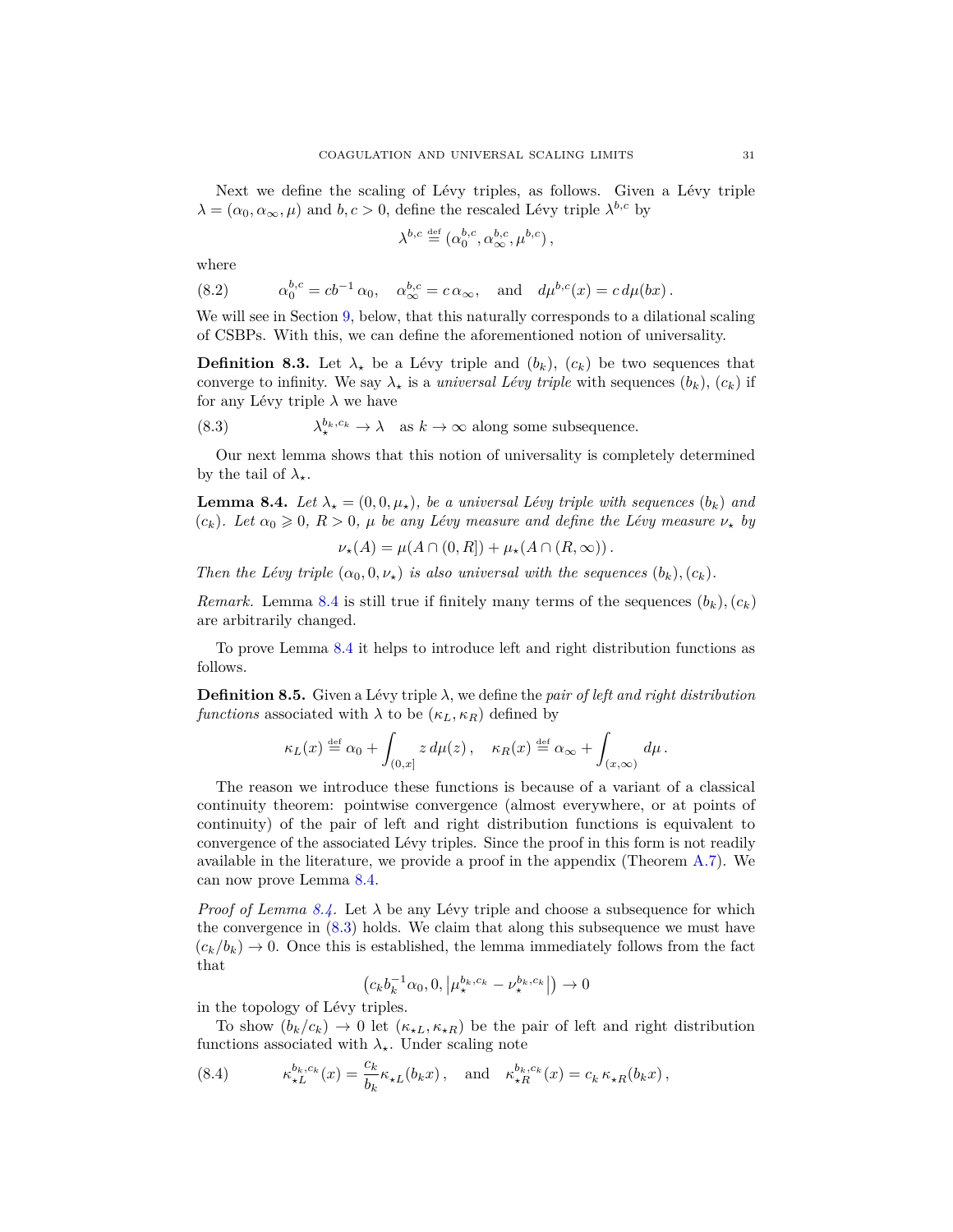Now by monotonicity of  $\kappa_{\star L}$  and universality of  $\lambda_{\star}$  it follows that  $\kappa_{\star L}(y) \to \infty$  as  $y \to \infty$ . Moreover, [\(8.3\)](#page-30-1) and the continuity theorem (Theorem [A.7\)](#page-40-0) imply that  $\kappa_{\star L}^{b_k,c_k}(x)$  converges (along the chosen subsequence) to a finite limit for some *x*. This forces  $(c_k/b_k) \to 0$  along the chosen subsequence, finishing the proof.

The main idea behind the proof of Theorem [8.1](#page-29-2) is the existence of many universal Lévy triples. This is our next result.

<span id="page-31-0"></span>**Proposition 8.6.** *There exist sequences*  $(b_k)$ *,*  $(c_k)$  *such that the set of Lévy triples of the form*  $(0,0,\mu_{\star})$  *which are universal with respect to*  $(b_k)$ *,*  $(c_k)$  *is dense in the space of* all *Lévy triples.*

We postpone the proof of Proposition [8.6](#page-31-0) until the proof of Theorem [8.1](#page-29-2) is complete.

*Proof of Theorem [8.1.](#page-29-2)* Using Proposition [8.6](#page-31-0) we choose a Lévy triple  $\lambda_{\star} = (0, 0, \mu_{\star})$ that is universal with sequences  $(b_k)$ ,  $(c_k)$ . Using Lemma [8.4](#page-30-0) we can, without loss of generality, assume

$$
\int_{(0,\infty)} d\mu_\star(x) < 1\,.
$$

Let

(8.5) 
$$
\tau_k = c_k^{-1}, \qquad h_k = b_k^{-1},
$$

and define a family size distribution  $\hat{\pi}(j)$ ,  $j \geq 0$ , by

(8.6) 
$$
\hat{\pi}(0) = 1 - \int_{\mathbb{R}^+} d\mu_{\star}(x),
$$

(8.7) 
$$
\hat{\pi}(j) = \frac{1}{j-1} \int_{(j-2,j-1]} d\mu_{\star}(x), \quad j \geq 2,
$$

and set  $\hat{\pi}(1)$  so that  $\sum_{j\geqslant 0} \hat{\pi}(j) = 1$ . Define the coarse-grained Lévy measure  $\hat{\mu}$  by

(8.8) 
$$
d\hat{\mu}(x) = \sum_{j \geq 2} (j-1)\hat{\pi}(j) d\delta_j(x) = \sum_{j \geq 2} \left( \int_{(j-2,j-1]} d\mu_{\star}(x) \right) d\delta_j(x).
$$

We claim that the Lévy triple  $\hat{\lambda} \stackrel{\text{def}}{=} (0,0,\hat{\mu})$  is also universal. Once universality of  $\hat{\lambda}$  is established, subsequential convergence of  $Y^{(k)}$  follows immediately from Proposition [6.6.](#page-22-1)

To prove universality of  $\hat{\lambda}$ , let  $\lambda = (\alpha_0, \alpha_\infty, \mu)$  be an arbitrary Lévy triple. By universality of  $\lambda_{\star}$  we have

 $\lambda_{\star}^{b_k,c_k} \to \lambda$  as  $k \to \infty$  along some subsequence.

For brevity, we use *k* to index the above subsequence.

Let  $(\kappa_L, \kappa_R)$ ,  $(\kappa_{\star L}, \kappa_{\star R})$  and  $(\kappa_{\star L, k}, \kappa_{\star R, k})$  be the pairs of left and right distribution functions associated to the Lévy triples  $\lambda$ ,  $\lambda_{\star}$  and  $\lambda_{\star}^{b_k,c_k}$  respectively. Since,  $\lambda_{\star}^{b_k,c_k} \to \lambda$  by choice of our subsequence, we must have

(8.9) 
$$
\frac{h_k}{\tau_k} \kappa_{\star L} \left( \frac{x}{h_k} \right) \to \kappa_L(x), \qquad \frac{1}{\tau_k} \kappa_{\star R} \left( \frac{x}{h_k} \right) \to \kappa_R(x),
$$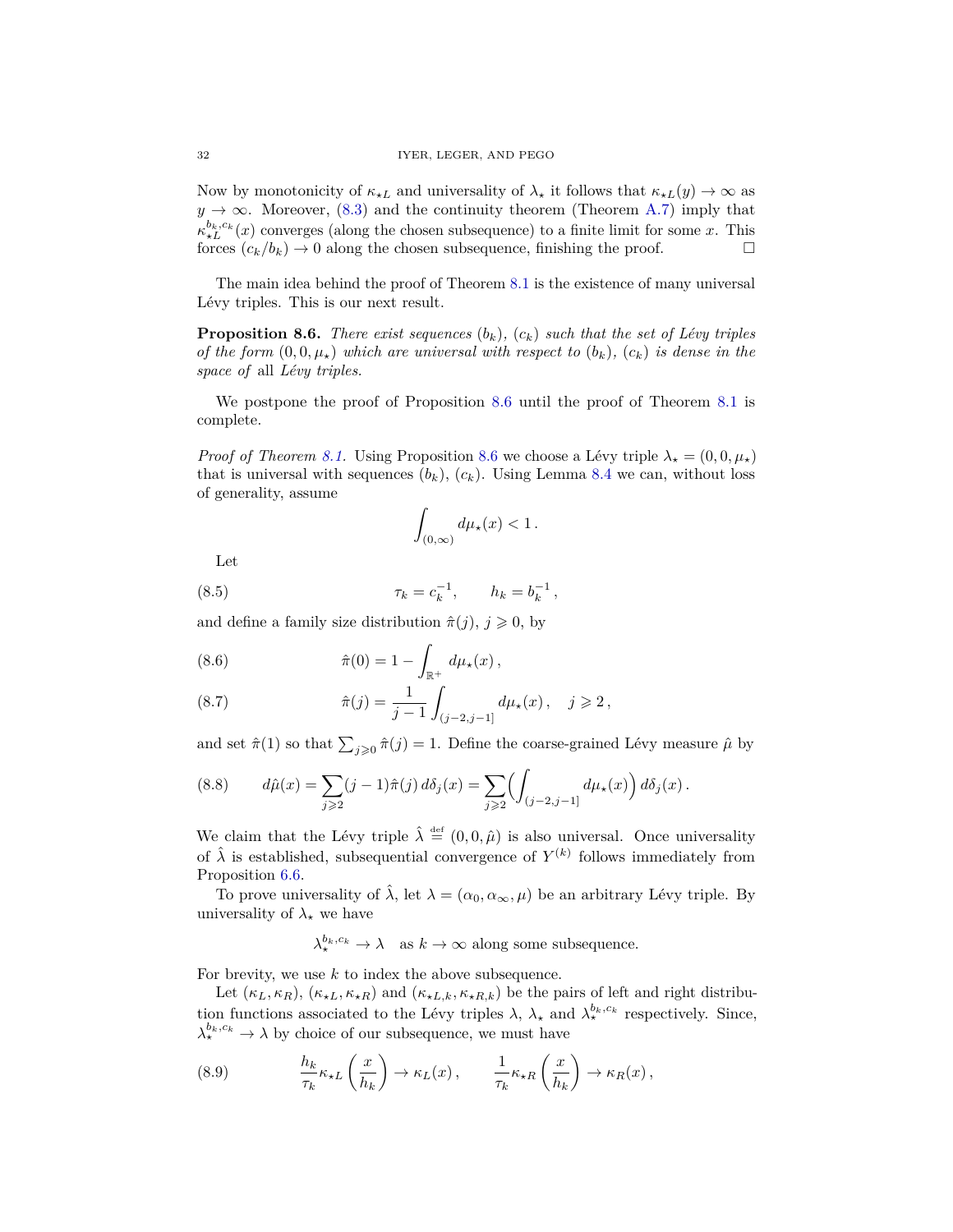at all points of continuity along the same subsequence. We claim that, along the same subsequence and at the same points, we must have

(8.10) 
$$
\frac{h_k}{\tau_k} \hat{\kappa}_L \left( \frac{x}{h_k} \right) \to \kappa_L(x) , \qquad \frac{1}{\tau_k} \hat{\kappa}_R \left( \frac{x}{h_k} \right) \to \kappa_R(x) ,
$$

where  $(\hat{\kappa}_L, \hat{\kappa}_R)$  are the pair of left and right distribution functions associated to  $\hat{\lambda}$ . To see this, observe that for any  $z \in (2, \infty)$ ,

<span id="page-32-0"></span>
$$
\int_{(z,\infty)} d\mu_{\star}(x) \leqslant \sum_{j>z} \int_{(j-2,j-1]} d\mu_{\star}(x) \leqslant \int_{(z-2,\infty)} d\mu_{\star}(x) ,
$$

which means

$$
\kappa_{\star R}(z)\leqslant \hat{\kappa}_{R}(z)\leqslant \kappa_{\star R}(z-2)\,.
$$

Then for any two points of continuity  $0 < x<sub>-</sub> < x$  for  $\kappa_R$ , whenever  $h_k$  is small enough we have  $h_k^{-1}x - h_k^{-1}x - 2 < h_k^{-1}x$ , whence

(8.11) 
$$
\kappa_R(x) \leq \liminf \frac{1}{\tau_k} \hat{\kappa}_R\left(\frac{x}{h_k}\right) \leq \limsup \frac{1}{\tau_k} \hat{\kappa}_R\left(\frac{x}{h_k}\right) \leq \kappa_R(x_-).
$$

Thus the second limit in [\(8.10\)](#page-32-0) follows.

To establish the first limit, observe that for any  $z > 2$ ,

$$
\int_{(0,z-1]} x d\mu_\star(x) \leqslant \sum_{2\leqslant j\leqslant z} j \int_{(j-2,j-1]} d\mu_\star(x) \leqslant \int_{(0,z]} (x+2) d\mu_\star(x) ,
$$

and this entails

$$
\kappa_{\star L}(z-1) \leqslant \hat\kappa_L(z) \leqslant \kappa_{\star L}(z) + 2\,.
$$

Using the argument in Lemma [8.4](#page-30-0) we see  $b_k/c_k = h_k/\tau_k \to 0$ . Consequently, for any two points of continuity  $x<sub>-</sub> < x$  for  $\kappa<sub>L</sub>$ , as above we infer

$$
(8.12) \quad \kappa_L(x_-) \leq \liminf \frac{h_k}{\tau_k} \hat{\kappa}_L\left(\frac{x}{h_k}\right) \leq \limsup \frac{h_k}{\tau_k} \left(\hat{\kappa}_L\left(\frac{x}{h_k}\right) + 2\right) \leq \kappa_L(x) \,.
$$

The second limit in [\(8.10\)](#page-32-0) follows, and this proves universality of the coarse grained measure  $\mu_{\star}$ . This finishes the existence part of Theorem [8.1.](#page-29-2)

To prove density, we use Lemma [8.4](#page-30-0) to note that any probability measure on  $\mathbb{N}_0$  with the same tail at  $\hat{\pi}$  is also universal. Since all such probability measures are dense in the space of all probability measures on  $\mathbb{N}_0$ , we obtain density. This finishes the proof of Theorem [8.1.](#page-29-2)  $\Box$ 

It remains to prove Proposition [8.6.](#page-31-0) Fix a sequence  $c_k \to \infty$  that satisfies

(8.13) 
$$
\sum_{j=1}^{\infty} \frac{j}{c_j} < 1, \qquad c_k \sum_{j>k} \frac{j}{c_j} \to 0 \quad \text{as } k \to \infty.
$$

For example,  $c_k = ce^{k^2}$  works for small enough  $c > 0$ . The main tool used in the proof of Proposition [8.6](#page-31-0) is the following "packing lemma", which is the analog of Lemma 7.2 in [\[31\]](#page-42-9).

<span id="page-32-1"></span>**Lemma 8.7** (Packing lemma). Let  $\lambda_k = (0, 0, \mu_k)$  be a sequence of Lévy triples, let Φ*<sup>k</sup> be the corresponding Bernstein transforms given by*

$$
\Phi_k(q) = \int_{\mathbb{R}^+} \frac{1 - e^{-qx}}{x} d\mu_k(x),
$$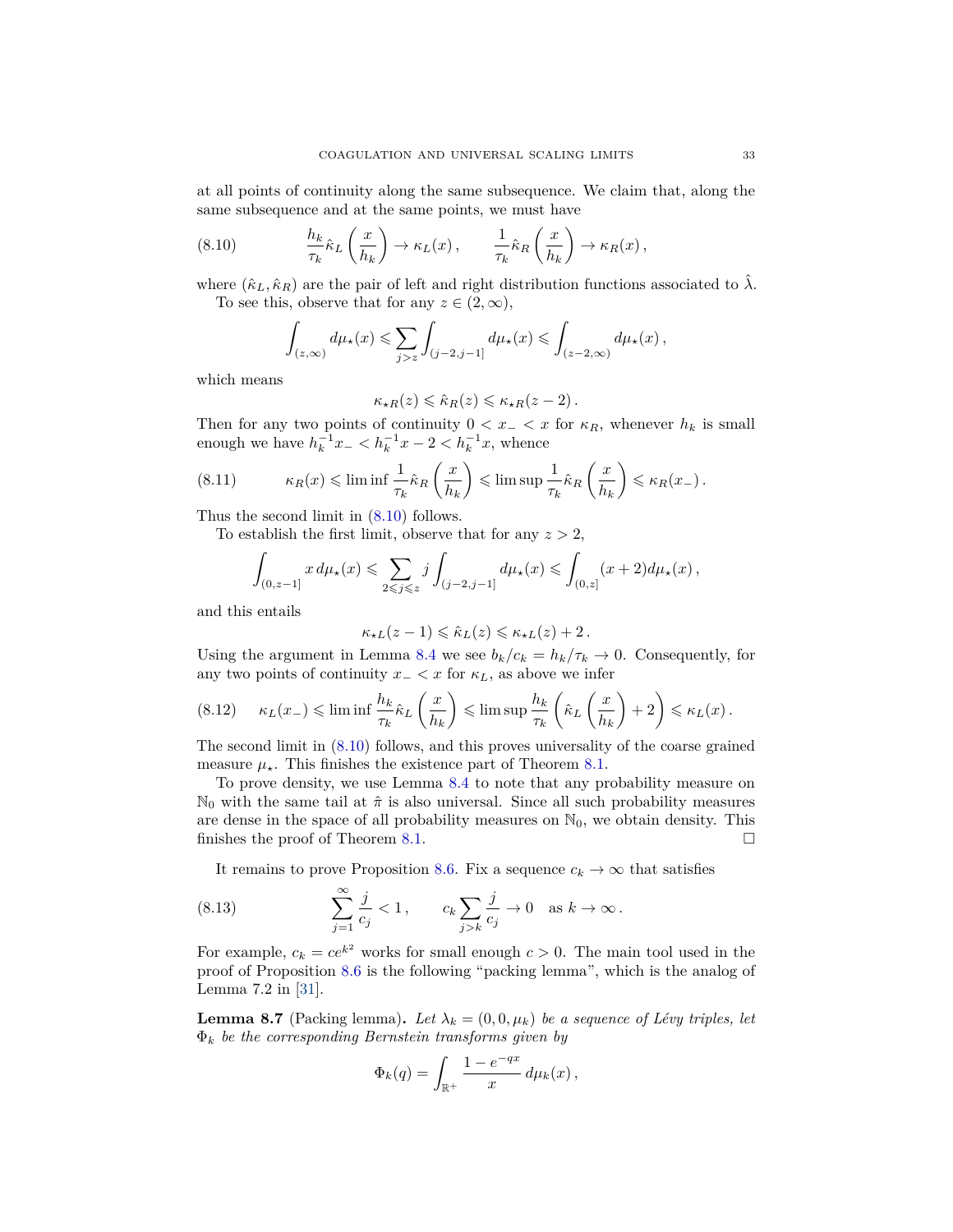<span id="page-33-2"></span>*and assume that*

(8.14) 
$$
\int_{\mathbb{R}^+} d\mu_k(x) \leq k, \quad \text{for all } k \in \mathbb{N}.
$$

*Then there exists a sequence*  $b_k \rightarrow \infty$  *such that the series* 

<span id="page-33-0"></span>(8.15) 
$$
\Phi_{\star}(q) \stackrel{\text{def}}{=} \sum_{j=1}^{\infty} c_j^{-1} \Phi_j(b_j q)
$$

*converges for each q >* 0 *to a Bernstein function with the following property:*

<span id="page-33-1"></span>(8.16) 
$$
c_k \Phi_{\star}(b_k^{-1}q) - \Phi_k(q) \to 0 \quad as \ k \to \infty, \quad \text{for all } q > 0.
$$

*The function*  $\Phi_{\star}$  *is the Bernstein transform of a Lévy triple of the form*  $\lambda_{\star} = (0, 0, \mu_{\star})$ *, where*  $\mu_{\star}$  *is a finite measure on*  $(0, \infty)$ *, with*  $\int_{\mathbb{R}^+} d\mu_{\star}(x) < 1$ *.* 

*Proof.* As  $\Phi_i(b_i q) \leq \Phi_i(\infty) \leq j$  for all  $q > 0$ , the series [\(8.15\)](#page-33-0) is uniformly bounded and converges for each *q*. We estimate the quantity in [\(8.16\)](#page-33-1) in two parts, to show how  $b_k$  can be chosen. Note

$$
\left|\Phi_k(q)-c_k\sum_{j=k+1}^{\infty}c_j^{-1}\Phi_j(b_k^{-1}b_jq)\right|\leqslant c_k\sum_{j=k+1}^{\infty}jc_j^{-1}\rightarrow 0
$$

as  $k \to \infty$ , regardless of what  $b_k$  is. Then because  $\Phi_j(q) \to 0$  as  $q \to 0$  for each *j*, we may choose  $b_k$  (inductively) so large that

$$
c_k \sum_{j=1}^{k-1} c_j^{-1} \Phi_j(b_k^{-1} b_j q) < \frac{1}{k} \, .
$$

Then [\(8.16\)](#page-33-1) follows.

The limit function  $\Phi_{\star}$  is the Bernstein transform of some Lévy triple  $\lambda_{\star}$  =  $(a_0, a_\infty, \mu_\star)$  by Theorem [A.6.](#page-38-0) Because  $\Phi_i(0^+) = 0$ , we infer

$$
\Phi_{\star}(0^+) \leqslant \sum_{j=k+1}^{\infty}jc_j^{-1}
$$

for all *k*, hence  $a_{\infty} = \Phi_{\star}(0^+) = 0$ . Furthermore,

$$
\Phi_{\star}(\infty)\leqslant \sum_{j\geqslant 1}jc_j^{-1}<1\,,
$$

whence  $a_0 = 0$  and  $\int_{\mathbb{R}^+} d\mu_\star(x) < 1$ .

Next we show that Lévy triples of the form  $(0, 0, \mu)$  are dense in the space of all Lévy triples. This is analogous to Lemma 7.3 in [\[31\]](#page-42-9).

<span id="page-33-3"></span>**Lemma 8.8.** *Let*  $\lambda = (a_0, a_\infty, \mu)$  *be a Lévy triple. Then there is a sequence of measures*  $\mu_k$  *that satisfy* [\(8.14\)](#page-33-2)*, such that the triples* 

$$
\lambda_k = (0, 0, \mu_k) \to \lambda \quad \text{as } k \to \infty \, .
$$

*Proof.* For the proof it suffices to consider  $\lambda$  of the form  $\lambda = (0, 0, \mu)$ , because these are dense in the space of Lévy triples. But then there exist  $\varepsilon_k \to 0$  such that  $\mu_k \stackrel{\text{def}}{=} \mathbb{1}_{\{x \geq \varepsilon_k\}} \mu$  satisfies  $\int_{\mathbb{R}^+} d\mu_k \leq \frac{k}{3}$ . Evidently,  $\lambda_k = (0, 0, \mu_k) \to \lambda$  due to Definition [8.2.](#page-29-5)

With this we can prove Proposition [8.6.](#page-31-0)

$$
\Box
$$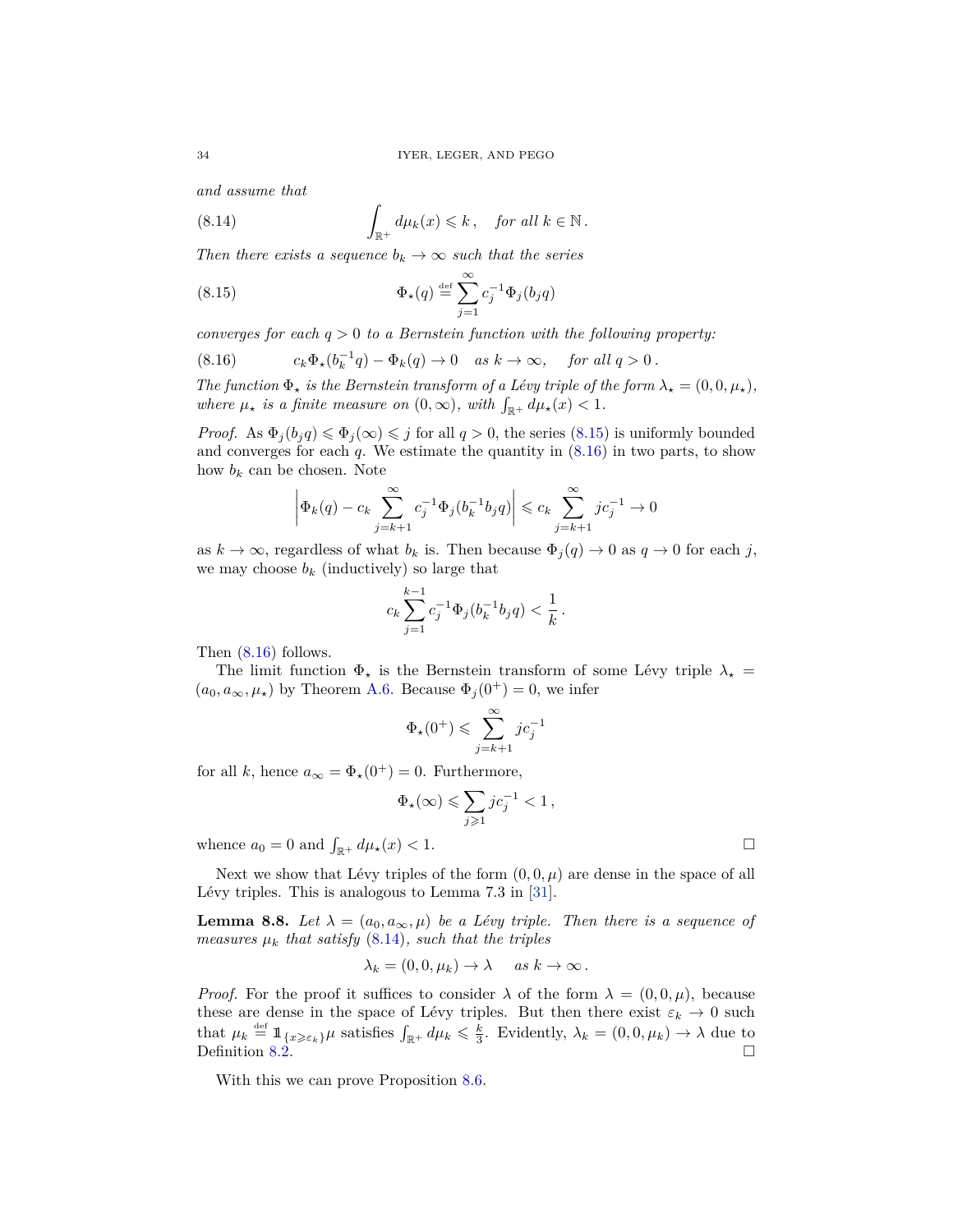*Proof of Proposition* [8.6.](#page-31-0) Because the space of finite measures on  $[0, \infty]$  with the weak- $\star$  topology is separable, the same is true for the space of Lévy triples. Thus we can choose a sequence of Lévy triples  $(\bar{\lambda}_n)$  so that *every* Lévy triple  $\lambda$  whatsoever is a limit of  $(\lambda_k)$  along some subsequence.

Partition the integers into infinitely many subsequences and, using Lemma [8.8,](#page-33-3) select measures  $\mu_k$  satisfying [\(8.14\)](#page-33-2) such that  $\lambda_k = (0, 0, \mu_k) \rightarrow \bar{\lambda}_n$  along the  $n^{\text{th}}$ subsequence. Construct a sequence  $b_k$ , a Bernstein function  $\Phi_{\star}$  and its associated Lévy triple  $\lambda_{\star}$  using Lemma [8.7.](#page-32-1) We claim  $\lambda_{\star}$  is universal with sequences  $(b_k)$ ,  $(c_k)$ .

To see this, let  $\Phi_{\star}^{b_k,c_k}$  be the Bernstein transform of the rescaled Lévy triple  $\lambda_{\star}^{b_k, c_k}$ . Observe

<span id="page-34-3"></span>(8.17) 
$$
\Phi_{\star}^{b_k,c_k}(q) = c_k \Phi_{\star} \left( \frac{q}{b_k} \right).
$$

Now given any Lévy triple  $\lambda$ , choose a subsequence (indexed by  $k$ ) along which  $(\bar{\lambda}_k) \to \lambda$ . If  $\bar{\Phi}_k$  is the Bernstein transform of  $\bar{\lambda}_k$ , then the continuity theorem for Bernstein transforms (Theorem [A.6\)](#page-38-0) guarantees  $(\bar{\Phi}_k) \to \Phi$  pointwise. By [\(8.16\)](#page-33-1) this implies  $(\Phi_{\star}^{b_k,c_k}) \to \Phi$ , and by the continuity theorem again we have  $(\lambda_{\star}^{b_k,c_k}) \to \lambda$ along this subsequence. This finishes the proof.  $\square$ 

#### 9. Linearization and universality for critical CSBP

<span id="page-34-0"></span>The dilational form of the scaling relations [\(8.2\)](#page-30-2), [\(8.4\)](#page-30-3) and [\(8.17\)](#page-34-3) hint at exact scaling relations that hold for the limiting CSBPs, which we develop in this section. These relations establish that the *nonlinear dynamics of CSBPs becomes linear and purely dilational* when expressed in terms of the Lévy triple that represents the branching mechanism. The map from Lévy triples to finite (sub)critical CSBPs is bicontinuous due to Theorem [9.3](#page-35-0) below, and this reduces the study of scaling dynamics for these CSBPs to the study of scaling limits of dilation maps. We use this correspondence here to prove the existence of universal critical CSBPs whose subsequential scaling limits include all possible finite (sub)critical CSBPs.

Our results on linearization here are strongly analogous to the results of [\[31\]](#page-42-9) that showed that scaling dynamics on the scaling attractor for solvable Smoluchowski equations becomes linear and dilational in terms of a Lévy-Khintchine representation. The definition of the scaling attractor in [\[31\]](#page-42-9) as the collection of all limits of rescaled solutions was motivated by analogy to the notion of infinite divisibility in probability. The analogy between infinite divisibility and CSBPs in branching processes has long been evident, at least since the work of Grimvall. But this classical analogy does not appear to explain why the nonlinear dynamics of CSBPs (or the scaling attractor of Smoluchowski equations) becomes linear in terms of Lévy-Khintchine representations.

<span id="page-34-1"></span>9.1. **Linearization of renormalized CSBP dynamics.** For finite (sub)critical CSBPs, the linearization property we are talking about is stated in the following result. It is actually a simple consequence of the known dynamics of the Laplace exponent in terms of the Lévy-Khintchine representation of the branching mechanism.

<span id="page-34-2"></span>**Proposition 9.1.** *Let*  $Z(x,t)$  *be a CSBP with Laplace exponent*  $\varphi(q,t)$  *and branching mechanism* Ψ*. Let b, c >* 0*. Then the rescaled CSBP given by*

$$
\tilde{Z}(x,t) = b^{-1}Z(bx,ct)
$$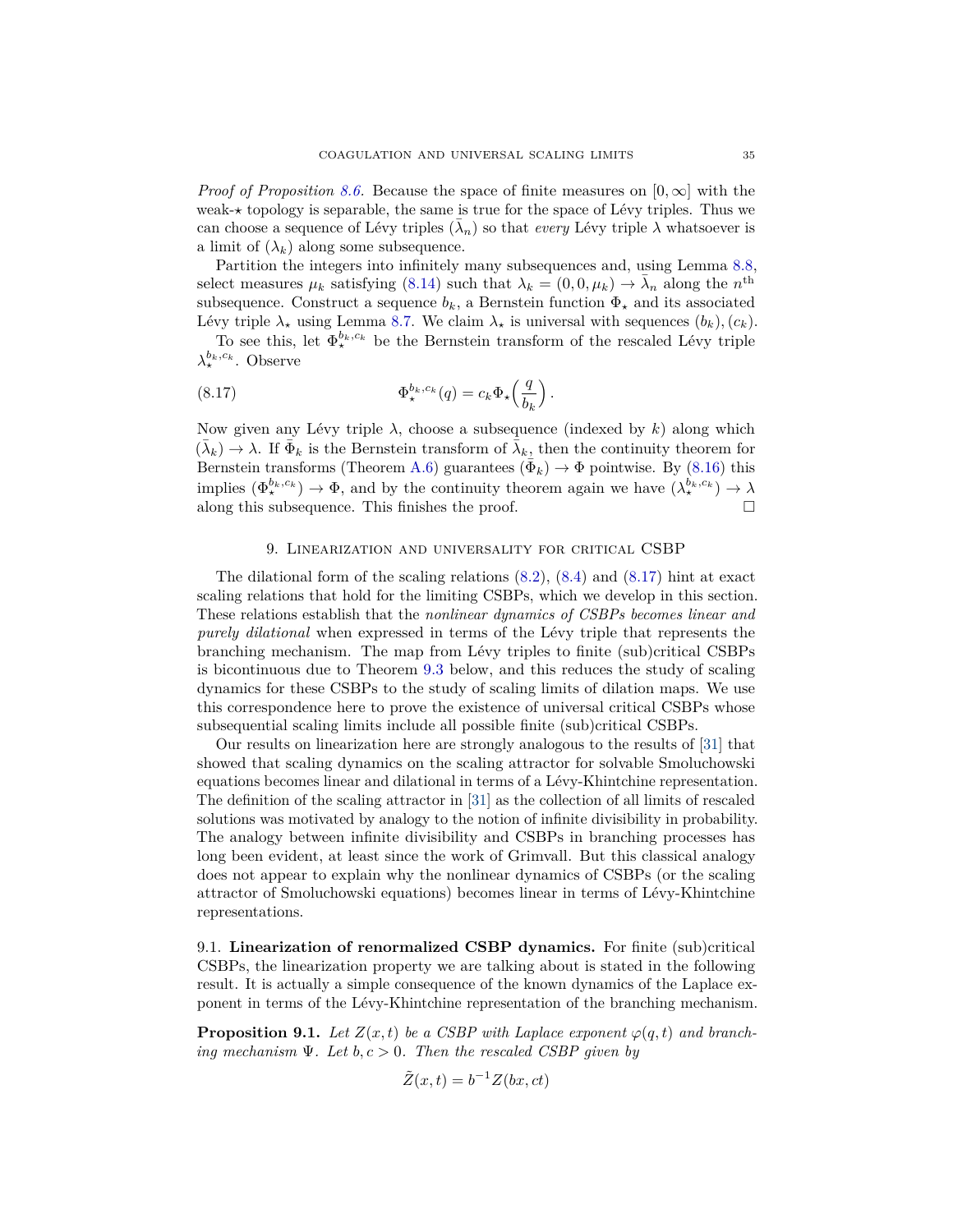*satisfies*  $\tilde{Z}(x,0) = x$  *and has Laplace exponent*  $\tilde{\varphi}$  *and branching mechansim*  $\tilde{\Psi}$  *with* 

<span id="page-35-3"></span>(9.1) 
$$
\tilde{\varphi}(q,t) = b \varphi(b^{-1}q,ct), \qquad \tilde{\Psi}(q) = cb \Psi(b^{-1}q).
$$

*If the branching mechanism* Ψ *is (sub)critical, and given by* [\(6.10\)](#page-16-2) *in terms of Lévy triple*  $(\alpha_0, \alpha_\infty, \mu)$ *, then the branching mechanism*  $\Psi$  *is determined similarly by the Lévy triple*  $(\tilde{\alpha}_0, \tilde{\alpha}_{\infty}, \tilde{\mu})$  *where* 

<span id="page-35-1"></span>(9.2) 
$$
\tilde{\alpha}_0 = cb^{-1} \alpha_0 , \quad \tilde{\alpha}_{\infty} = c \alpha_{\infty} , \quad d\tilde{\mu}(x) = c d\mu(bx) ,
$$

*and this corresponds to left and right distribution functions given by the scaling relations*

(9.3) 
$$
\tilde{\kappa}_L(x) = cb^{-1} \kappa_L(bx), \quad \tilde{\kappa}_R(x) = c \kappa_R(bx).
$$

*Remark* 9.2*.* The scaling [\(9.2\)](#page-35-1) and [\(9.3\)](#page-35-2) above are exactly the same as the scaling relations  $(8.2)$  and  $(8.4)$  in Section [8.](#page-29-1)

*Proof.* The first relation in [\(9.1\)](#page-35-3) follows from the computation

<span id="page-35-2"></span>
$$
e^{-x\tilde{\varphi}(q,t)} = \mathbf{E}(e^{-q\tilde{Z}(x,t)}) = \mathbf{E}(e^{-qb^{-1}Z(bx,ct)}) = e^{-xb\varphi(b^{-1}q,ct)},
$$

and the second relation follows by considering the ODE  $(5.5)$  satisfied by  $\varphi$  and the corresponding one satisfied by  $\tilde{\varphi}$  at  $t = 0$ , recalling that  $\varphi(q, 0) = q = \tilde{\varphi}(q, 0)$ . The relations involving Lévy triples and associated left and right distribution functions follow by comparing the respective representations for  $\Psi$  and  $\Psi$  from [\(6.10\)](#page-16-2), and using the definitions in [\(A.7\)](#page-39-0).

For the study of long-time scaling limits of CSBPs, we should take *b, c* as functions of *t* with  $c(t) \to \infty$  or as sequences  $(b_k)$ ,  $(c_k)$  with  $c_k \to \infty$ . This study can be reduced to the study of scaling limits of the purely dilational relations in [\(9.3\)](#page-35-2) due to the following continuity theorem. The proof of this theorem is essentially similar to (but simpler than) the proof of Propositions [6.4](#page-19-1) and [6.6](#page-22-1) for scaling limits of Galton-Watson processes.

For brevity in expressing our result, let us say that the Lévy triple  $\lambda = (\alpha_0, \alpha_\infty, \mu)$ in  $(6.10)$  *generates* the branching mechanism  $\Psi$  and the corresponding (finite, subcritical) CSBP *Z*.

<span id="page-35-0"></span>**Theorem 9.3** (Continuity theorem for finite (sub)critical CSBPs). Let  $(Z_k)$  be a *sequence of finite (sub)critical CSBPs generated by Lévy triples*  $\lambda_k = (a_0^k, a_\infty^k, \mu_k)$ .

(*i)* Suppose that  $(\lambda_k)$  converges to some Lévy triple  $\lambda$  in the sense of Defini*tion [8.2.](#page-29-5) Then the finite-dimensional distributions of Z<sup>k</sup> converge to those of the finite (sub)critical CSBP Z generated by*  $\lambda$ *.* 

*(ii) Conversely, suppose the one-dimensional distributions of*  $Z_k$  *converge to those of some finite process Z such that*  $P\{Z_{t_0}(x_0) > 0\} > 0$  *for some*  $x_0, t_0 > 0$ *. Then the sequence*  $\lambda_k$  *converges to some Lévy triple*  $\lambda$ *, and*  $Z$  *may be taken as the finite (sub)critical CSBP generated by λ.*

*Proof.* To prove (i), suppose  $\lambda_k$  converges to  $\lambda$ . Then, due to the second continuity theorem [A.7,](#page-40-0) the branching mechanisms  $\Psi_k$  generated by  $\lambda_k$  converge pointwise to the branching mechanism  $\Psi$  generated by  $\lambda$ . Due to the representation formula [\(A.6\)](#page-39-1) and an argument using Montel's theorem analogously to the proof of Proposition [6.3,](#page-16-1) the convergence occurs locally uniformly for every derivative. Then it is straightforward to show that because the Laplace exponents  $\varphi_k$  of  $Z_k$  satisfy

<span id="page-35-4"></span>(9.4) 
$$
\partial_t \varphi_k(q,t) = -\Psi_k(\varphi_k(q,t)), \qquad \varphi_k(q,0) = q,
$$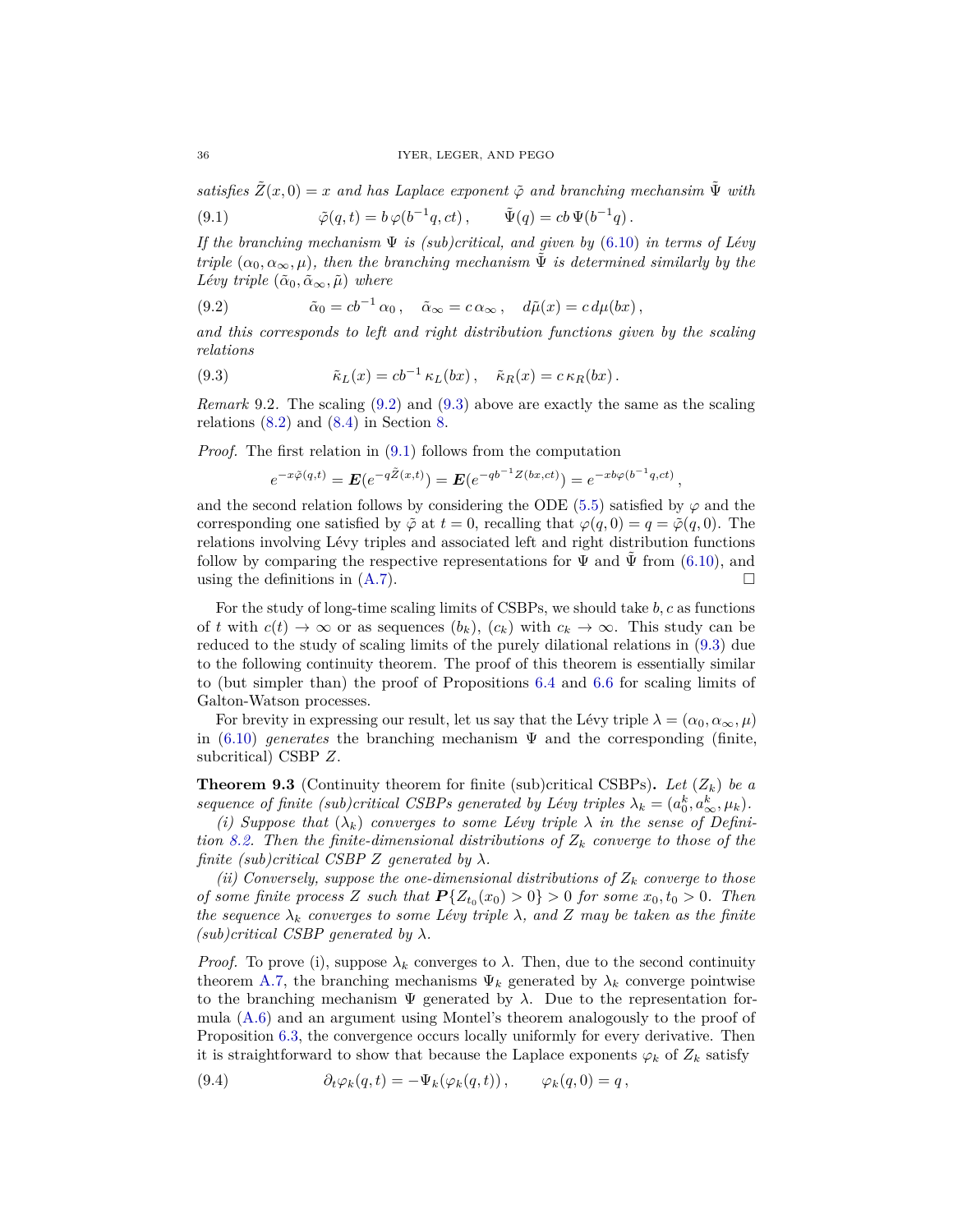one has  $\varphi_k(q,t) \to \varphi(q,t)$  as  $k \to \infty$  for each  $q > 0$ ,  $t \geq 0$ , where  $\varphi$  satisfies [\(6.20\)](#page-19-3). In particular,  $\varphi$  is the Laplace exponent of the CSBP *Z* generated by  $\lambda$ . This implies that for each  $x, t > 0$ , the Laplace tranform of  $Z_k(x, t)$  converges to that of  $Z(x,t)$ . This proves the convergence of one-dimensional distributions. The convergence of finite-dimensional distributions follows using arguments similar to Lamperti [\[27,](#page-42-21) page 280].

To prove (ii), assume the one-dimensional distributions of  $Z_k$  converge to those of some finite process *Z* such that  $P\{Z(x_0,t_0) > 0\} > 0$  for some  $x_0, t_0 > 0$ . Then because the Laplace transforms converge, i.e., because

$$
e^{-x\varphi_k(q,t)} = \mathbf{E}(e^{-qZ_k(x,t)}) \to \mathbf{E}(e^{-qZ(x,t)})
$$

for each  $x, t > 0$ , we have that

$$
\varphi(q,t)\stackrel{\scriptscriptstyle\rm def}{=} \lim_{k\to\infty}\varphi_k(q,t)
$$

exists for each  $q, t > 0$ . Taking  $t = t_0$  we find that  $\varphi(q, t_0) > 0$  for all  $q > 0$ . For small enough  $q > 0$ , then,  $2q < \varphi(\hat{q}, t_0)$  for some  $\hat{q}$ , and because  $\Psi_k$  is increasing and convex, for large enough *k* we find  $2q < \varphi_k(\hat{q}, t_0)$ , hence by integrating [\(9.4\)](#page-35-4) we find

$$
\Psi_k(2q) \leq \frac{1}{t_0} \int_0^{t_0} \Psi_k(\varphi_k(\hat{q}, t)) dt \leq \frac{\hat{q}}{t_0}.
$$

Hence with  $\kappa_k$  determined from  $\lambda_k$  by [\(A.4\)](#page-39-2) and  $g_q(x)$  defined by [\(A.5\)](#page-39-3), we find

$$
\langle g_q, \kappa_k \rangle = \Psi_k'(q) \leqslant q \Psi_k(2q) \leqslant \frac{q\hat{q}}{t_0}
$$

*.*

As in the proof of the continuity theorem [A.6](#page-38-0) (converse part), this implies that  $\langle 1, \kappa_k \rangle$  is bounded. Hence the sequence of Lévy measures  $(\lambda_k)$  is precompact. Along any subsequence that converges to some Lévy triple  $\lambda$ , we may invoke part (i) to assert that the finite-dimensional distributions of  $Z_k$  converge to those of the finite  $(\text{sub})$ critical CSBP generated by  $\lambda$ . The one-dimensional distributions of this CSBP are then the same as those of *Z*, independent of the subsequence. It follows  $\lambda$  is unique, and the whole sequence  $(\lambda_k)$  converges.

<span id="page-36-0"></span>9.2. **Existence of universal critical CSBPs.** The continuity theorem [9.3](#page-35-0) could serve as the basis for a comprehensive theory of long-time scaling limits of critical CSBP, but such a study is beyond the scope of the present paper. A large number of results exist in the classical literature that cover supercritical and subcritical cases; see  $[2, 17, 23, 25, 38, 39]$  $[2, 17, 23, 25, 38, 39]$  $[2, 17, 23, 25, 38, 39]$  $[2, 17, 23, 25, 38, 39]$  $[2, 17, 23, 25, 38, 39]$  $[2, 17, 23, 25, 38, 39]$  $[2, 17, 23, 25, 38, 39]$  $[2, 17, 23, 25, 38, 39]$  $[2, 17, 23, 25, 38, 39]$  $[2, 17, 23, 25, 38, 39]$  $[2, 17, 23, 25, 38, 39]$ , e.g., for further details. For relatively recent results on critical cases we refer to [\[20,](#page-42-15) [32,](#page-42-26) [33\]](#page-42-27). Our paper [\[20\]](#page-42-15) provides necessary and sufficient criteria for approach to self-similar form for critical CSBP that become extinct almost surely (having branching mechanism satisfying Grey's condition), under a quite general assumption on the scaling that is taken, but assuming there is a unique limit as  $t \to \infty$ .

What we will point out here, however, is that the existence of certain *universal* critical CSBPs is now a simple consequence of our study of universal Lévy triples and Galton-Watson family size distributions in Section [8.](#page-29-1) This observation gives a precise meaning to a remark made by Grey [\[17\]](#page-42-12) to the effect that a large class of "critical and subcritical processes *. . .* do not seem to lend themselves to suitable scaling" which yields a well-defined limit.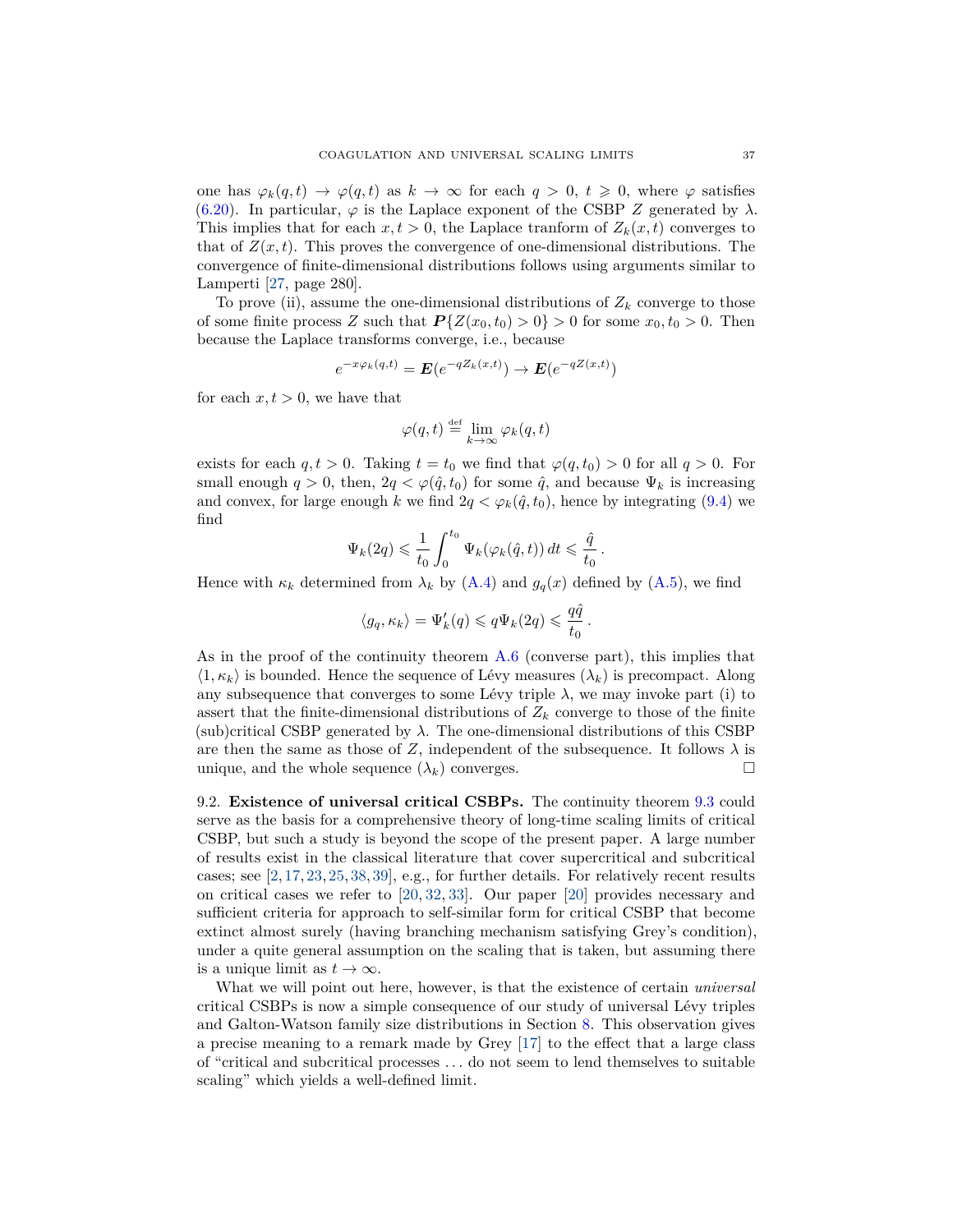<span id="page-37-1"></span>**Theorem 9.4.** *There exists a finite critical CSBP*  $Z_{\star}$  *that is universal in the following sense: There exist sequences*  $(b_k)$ ,  $(c_k) \rightarrow \infty$  *such that for any finite*  $(sub)critical\ branching\ process\ \tilde{Z}$  there exists a subsequence along which the finite *dimensional distributions of*  $Z_{\star}^{b_k,c_k}$  *converge to those of*  $\tilde{Z}$ *. Here*  $Z_{\star}^{b_k,c_k}$  *is the rescaled process defined by*

$$
Z_{\star}^{b_k,c_k}(x,t) \stackrel{\text{def}}{=} b_k^{-1} Z_{\star}(b_k x, c_k t).
$$

*Proof of Theorem [9.4.](#page-37-1)* Using Proposition [8.6](#page-31-0) choose  $\lambda_{\star} = (0, 0, \mu_{\star})$  to be a universal Lévy triple with sequences  $b_k, c_k \to \infty$ . Let  $Z_{\star}$  be the critical CSBP generated by  $\lambda_{\star}$ . The theorem now follows immediately from the continuity theorem (Theorem [9.3\)](#page-35-0).  $\Box$ 

*Remark.* Let  $\varphi_{\star}$  and  $\tilde{\varphi}$  be the Laplace exponents of  $Z_{\star}$  and  $\tilde{Z}$  respectively. Then, along the subsequence for which the above convergence holds we have

$$
b_k \varphi_{\star}(b_k^{-1}q, c_k t) \to \tilde{\varphi}(q, t)
$$
 for all  $q, t \in [0, \infty)$ .

For each  $t > 0$ , the functions  $\varphi_{\star}(\cdot, t)$  and  $\tilde{\varphi}(\cdot, t)$  are the Bernstein transforms of respective Lévy triples of the form  $(\beta_{\star 0}(t), 0, \nu_{\star,t})$  and  $(\tilde{\beta}_0(t), 0, \tilde{\nu}_t)$ , with

$$
\varphi_{\star}(q,t) = \beta_{\star 0}(t)q + \int_0^{\infty} (1 - e^{-qx}) d\nu_{\star,t}(x)
$$

and a similar expression for  $\tilde{\varphi}$ , cf. [\(6.21\)](#page-19-4). We may note that

$$
\beta_{\star 0}(t) = \exp(-\Psi_\star'(\infty) t)\,, \qquad \Psi_\star'(\infty) = \int_0^\infty d\mu_\star(x) < \infty\,,
$$

and that  $\beta_{*0}(c_k t) \to 0$  as  $k \to \infty$ . Due to the continuity theorem [A.6,](#page-38-0) the convergence above corresponds to a Lévy convergence property: for each  $t > 0$ , as  $k \to \infty$ ,

$$
(x \wedge 1)b_k d\nu_{\star,c_kt}(b_k x) \to \beta_0(t)\delta_0 + (x \wedge 1)d\tilde{\nu}_t(x) \quad \text{weak-}\star \text{ on } [0,\infty].
$$

<span id="page-37-0"></span>Appendix A. Continuity theorems for Bernstein transforms of Lévy TRIPLES.

The Lévy-convergence requirement (Definition [6.2\)](#page-16-6) that is used in all our results relates to a natural topology of Lévy triples associated with subordinators. The purpose of this appendix is to expand on this and prove a couple of continuity theorems relating convergence of Lévy triples to pointwise convergence of the associated Bernstein functions. These theorems are variants of the classical continuity theorem for Laplace transforms, but do not appear to be widely known.

**Definition A.1.** We say  $(a_0, a_\infty, \mu)$  is a *Lévy triple* if  $\mu$  is a (nonnegative) measure on  $\mathbb{R}^+ = (0, \infty)$  and we have

(A.1) 
$$
a_0 \ge 0
$$
,  $a_{\infty} \ge 0$ , and  $\int_{\mathbb{R}^+} (x \wedge 1) d\mu(x) < \infty$ .

A measure *µ* satisfying the above is called a *Lévy measure*.

For the next definition, recall that a smooth function  $g : \mathbb{R}^+ \to \mathbb{R}$  is said to be *completely monotone* if  $(-1)^n g^{(n)} \geq 0$  for all integer  $n \geq 0$ .

**Definition A.2.** A function  $f : \mathbb{R}^+ \to \mathbb{R}$  is *Bernstein* if it is smooth, nonnegative, and its derivative  $f'$  is completely monotone.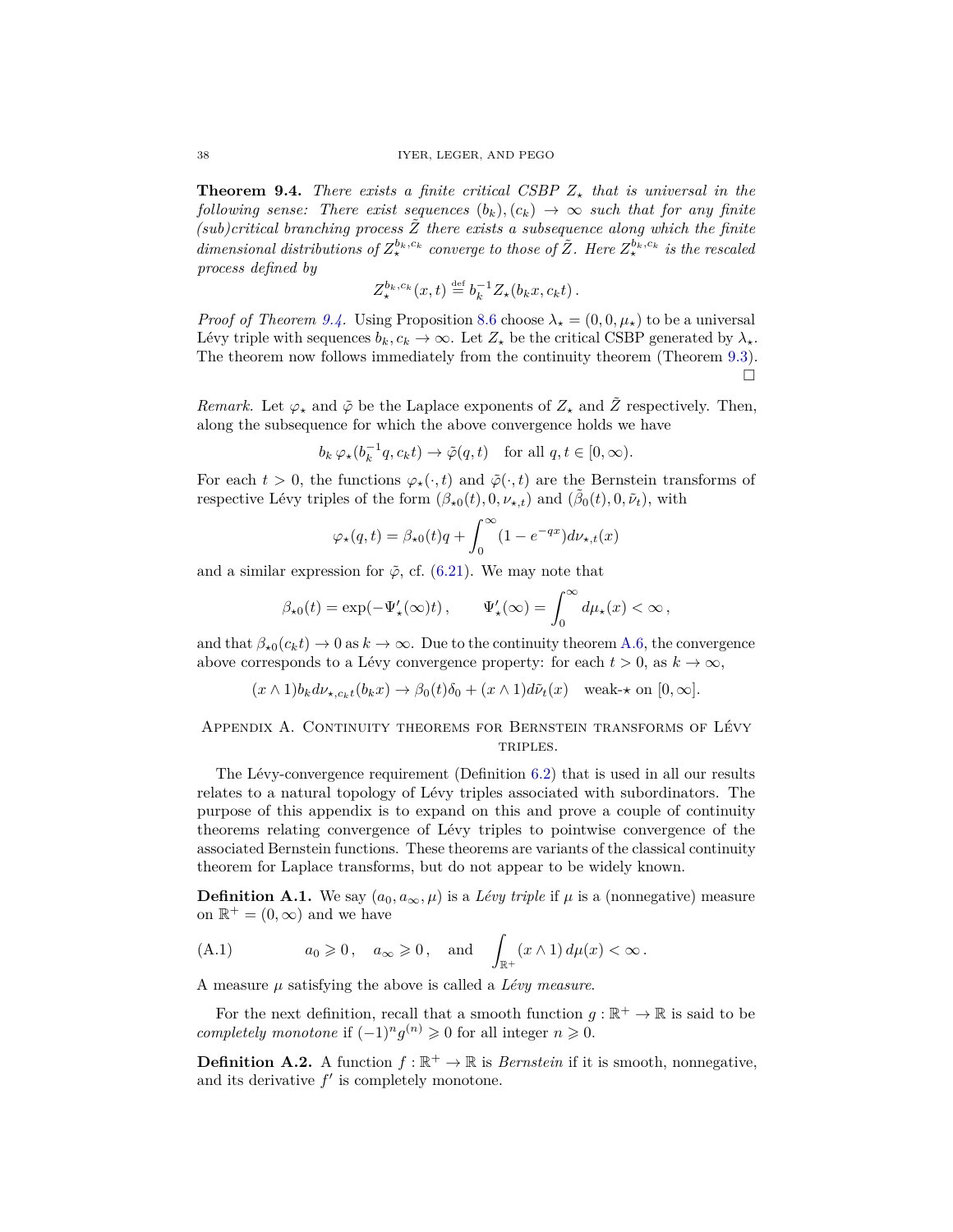The recent book of Schilling et al. [\[36\]](#page-42-16) develops the theory of Bernstein functions extensively. The main representation theorem regarding these functions (see Theorem 3.2 of [\[36\]](#page-42-16)) is the following variant of Bernstein's theorem (which states that *g* is completely monotone if and only if it is the Laplace transform of some Radon measure on  $[0, \infty)$ ).

<span id="page-38-2"></span>**Theorem A.3.** *A function*  $f: \mathbb{R}^+ \to \mathbb{R}$  *is Bernstein if and only if it has the representation*

<span id="page-38-3"></span>(A.2) 
$$
f(q) = a_0 q + a_\infty + \int_{\mathbb{R}^+} (1 - e^{-qx}) d\mu(x),
$$

*for some Lévy triple*  $(a_0, a_\infty, \mu)$ *. In particular, the triple*  $(a_0, a_\infty, \mu)$  *determines f uniquely and vice versa.*

For convenience, we call the function *f* in [\(A.2\)](#page-38-3) the *Bernstein transform* of the Lévy triple  $(a_0, a_\infty, \mu)$ . If  $a_0 = a_\infty = 0$ , we call f the Bernstein transform of  $\mu$ .

Lévy triples of the form above arise naturally in the study of subordinators—right continuous, increasing (possibly infinite) processes that have independent, time-homogeneous increments. We know (see for instance [\[7\]](#page-41-14)) that the Laplace exponent of a subordinator can be uniquely expressed in the form  $(A.2)$ , as the Bernstein transform of some Lévy triple. In terms of the subordinator,  $a_0$  represents the drift,  $a_{\infty}$  the killing, and  $\mu$  the jumps.

We obtain a natural topology on Lévy triples by associating to each Lévy triple a finite measure on the compactified half-line  $[0, \infty]$ , including atoms at 0 and  $\infty$ . Explicitly, to any Lévy triple  $(a_0, a_\infty, \mu)$  we associate the finite measure  $\kappa$  on  $[0, \infty]$ defined by

(A.3) 
$$
d\kappa(x) = a_0 d\delta_0(x) + a_\infty d\delta_\infty(x) + (x \wedge 1) d\mu(x).
$$

We note that this association of finite measures with Lévy triples is bijective. Now we use the weak- $\star$  topology of finite measures on  $[0, \infty]$  to induce a topology on the set of Lévy triples. Note that for any  $q \in C([0,\infty])$ , we have

<span id="page-38-4"></span>
$$
\langle g, \kappa \rangle = g(0)a_0 + g(\infty)a_\infty + \int_{\mathbb{R}^+} g(x)(x \wedge 1) d\mu(x).
$$

<span id="page-38-5"></span>**Definition A.4.** We say a sequence of Lévy triples  $(a_0^{(k)}, a_{\infty}^{(k)}, \mu_k)$  converges to the Lévy triple  $(a_0, a_\infty, \mu)$  if the corresponding sequence of measures  $\kappa_k$  converges to  $\kappa$ weak- $\star$  on [0,  $\infty$ ]. That is, for every  $g \in C([0,\infty])$  we have

$$
\langle g, \kappa_k \rangle \to \langle g, \kappa \rangle
$$
 as  $k \to \infty$ .

<span id="page-38-1"></span>*Remark* A.5*.* This is exactly the same as Definition [8.2,](#page-29-5) restated here for convenience. Moreover, this generalizes the notion of Lévy-convergence introduced Definition [6.2.](#page-16-6) Indeed, Lévy-convergence of  $(\mu_k)$  to a measure  $\kappa$  is exactly convergence of the Lévy triples  $(0, 0, \breve{\mu}_k)$  to the associated Lévy triple  $(\kappa(0), \kappa(\infty), \kappa|_{(0,\infty)})$ .

The following provides a continuity theorem for the Bernstein transform that is not present in [\[36\]](#page-42-16). It may be inferred from the proof of Theorem 3.1 in [\[31\]](#page-42-9), but [\[31\]](#page-42-9) employs a different and rather cumbersome terminology, and the proof below is much simpler.

<span id="page-38-0"></span>**Theorem A.6.** Let  $(a_0^{(k)}, a_{\infty}^{(k)}, \mu_k)$  be a sequence of Lévy triples with Bernstein *transforms*  $f_k$  *corresponding via*  $(A.2)$  *and measures*  $\kappa_k$  *corresponding via*  $(A.3)$ *. Then the following are equivalent.*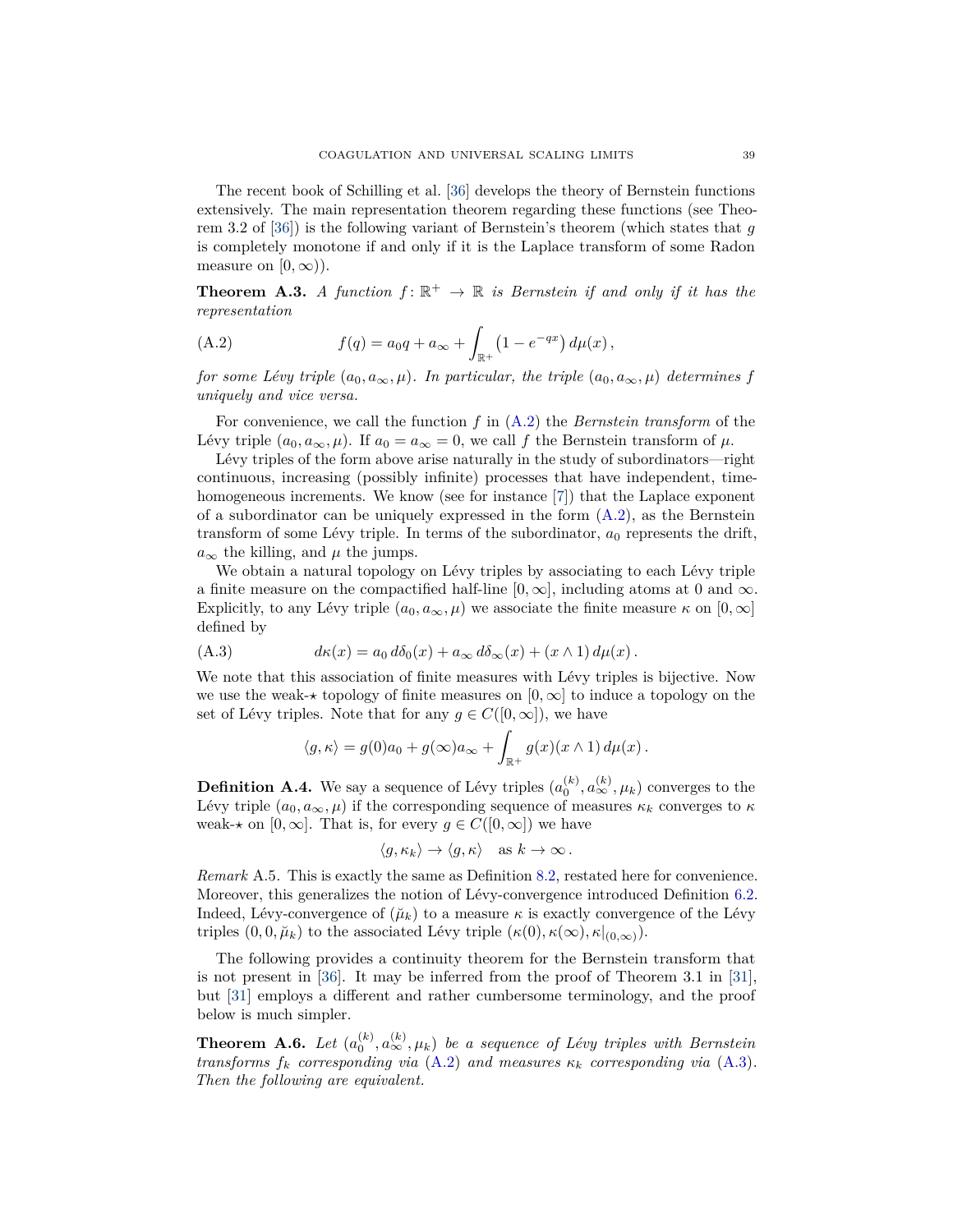*(i)*  $f(q) \stackrel{\text{def}}{=} \lim_{k \to \infty} f_k(q)$  *exists for each*  $q \in (0, \infty)$ *.* 

*(ii)*  $\kappa_k$  *converges to some finite measure*  $\kappa$  *weak* $\star$  *on* [0*,*  $\infty$ ]*. That is, as*  $k \to \infty$ *,* 

 $\langle g, \kappa_k \rangle \to \langle g, \kappa \rangle$  *for every*  $g \in C([0, \infty])$ .

*If either condition holds, then the limits f, κ correspond to a unique Lévy triple via* [\(A.2\)](#page-38-3) *and* [\(A.3\)](#page-38-4) *respectively.*

By this result, the sequence  $(f_k)$  converges pointwise on  $\mathbb{R}^+$  if and only if the sequence of Lévy triples  $(a_0^{(k)}, a_{\infty}^{(k)}, \mu_k)$  converges in the sense of Definition [A.4.](#page-38-5)

*Proof.* Let  $(\kappa_k)$  be the sequence of measures given by

<span id="page-39-2"></span>(A.4) 
$$
d\kappa_k(x) = a_0^{(k)} d\delta_0(x) + a_\infty^{(k)} d\delta_\infty(x) + (x \wedge 1) d\mu_k(x).
$$

Suppose first that  $\kappa_k \to \kappa$  weak- $\star$  on  $[0, \infty]$ . For  $q \in \mathbb{R}^+$ , consider the test function  $g_q : \mathbb{R}^+ \to \mathbb{R}$  defined by

(A.5) 
$$
g_q(x) = \frac{1 - e^{-qx}}{x \wedge 1}.
$$

By defining  $g_q(0) = q$  and  $g_q(\infty) = 1$  we can extend  $g_q$  to a continuous function on  $[0, \infty]$ . Consequently,

$$
\langle g_q, \kappa \rangle = \lim_{k \to \infty} \langle g_q, \kappa_k \rangle = \lim_{k \to \infty} a_0^{(k)} q + a_{\infty}^{(k)} + \int_{\mathbb{R}^+} \left(1 - e^{-qx}\right) d\mu(x) = \lim_{k \to \infty} f_k(q),
$$

establishing pointwise convergence of  $(f_k)$  on  $\mathbb{R}^+$  as desired.

For the converse, suppose  $(f_k) \to f$  pointwise on  $\mathbb{R}^+$ . Note that for  $q \in \mathbb{R}^+$ , we have

<span id="page-39-3"></span>
$$
c_q \stackrel{\text{def}}{=} \inf_{x \in \mathbb{R}^+} g_q(x) > 0 \, .
$$

Consequently,

$$
\sup_{k} \langle 1, \kappa_k \rangle \leqslant \sup_{k} \frac{1}{c_q} \langle g_q, \kappa_k \rangle = \frac{1}{c_q} \sup_{k} f_k(q) < \infty.
$$

Thus, by the Banach-Alaoglu theorem, any subsequence of  $(\kappa_k)$  has a further subsequence that is weak- $\star$  convergent on  $[0, \infty]$ . Let  $\kappa$  denote any such subsequential limit. By taking limits as above but along subsequences, we infer that for every  $q \in \mathbb{R}^+,$ 

$$
\langle g_q, \kappa \rangle = f(q) \, .
$$

This shows that *f* is the Bernstein transform of the Lévy triple associated to  $\kappa$  by [\(A.3\)](#page-38-4). Because both this association and the Bernstein transform are bijective,  $\kappa$  is uniquely determined by *f*. It follows that the entire sequence  $(\kappa_k)$  converges weak- $\star$ to the same limit  $\kappa$ .

We finish by developing two further variations of the convergence conditions in the continuity theorem above. To each Lévy triple  $(a_0, a_\infty, \mu)$ , we associate two further quantities: (a) The *Bernstein primitive* (or branching mechanism)

<span id="page-39-1"></span>(A.6) 
$$
\psi(q) = \frac{1}{2}a_0q^2 + a_\infty q + \int_{\mathbb{R}^+} \frac{e^{-qx} - 1 + qx}{x} d\mu(x),
$$

and (b) the pair of *left and right distribution functions*  $(\kappa_L, \kappa_R)$  given by

<span id="page-39-0"></span>(A.7) 
$$
\kappa_L(x) = a_0 + \int_{(0,x]} z \, d\mu(z), \quad \kappa_R(x) = a_\infty + \int_{(x,\infty)} d\mu(z).
$$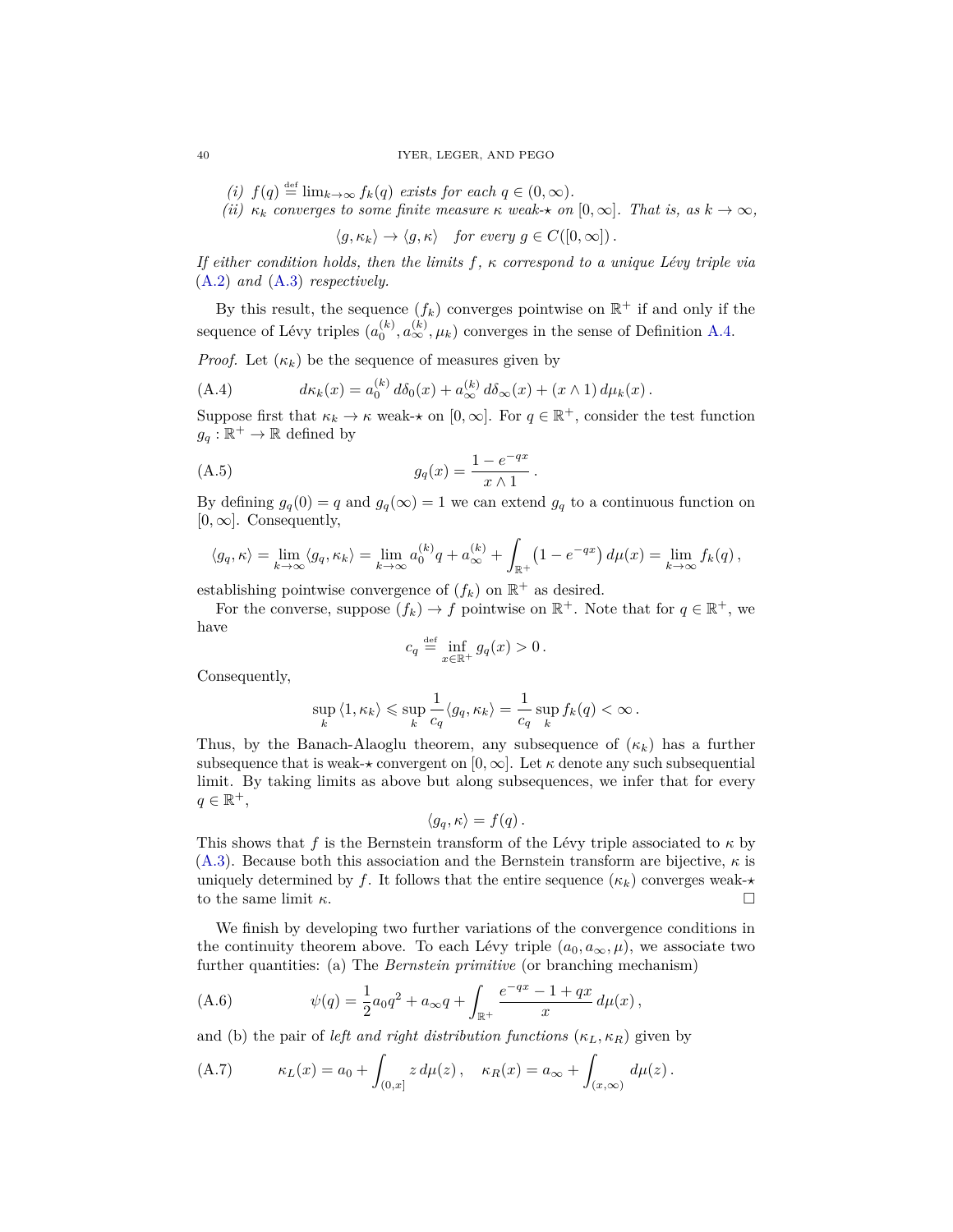These distribution functions are associated to Radon measures, also denoted by *κ<sup>L</sup>* on  $[0, \infty)$  and  $\kappa_R$  on  $(0, \infty]$ , in a standard way.

<span id="page-40-0"></span>**Theorem A.7.** *Make the same assumptions as in Theorem [A.6,](#page-38-0) and for each k associate*  $\psi_k$  *and*  $(\kappa_{L,k}, \kappa_{R,k})$  *via* [\(A.6\)](#page-39-1) *and* [\(A.7\)](#page-39-0) *respectively. Then the following conditions are also equivalent to (i) and (ii).*

- $(iii)$   $\psi(q) \stackrel{\text{def}}{=} \lim_{k \to \infty} \psi_k(q)$  *exists for each*  $q \in (0, \infty)$ *.*
- *(iv)* For almost every  $x \in (0, \infty)$ , both of the following limits exist:

(A.8) 
$$
\kappa_L(x) = \lim_{k \to \infty} \kappa_{L,k}(x), \quad \kappa_R(x) = \lim_{k \to \infty} \kappa_{R,k}(x).
$$

*Remark.* The condition in (iv) is equivalent to weak- $\star$  convergence of the measures  $\kappa_{L,k}$  and  $\kappa_{R,k}$  on the intervals  $[0,\infty)$  and  $(0,\infty]$  respectively.

*Proof.* By Theorem [A.6,](#page-38-0) it suffices to show (i) is equivalent to (iii), and (ii) is equivalent to (iv).

Suppose (i) holds. Note that  $f_k$  is increasing and concave for all  $k$ , hence for each  $q \in \mathbb{R}^+$ , by dominated convergence we have

$$
\psi_k(q) = \int_0^q f_k(r) dr \to \int_0^q f(r) dr \stackrel{\text{def}}{=} \psi(q) .
$$

Hence (iii) holds. Conversely, suppose (iii) holds. Note that  $\psi_k(2q) \geq q f_k(q)$  for all  $q > 0$ . For each  $q > 0$ , it follows  $(f_k(q))$  is precompact. Because  $f_k$  is increasing and concave, each subsequence has a further subsequence that converges pointwise to some (increasing and concave) function *f*. Necessarily,

$$
\int_0^q f(r) dr = \psi(q) \text{ for each } q > 0,
$$

therefore  $\psi$  is  $C^1$  and  $\psi' = f$ . Thus f is determined by  $\psi$ , and it follows that the whole sequence  $(f_k)$  converges, proving (i).

Next we prove (ii) implies (iv). Given  $\kappa$  as in (ii) we may define  $\kappa_L, \kappa_R$  so that

(A.9) 
$$
d\kappa_L(x) = \frac{x \, d\kappa(x)}{x \wedge 1}, \quad d\kappa_R(x) = \frac{d\kappa(x)}{x \wedge 1},
$$

on the intervals  $[0, \infty)$ ,  $(0, \infty]$  respectively. For any  $g_0 \in C_c([0, \infty))$  and  $g_\infty \in$  $C_c((0,\infty])$ , let

<span id="page-40-1"></span>(A.10) 
$$
g_L(x) = \frac{x g_0(x)}{x \wedge 1}, \quad g_R(x) = \frac{g_\infty(x)}{x \wedge 1}.
$$

Then as  $k \to \infty$  we have

$$
(A.11) \t\t \langle g_0, \kappa_{L,k} \rangle = \langle g_L, \kappa_k \rangle \to \langle g_L, \kappa \rangle \stackrel{\text{def}}{=} \langle g_0, \kappa_L \rangle,
$$

$$
(A.12) \qquad \langle g_{\infty}, \kappa_{R,k} \rangle = \langle g_R, \kappa_k \rangle \to \langle g_R, \kappa \rangle \stackrel{\text{def}}{=} \langle g_{\infty}, \kappa_R \rangle.
$$

This establishes weak- $\star$  convergence of the measures  $\kappa_{L,k}$  to  $\kappa_L$  and  $\kappa_{R,k}$  to  $\kappa_R$ , hence (iv) holds.

Conversely, assume (iv). Fix smooth cutoff functions  $v_L, v_R : [0, \infty] \to [0, 1]$  such that  $v_L + v_R = 1$ ,  $v_L = 1$  on [0, 1] and  $v_R = 1$  on [2,  $\infty$ ]. Given any  $g \in C([0, \infty])$ we write  $g = g_L + g_R$  where  $g_L = gv_L, g_R = gv_R$ , and determine  $g_0, g_\infty$  by [\(A.10\)](#page-40-1). Then

$$
(A.13) \qquad \langle g_L + g_R, \kappa_k \rangle = \langle g_0, \kappa_{L,k} \rangle + \langle g_\infty, \kappa_{R,k} \rangle \to \langle g_0, \kappa_L \rangle + \langle g_\infty, \kappa_R \rangle
$$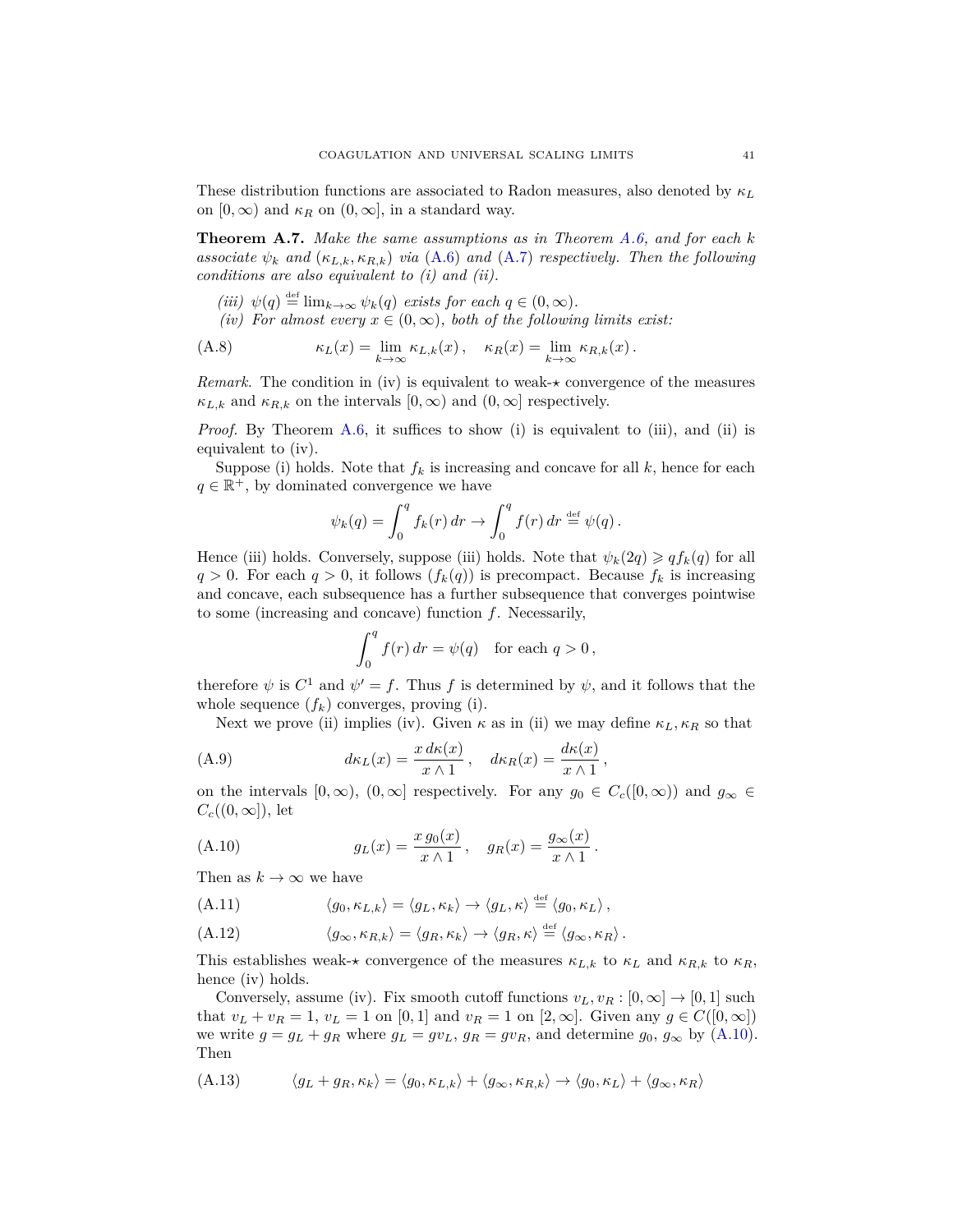as  $k \to \infty$ . Because  $\lim_{k \to \infty} \langle g, \kappa_k \rangle$  exists for each g, there exists a measure  $\kappa$  on  $[0, \infty]$  with  $\kappa_k \to \kappa$  weak- $\star$  on  $[0, \infty]$ . Thus (ii) holds.

<span id="page-41-13"></span>*Remark* A.8*.* As mentioned earlier the terminology used in this Appendix differs from that used in [\[31\]](#page-42-9). For convenience, we describe the correspondence in terminology as follows.

Let  $(a_0, a_\infty, \mu)$  be a Lévy triple, associated as in the present paper with the measure  $\kappa$  on  $[0,\infty]$  defined by [\(A.3\)](#page-38-4) and left distribution function  $\kappa_L$  given by [\(A.7\)](#page-39-0). Such a triple corresponds to what is called a  $\bar{g}$ -measure  $(G, g_{\infty})$  in [\[31\]](#page-42-9), according to the relations

$$
G(x) = \kappa_L(x) = a_0 + \int_{(0,x]} z d\mu(z), \qquad g_{\infty} = a_{\infty}.
$$

In [\[31\]](#page-42-9), what is called a *g*-measure *G* on  $[0, \infty)$  corresponds here to a Lévy triple in the same way, but with  $a_{\infty} = g_{\infty} = 0$ . A *g*-measure *G* is *divergent* according to [\[31\]](#page-42-9) if and only if

(A.14) 
$$
G(0^+) = a_0 > 0
$$
 or  $\int_{(0,\infty)} x^{-1} dG(x) = \int_{(0,\infty)} d\mu(x) = \infty$ ,

according to this correspondence. Convergence of a sequence of *g*-measures or  $\bar{g}$ -measures in [\[31\]](#page-42-9) corresponds precisely to convergence of the corresponding Lévy triples in the present paper (see Section 3 in [\[31\]](#page-42-9)).

#### <span id="page-41-0"></span>**REFERENCES**

- <span id="page-41-11"></span>[1] D. J. Aldous. Deterministic and stochastic models for coalescence (aggregation and coagulation): a review of the mean-field theory for probabilists. *Bernoulli*, 5(1):3–48, 1999.
- <span id="page-41-2"></span>[2] K. B. Athreya and P. E. Ney. *Branching processes*. Dover Publications, Inc., Mineola, NY, 2004. Reprint of the 1972 original [Springer, New York; MR0373040].
- <span id="page-41-1"></span>[3] N. Bacaër. *A short history of mathematical population dynamics*. Springer-Verlag London, Ltd., London, 2011.
- <span id="page-41-5"></span>[4] J. Berestycki, N. Berestycki, and V. Limic. A small-time coupling between Λ-coalescents and branching processes. *Ann. Appl. Probab.*, 24(2):449–475, 2014.
- <span id="page-41-6"></span>[5] J. Berestycki, N. Berestycki, and J. Schweinsberg. Small-time behavior of beta coalescents. *Ann. Inst. Henri Poincaré Probab. Stat.*, 44(2):214–238, 2008.
- <span id="page-41-4"></span>[6] N. Berestycki. *Recent progress in coalescent theory*, volume 16 of *Ensaios Matemáticos [Mathematical Surveys]*. Sociedade Brasileira de Matemática, Rio de Janeiro, 2009.
- <span id="page-41-14"></span>[7] J. Bertoin. Subordinators, Lévy processes with no negative jumps, and branching processes, 2000.
- <span id="page-41-3"></span>[8] J. Bertoin. *Random fragmentation and coagulation processes*, volume 102 of *Cambridge Studies in Advanced Mathematics*. Cambridge University Press, Cambridge, 2006.
- <span id="page-41-7"></span>[9] J. Bertoin and J.-F. Le Gall. The Bolthausen-Sznitman coalescent and the genealogy of continuous-state branching processes. *Probab. Theory Related Fields*, 117(2):249–266, 2000.
- <span id="page-41-9"></span>[10] J. Bertoin and J.-F. Le Gall. Stochastic flows associated to coalescent processes. *Probab. Theory Related Fields*, 126(2):261–288, 2003.
- [11] J. Bertoin and J.-F. Le Gall. Stochastic flows associated to coalescent processes. II. Stochastic differential equations. *Ann. Inst. H. Poincaré Probab. Statist.*, 41(3):307–333, 2005.
- <span id="page-41-10"></span>[12] J. Bertoin and J.-F. Le Gall. Stochastic flows associated to coalescent processes. III. Limit theorems. *Illinois J. Math.*, 50(1-4):147–181 (electronic), 2006.
- <span id="page-41-8"></span>[13] M. Birkner, J. Blath, M. Capaldo, A. Etheridge, M. Möhle, J. Schweinsberg, and A. Wakolbinger. Alpha-stable branching and beta-coalescents. *Electron. J. Probab.*, 10:no. 9, 303–325, 2005.
- <span id="page-41-12"></span>[14] M. E. Caballero, A. Lambert, and G. Uribe Bravo. Proof(s) of the Lamperti representation of continuous-state branching processes. *Probab. Surv.*, 6:62–89, 2009.